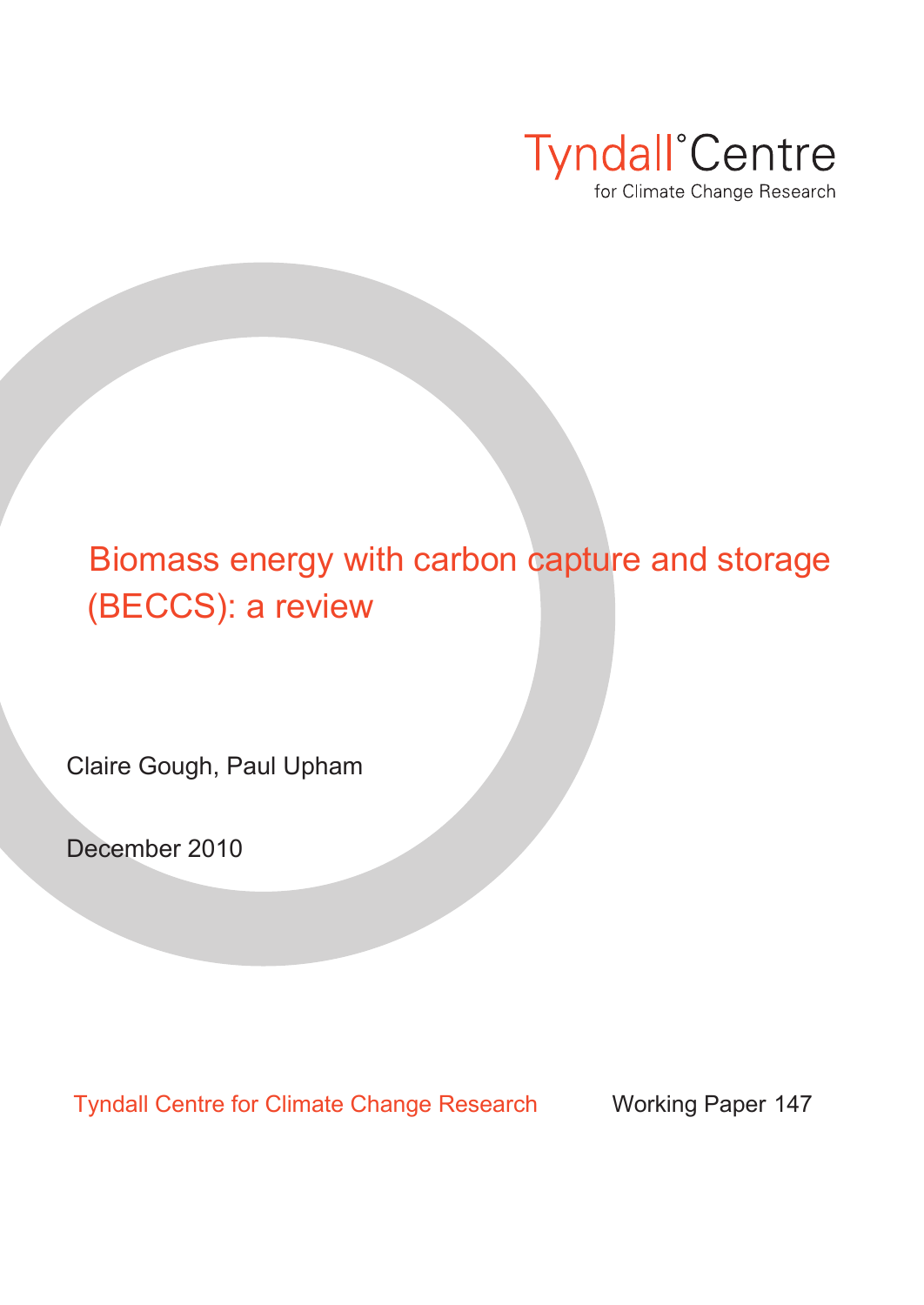Biomass energy with carbon capture and storage (BECCS): a review

*The Tyndall Centre, University of Manchester Manchester Institute of Innovation Research*

**Claire Gough Paul Upham**

Theme: Energy

### Tyndall Working Paper 147, December 2010

Please note that Tyndall working papers are "work in progress". Whilst they are commented on by Tyndall researchers, they have not been subject to a full peer review. The accuracy of this work and the conclusions reached are the responsibility of the author(s) alone and not the Tyndall Centre.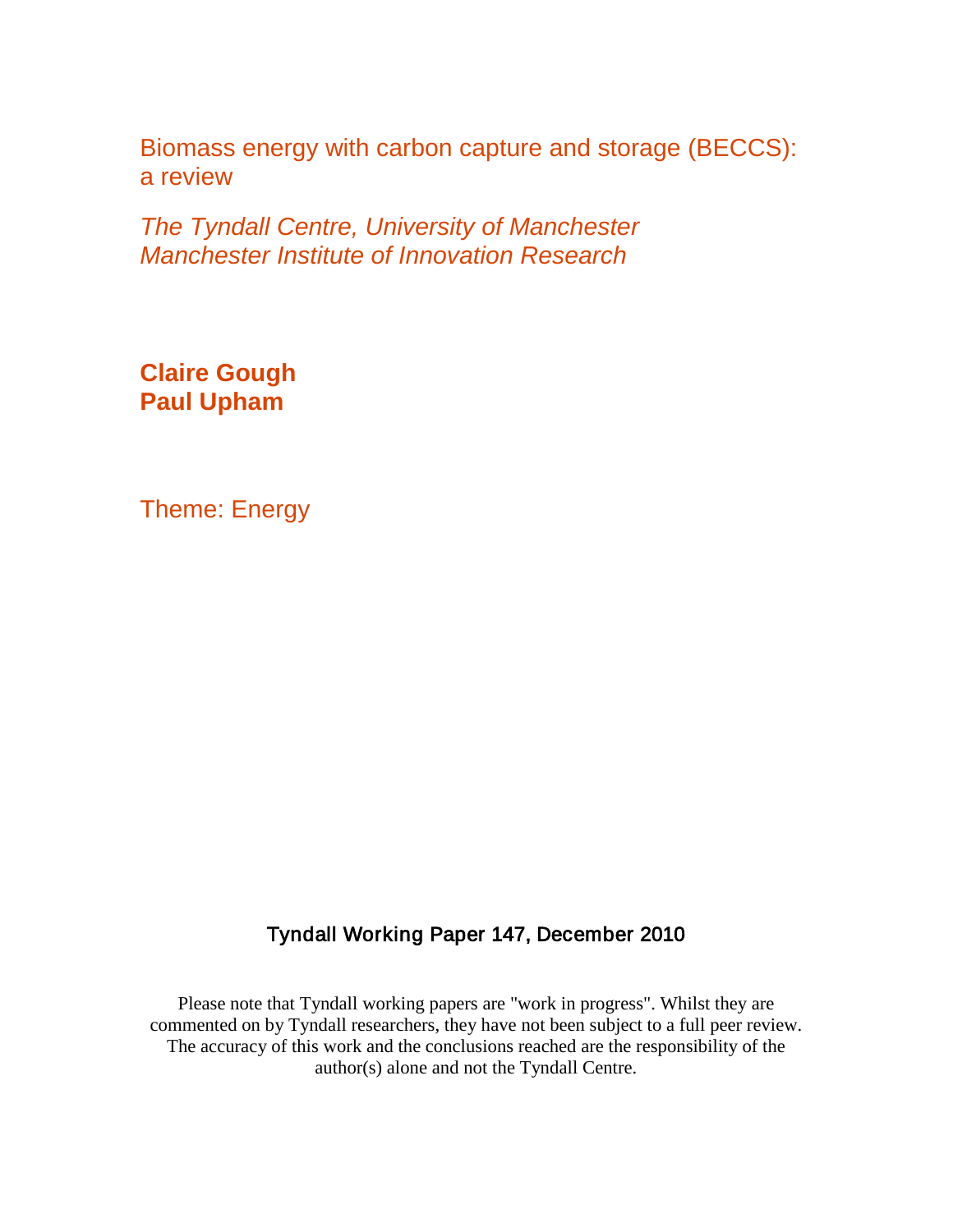### **Abstract**

This is a review paper intended to provide an overview of debates relating to BECCS or bio-CCS, which are alternative terms for the coupling of bioenergy with carbon capture and storage (CCS). The paper follows from a workshop held in December 2009, hosted by the Scottish Centre for Carbon Capture and Storage at the University of Edinburgh, organised by Tyndall Manchester at the University of Manchester and funded by the Tyndall Centre. The principal rationale for BECCS is that whereas the current atmospheric concentration of  $CO<sub>2</sub>$  is more than 380ppmv and rising, achieving the European policy aspiration of not exceeding a global temperature rise of 2℃ is likely to require atmospheric concentrations of below 350ppmv  $CO<sub>2</sub>e$ . In theory, BECCS has the potential to help to bring the atmospheric  $CO<sub>2</sub>$  concentration to below present levels, or at least to contribute to its reduction by delivering "negative emissions". By capturing and storing the  $CO<sub>2</sub>$ absorbed from the atmosphere by bioenergy feedstocks, BECCS can, in theory, deliver power and heat production with net negative emissions. Yet, while BECCS enthusiasts have drawn support from scenarios of large scale global bioenergy supply and its co-option into BECCS systems, the assumptions of sufficient accessible CCS capture, pipeline and storage infrastructure and that large scale bioenergy supply can be reconciled with competing uses of land (and water) are both uncertain. While biomass co-firing with coal offers an early route to BECCS, a quite substantial (>20%) biomass component may be necessary to achieve negative emissions in a co-fired BECCS system (a percentage that is dependent, of course, on system assumptions). Financially, significant incentives will be necessary to establish either BECCS or CCS; neither are currently competitive in Europe, given carbon prices within the EU ETS which is also not currently designed to credit negative emissions. Nonetheless, in cost terms, bioenergy compares well with other carbon abatement options, particularly if wastes or residues are used as fuel, and modelling suggests that BECCS would be an important component of energy systems intended to reach  $350 \text{pmv CO}_2$ e. We judge that BECCS can and likely will play a role in carbon reduction, but that care needs to be taken to minimise the risks of disincentivising inherently low carbon energy systems via lock-in of fossil CCS. Care also needs to be taken not to exaggerate the potential of BECCS, given that (a) there are few studies of the cost of connecting bio-processing (combustion, gasification or other) infrastructure with  $CO<sub>2</sub>$  storage sites; and (b) that scenarios of global bioenergy potential remain contentious.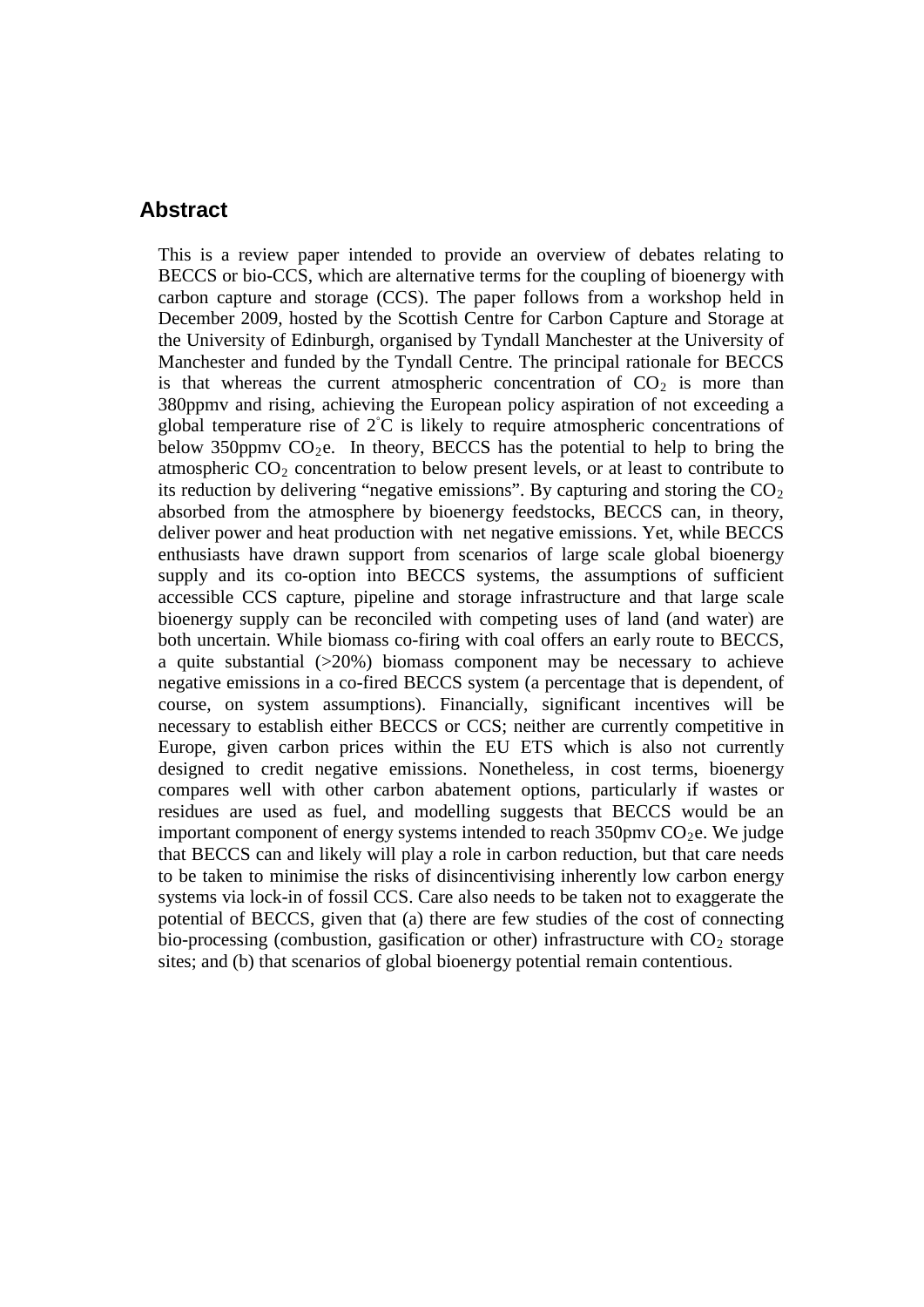### *1. Introduction*

Biomass co-firing with CCS (BECCS) offers a near-term route for implementing one of the few options for reducing levels of atmospheric carbon. Given likely overshoot of both 450 and 550ppmy of atmospheric  $CO<sub>2</sub>$ , even assuming substantial international emissions reductions, options such as Bio-CCS or BECCS are gaining in prominence. As with all policy and technological options with potentially large-scale consequences, BECCS is controversial. In this report we use the term BECCS to refer exclusively to the process of combustion of biomass for energy, the  $CO<sub>2</sub>$  emissions from which are captured and stored in geological formations. The term Bio-CCS has also been used in the context of biological sequestration, for example using captured  $CO<sub>2</sub>$  (from fossil fuel processes) as a feedstock to produce algal biomass which is subsequently converted to plastics, transport fuel, animal feed or other chemical feedstocks.

As part of the Tyndall Centre Transition programme, a workshop on Biomass energy and CCS (BECCS) was convened at the University of Edinburgh in December 2009, organised jointly between the Tyndall Centre and the Scottish Centre for Carbon Storage. The workshop was set up to review the BECCS debate as it currently stands, seeking to identify areas of disagreement and consensus and identify research goals. The scope of the workshop, and the current working paper, have been restricted to address BECCS specifically and not Carbon Capture and Storage from Fossil Fuels (FECCS) or Biochar<sup>[1](#page-3-0)</sup>; although both approaches are related to the BECCS debate and some of the issues relating to BECCS apply also to FECCS and Biochar.

This paper aims to provide an overview of the key issues relating to the use of BECCS as a climate change mitigation option. While referring to the UK in particular, the paper is relevant to BECCS in any nation. Although it is based on presentations and discussions held during the one-day workshop, it is supported by additional analysis drawing on the broader literature in order to provide more detailed background to the debate and expand on some of the ideas originating from the workshop. Following a very brief overview of the workshop structure, we present an introduction to the mitigation context, the concept of and background to the development of BECCS. In the second section of the paper, there is a discussion of the key issues and controversies relating to the potential development of BECCS.

### *2. BECCS workshop*

The workshop was attended by 42 people, drawn from academia, industry and the NGO community. There were seven presentations, as described briefly in Table 1, followed by three breakout groups charged with trying to identify specific research goals relating to i) technological opportunities (including co-firing and fossil CCS infrastructure); ii) socio-economic and development impacts (positive, negative; scale,

<span id="page-3-0"></span> $<sup>1</sup>$  Biochar is derived via pyrolysis of biomass to form a stable black carbon material (biochar), enabling</sup> carbon to be sequestered in soil, improving soil fertility in the process (Shackley *et al.* (2009).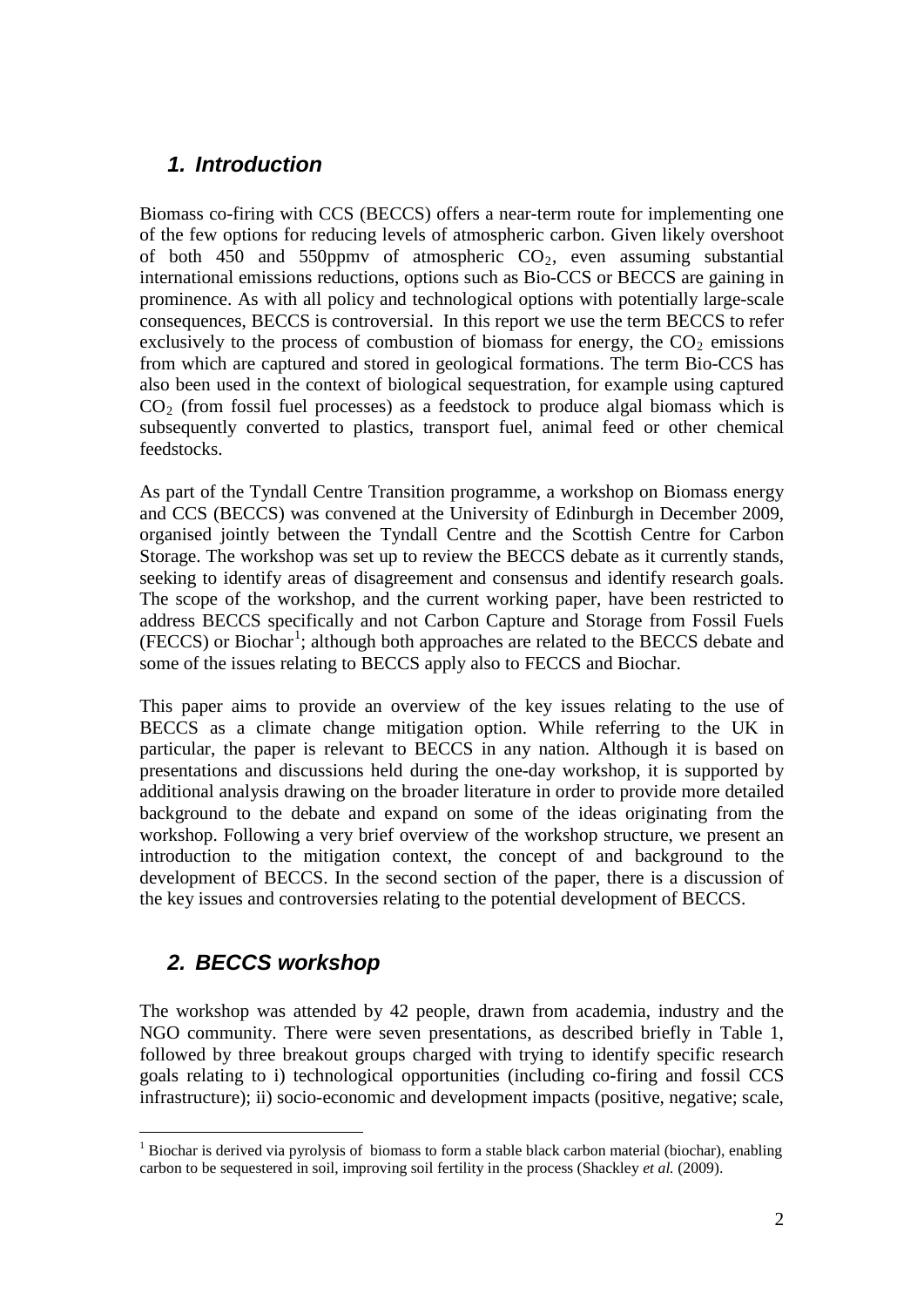ownership and governance issues); and iii) land use and ecological impacts (including opportunities for afforestation; role of the CDM; biodiversity) respectively.

A key proponent of both the biochar and BECCS concepts was Peter Read; having been involved in the planning of the workshop, Read sadly passed away in November 2009, shortly before the workshop. The two introductory presentations included some reflection of Read's contribution and inspiration to the debate.

| Introduction                           | Prof Stuart Haszeldine, Scottish Centre  |
|----------------------------------------|------------------------------------------|
|                                        | for Carbon Storage, University of        |
|                                        | Edinburgh, UK                            |
| Peter Read's legacy                    | Simon Shackley, UL Biochar Reseach       |
|                                        | Centre, Universtiy of Edinburgh, UK      |
| Bioenergy and fossil CCS: policy and   | Prof Andre Faaij, Copernicus Institute,  |
| technology synergies                   | University of Utrecht, Netherlands       |
| The BECCS system                       | Henrik Karlsson, Biorecro, Sweden        |
| Challenges for BECCS implementation in | Scott Laczay, Imperial College, London,  |
| the UK                                 | UK                                       |
| BECCS and the carbon markets:          | Dr Francisco Ascui, University of        |
| regulation and finance                 | Edinburgh Business School, UK            |
| CCS, BECCS and the escape from carbon  | Philip J. Vergragt, Clark University and |
| $lock-in$                              | Tellus Institute, USA                    |

Table 1. Worksop presentations.

### *3. The mitigation challenge*

In his introduction to the BECCS workshop, Stuart Haszeldine, presented research carried out by Raupach *et al.* (2007) which shows that growth rates in emissions since 2000 are steadily increasing at rates higher than those modelled in the even the most fossil fuel intensive of the IPCC emission scenarios. These scenarios were developed during the 1990s and are still used as a backdrop to much of the research on climate change mitigation and adaptation. Overlaying actual emissions onto emission pathways described by the IPCC scenarios, including those relating to stabilisation targets for atmospheric  $CO<sub>2</sub>$ , concentrations provide a dramatic illustration of the scale of the challenge (Raupach *et al.*, 2007).

Current atmospheric concentration of  $CO<sub>2</sub>$  is more than 380ppmy and rising; achieving the policy target of not exceeding a global temperature rise of  $2^{\circ}C$  is likely to require atmospheric concentrations below  $350$ ppmv  $(CO_2e)^2$  $(CO_2e)^2$  $(CO_2e)^2$  (Meinshausen 2006) quoted in Anderson and Bows (2008)), a target significantly harder than the 450 or 550 ppmv targets outlined in the IPCC Fourth Assessment report (IPCC 2007). Furthermore, through analysis of emission pathways following from current emission levels, (Anderson and Bows 2008) demonstrate the importance of the point at which atmospheric concentrations reach a peak (comparing 2015, 2020, 2025); the later the peak occurs, the more extreme the rate of emission reductions required and the higher

<span id="page-4-0"></span><sup>&</sup>lt;sup>2</sup> CO<sub>2</sub> equivalent i.e. including the effects of all six greenhouse gases.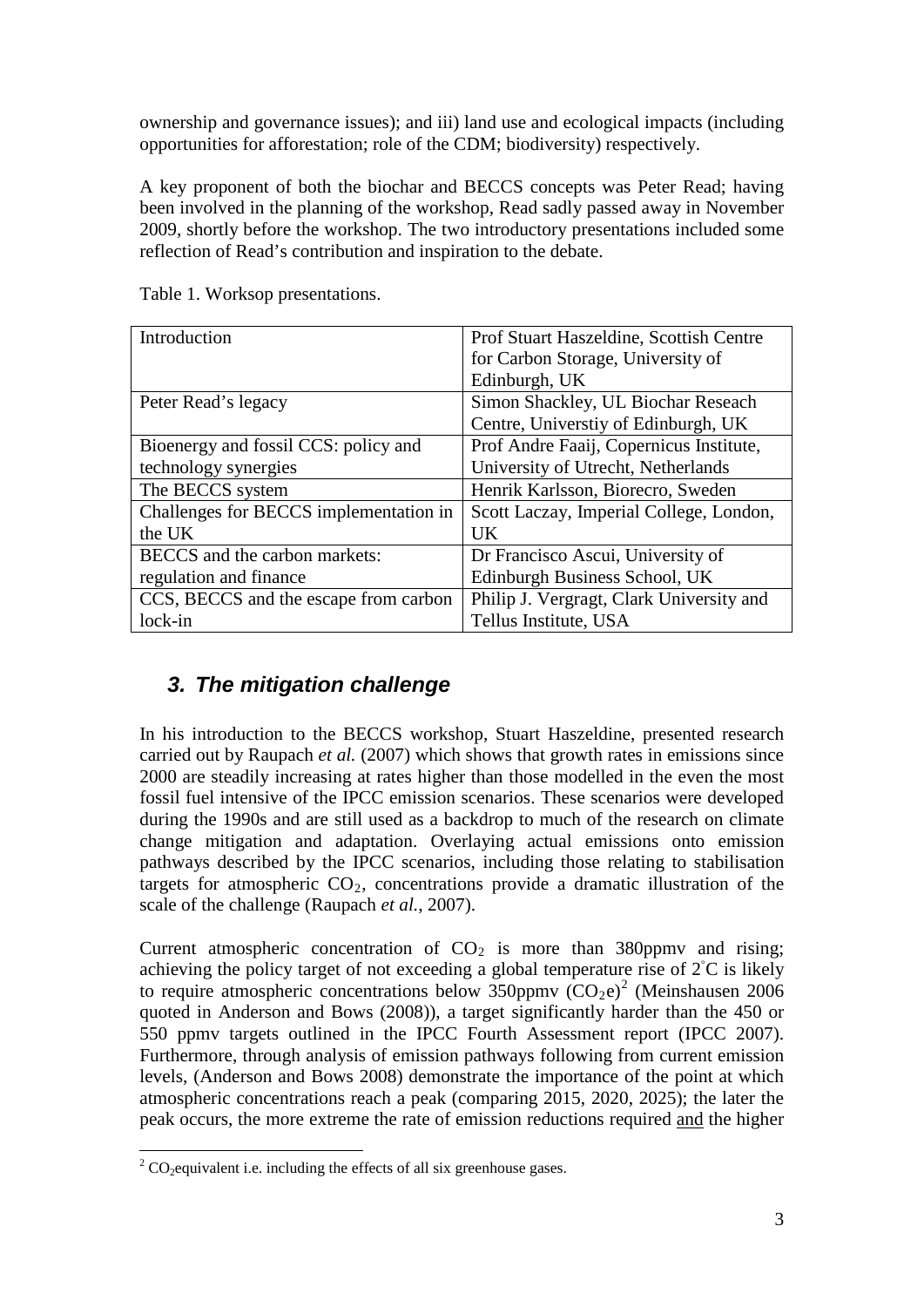the resulting atmospheric concentration (and consequently the higher the predicted global temperature rise).  $CO<sub>2</sub>$  has a long atmospheric lifetime, so large scale mitigation becomes increasingly urgent as it is delayed; mitigation targets need to address cumulative emissions rather than snapshot targets set for a future year, which could deliver a range of final atmospheric concentrations by the target year depending on the preceding emission profile. (Anderson and Bows 2008) argue that without an almost immediate (i.e. by 2015) step change in emissions we are heading for atmospheric concentrations of 650ppmv or more by the end of this century.

#### **3.1 The negative emissions concept**

Addressing this urgency to act on global emissions, Faaij used data from IIASA and from the IPCC (IPCC 2007) to illustrate that a 450ppm target (at least) can be feasible if a broad portfolio of mitigation approaches is pursued, within which the adoption of both CCS and bioenergy are essential. However, given the scale and urgency of this mitigation challenge, if we are to avoid dangerous or abrupt climate change (Schellnhuber *et al.* 2006) opportunities for more radical emission reductions may still be necessary, in addition to measures to reduce demand and conventional approaches to reduce emissions associated with energy supply.

The Biosphere Carbon Stock Management (BCSM) concept was developed by Peter Read (Read and Lermit 2005; Read 2008) as a 'be prepared' approach enabling the achievement of greater emission reductions in order to avoid potential abrupt climate change. BCSM works on the principle that it should be technologically easier to improve the way we manage land-use, taking advantage of biological fixation to remove  $CO<sub>2</sub>$  from the atmosphere and at the same time producing biomass based fuels (what Read terms 'de-fossilisation') than it is to achieve decarbonisation of fuel use. Such a system could deliver zero emissions energy systems; if the  $CO<sub>2</sub>$  emitted within the closed cycle were to be captured and permanently stored it could achieve net zero or even negative emissions. This is illustrated in a set of diagrams shown in Figure 1 presented by Karlsson during the workshop. The concept of negative emissions introduces the potential for BECCS to have a role alongside other mitigation approaches to actually reduce atmospheric  $CO<sub>2</sub>$  concentrations for example, or to facilitate the transition to a carbon neutral society by offsetting emissions sources which are technically, socially or economically more challenging to abate, such as transport for example (Rhodes and keith 2008). Using a global energyeconomy model to analyse the costs and feasibility of meeting atmospheric  $CO<sub>2</sub>$ stabilisation targets, Azar, *et al.* (2006) found that whilst it has only a marginal effect on the cost of reaching a 450ppm target, BECCS could become critical in meeting a 350ppm target. It should be noted, however, that while there is industrial experience of the components that make up a BECCS process, a fully integrated BECCS (or even FECCS) system is not currently a commercially proven technology. This report sets out to explore some of the issues associated with bringing the technology towards maturity.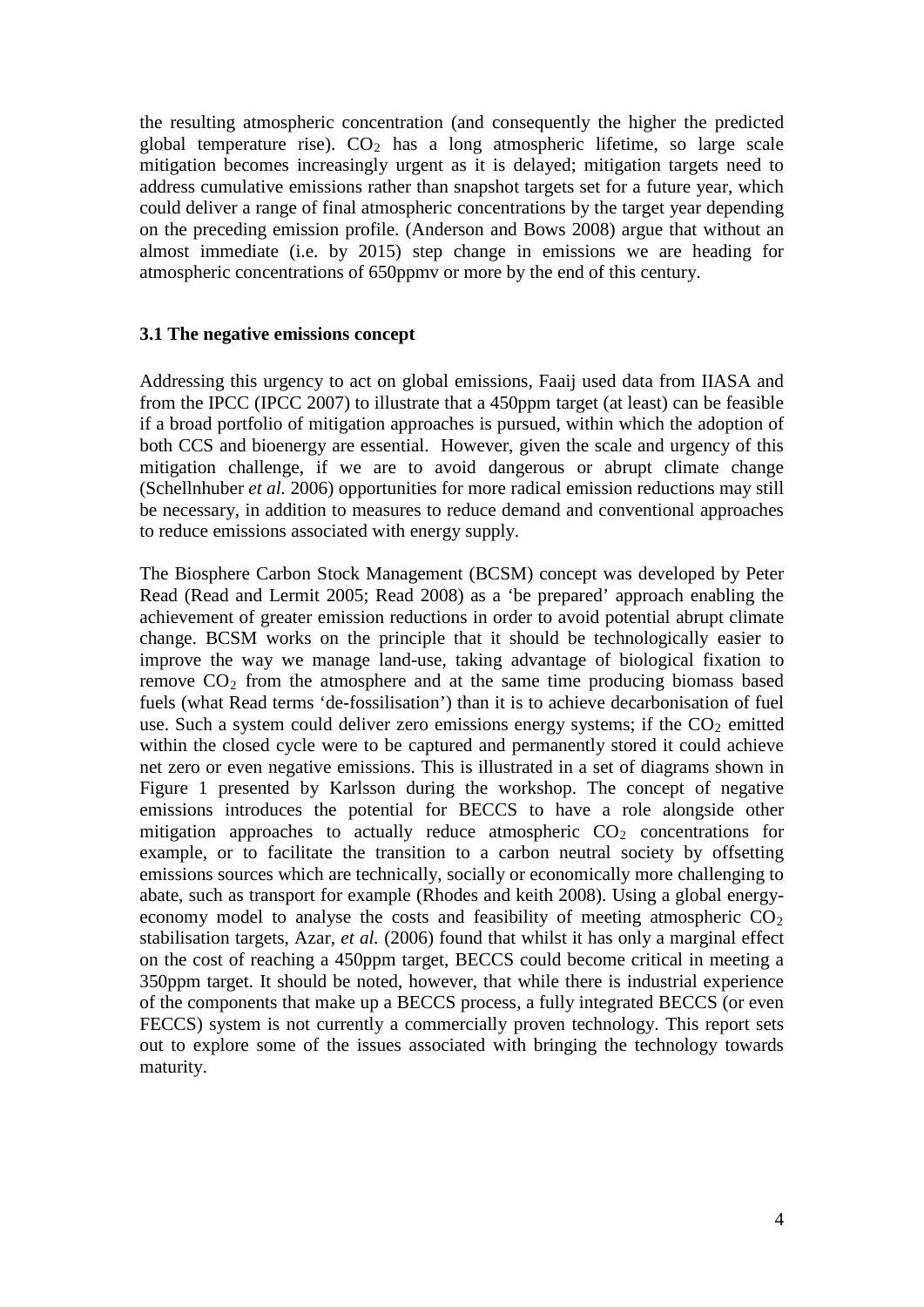Figure 1. BECCS and negative emissions concept (after Karlsson, BECCS workshop presentation)



# *4. Biomass energy and CCS*

The use of biomass for energy is nothing new: it was probably the first energy fuel used by man. However, traditional applications have been small scale and localised, producing heat inefficiently from direct combustion; in modern bioenergy applications biomass is used to produce heat, electricity or transport fuels. In recent years, bioenergy has been used to co-fire existing coal fired electricity generation at most of the large plants in the UK. Co-firing enables bioenergy to be utilised at a higher level of efficiency than is often achieved in a dedicated biomass plant and qualifies for UK Government Renewable Obligation credits (until 2016) (Colechin and Malmgren 2005).

Carbon capture and storage is a relatively new concept, albeit an approach that is rapidly gaining currency on a global scale. The technologies relating to the separate processes of capturing, transporting and storing  $CO<sub>2</sub>$  underground have been practised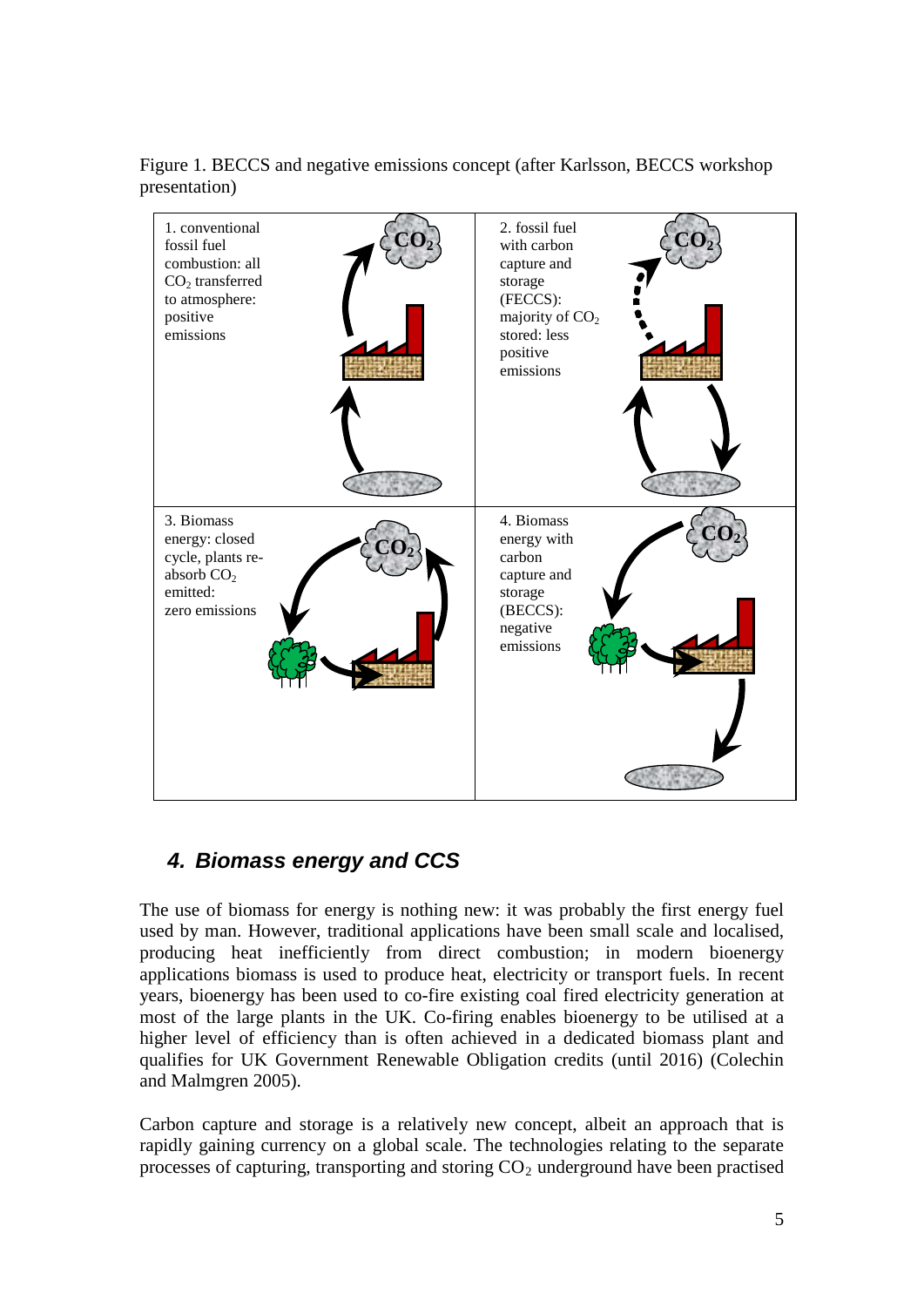at an industrial scale for several decades; the least well developed stage of this CCS chain is large scale permanent storage in geological formations (although, for example, at the Sleipner gas field in Norway  $CO<sub>2</sub>$  has been injected into the Utsira formation beneath the North Sea at rate of  $1 \text{ MT } CO_2$  pa since 1996 (Gale and Torp 2004)). In the UK, the government is committed to funding four CCS commercial scale demonstration plants, funding of £1billion was announced for the first of these in The Comprehensive Spending Review October 2010 (DECC, 2010); in addition no new coal plants will be built in the UK without CCS. Across Europe there should be 12 EU-funded demonstration plants by 2015 and beyond 2020 all new fossil fuel power generation plant should be equipped with CCS (subject to technical and economic feasibility). To date, there are around nine CCS demonstration projects in operation (in for example, Australia, France, Germany *inter alia*) and many more in planning stages.

Bringing the two together, linking large scale biomass energy to CCS (BECCS), has been proposed as a potential response to abrupt climate change and a means of achieving negative emissions (Keith 2001; Moellersten and Yan 2001; Obersteiner, *et al*. 2001; Keith and Rhodes 2002; Read and Lermit (2005). In their analysis, Read and Lermit consider the widespread use of BECCS on a global scale as a form of what they term "*benign geo-engineering*". The Royal Society produced a comprehensive review of geo-engineering in which they define the concept as: "*deliberate largescale intervention in the Earth's climate system, in order to moderate climate change*" (Royal Society 2005) and identify two classes of approach: techniques which remove carbon dioxide from the atmosphere and those which manage solar radiation. BECCS does have the potential for removal of  $CO<sub>2</sub>$  from the atmosphere at a scale that, in conjunction with other conventional mitigation options, could deliver pre-industrial  $CO<sub>2</sub>$  concentrations (Lenton and Vaughan 2009) and compares favourably in economic terms with other potential methods for air capture, such as using sodium hydroxide (Keith, Ha-Duong et al. 2006). However, BECCS lies somewhere between conventional emissions reduction and a geo-engineering carbon dioxide removal approach. The Royal society include it in their review for comparative purposes, only while stating that it is "*not normally regarded as geo-engineering*".

Read and Lermit (2005) argue that the removal of vast quantities of carbon from the ground to be converted to atmospheric  $CO<sub>2</sub>$  via fossil fuel combustion that has occurred on a large scale since the industrial revolution onwards is in itself geoengineering. They argue that reversing this process may again require further geoengineering, hence their use of the term *benign geo-engineering* in the context of BECCS. Whether or not the approach constitutes geo-engineering could be considered to be a question of scale; while Read and Lermit envisage BECCS on a massive scale, here we will examine how elements of the concepts might be relevant on a less radical scale in the nearer term, while exploring the scope for more ambitious deployment.

#### **4.1 Using Biomass for energy**

Biomass is a broad term applied to any non-fossilised material of a biological origin and there are many different types of biomass that can be used as a source of energy, including fuelwood, charcoal, agricultural wastes, livestock manure; it can be an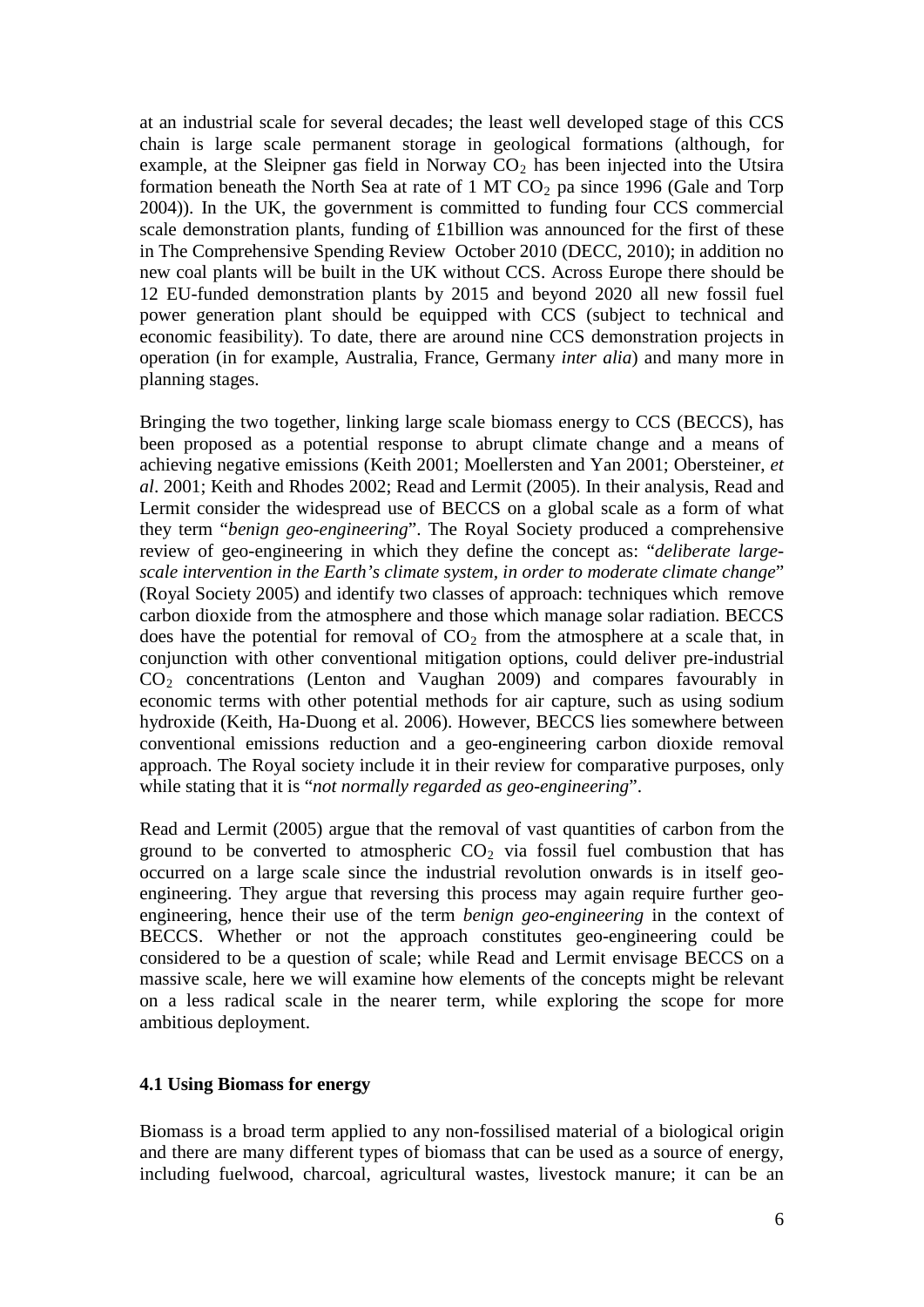energy crop specifically grown for use as a fuel, a waste product or harvested directly from natural ecosystems. Biomass can be used either directly for heat or to generate electricity, or can be converted into a biofuel (in liquid or gaseous form) for use in other applications such as transportation. Here we will use the term bioenergy to refer to all forms of biomass energy and biofuels. This is clearly a very broad category and consequently the degree of sustainability in the use of biomass energy varies widely depending on the type of biomass, the management of the source and its scale of use. Here we focus on biomass energy for electricity production rather than biofuels or direct use of biomass for heat, although the latter applications may be referred to. Biomass used for heat and power generally derives from one of three sources: forestry residues (from forest management and sawmills); energy crops or agricultural residues; biodegradable waste products (e.g. sewage sludge, food waste etc).

Globally, biomass supplies some 10% (50 EJ) of the total primary energy demand (mostly for cooking and heating in traditional applications) (IEA Bioenergy 2009). Currently, most of the biomass used in heat and electricity generation derives from residual or waste products (from forestry, agriculture and municipal sources) with further potential for expanding these sources (IEA Bioenergy 2009). Further opportunities also exist for increased bioenergy production from purpose grown lignocellulosic energy crops, particularly those grown on marginal or degraded lands; diverting land use for energy crops raises many sustainability issues (see below) and does not necessarily deliver reductions in greenhouse gas emissions.

The UK target, under the EU Renewable Energy Directive, is for 15% of final energy consumption to be from renewables by 2020 (currently 3% of energy is from renewable sources) and increased use of biomass will play a significant role in efforts to meet that target. Table 2, shows the growth in biomass use in the UK over the past 19 years. In the UK, biomass contributes roughly 80% of overall renewable energy use; this proportion has remained fairly stable over the last decade, despite large increases in the use of other renewable energy sources. In 2009, 43% of all renewable electricity generation was from biomass (currently, 7% of electricity derives from renewables in the UK).

|                               | UK                    |                 |                |
|-------------------------------|-----------------------|-----------------|----------------|
|                               | $1990^1$              | $2000^1$        | $2009^2$       |
| <b>Biomass</b><br>$\%$<br>-of |                       |                 |                |
| Total energy use -            | 0.3%                  | 0.9%            | 3%             |
|                               |                       |                 |                |
| of<br><b>Biomass</b><br>$\%$  | 55%                   | 79%             | 80.7%          |
| Renewable energy              | $(0.56 \text{ mtoe})$ | $(2.0m$ toe $)$ | $(5.55$ mtoe)  |
| use                           |                       |                 |                |
| of renewable<br>%             |                       |                 |                |
| electricity                   |                       |                 |                |
| generation                    |                       |                 |                |
| <b>Biomass</b>                | 10%                   | 39%             | 42%            |
|                               | (0.6TWh)              | (3.88TWh)       | $(10.636)$ TWh |
| <b>Biomass</b><br>$CO-$       | nil                   | nil             | 7.2%           |
| firing                        |                       |                 | (1.81TWh)      |

Table 2. Use of Biomass in the UK

1. DUKES 2009; 2. DUKES 2010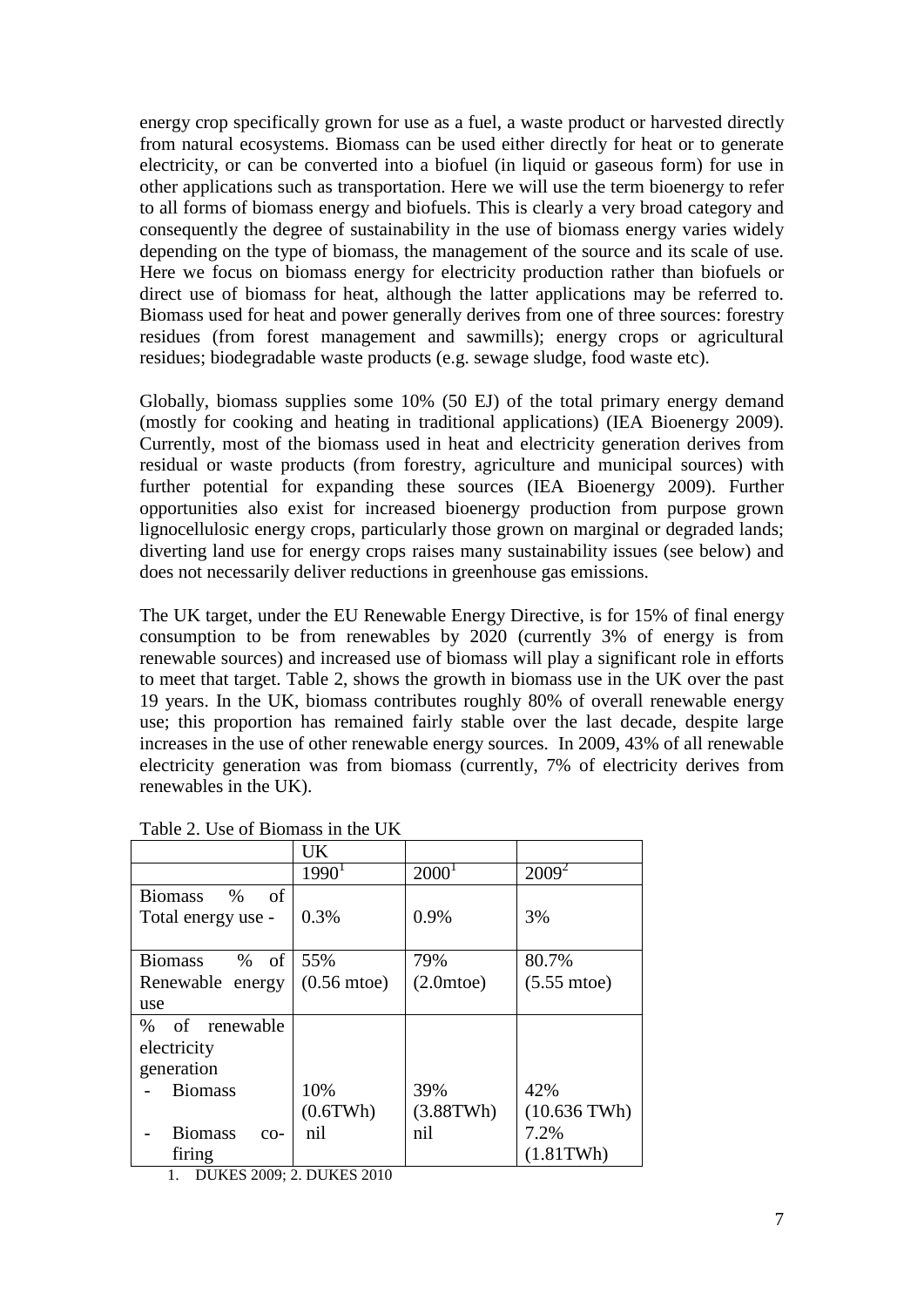#### **4.2 Biomass energy potential**

Much of the focus on increasing bioenergy production is currently directed at biofuel production and the desire to develop non-fossil alternatives for transport fuels, and while this report concentrates on biomass use in the context of electricity supply, the two cannot be considered independently. Analysis of future global biomass potential is typically based on large scale modelling exercises and is reliant on a complex interaction of assumptions. The uncertainties associated with these long-term estimates are very large and, inevitably, there is no clear consensus on the scale of potential greenhouse gas reductions from biomass energy. Various reviews of estimates of biomass energy potential are available (for example, (Rettenmaier *et al.* 2008; Rhodes and Keith 2008; IEA Bioenergy 2009; Offerman *et al.* 2010) and present a wide range of values. The many inherent uncertainties and differing approaches to quantifying the potential for bioenergy production makes the results of estimates difficult to compare. In general terms, however, there is agreement that the potential is sufficient for bioenergy to make a significant contribution to global energy supply (Offerman *et al.* 2010). The more extreme estimates of the biomass energy potential, such as those envisaged within Read's vision, have been challenged on the grounds that they exploit uncertainties in estimates of feedstock supplies, environmental implications of such large scale production, social and ethical challenges associated with extensive land use change, potential failure through pursuing a single approach rather than a portfolio of options and costs (Rhodes and Keith 2008).

It is evident that developing bioenergy at a scale sufficient to have a substantial impact on global greenhouse gas emissions will entail significant widespread land use change. During the workshop, Faaij discussed the land use implications of exploiting the 'realistic' potential for sustainable bioenergy. Increasing global population brings with it increased demand for agricultural land for food production. Current agricultural practices (in particular livestock) present a great threat to biodiversity through habitat loss, such that satisfying this increasing demand without deforestation (and the consequent increase in greenhouse gas emissions) remains a challenge, irrespective of biofuels. In addition, subsistence farming accounts for more than 60% of land use change emissions; any efforts to address land use change should thus target poverty; bioenergy can play a role in addressing this. For example, land productivity can be improved by growing  $2<sup>nd</sup>$  generation biofuels (lignocellulosic energy crops) which could deliver three times the net energy yield per hectare compared to  $1<sup>st</sup>$  generation crops and the use of perennials on marginal lands may bring the additional restorative benefits to the land.

Any vision of large scale of bioenergy uptake will inevitably hold significant implications for developing countries, raising a host of ethical issues. Rhodes and Keith (2008) refer to the concept of "biomass justice", advocating a process adaptive management to biomass energy development that takes a more incremental approach. Exploiting the potential for large scale biomass production sustainably will, in many contexts, rely on significantly improved governance and regulatory regimes; the level of realism with which ambitious scenarios are viewed is thus somewhat dependent on levels of optimism over whether or not appropriate institutions can be established.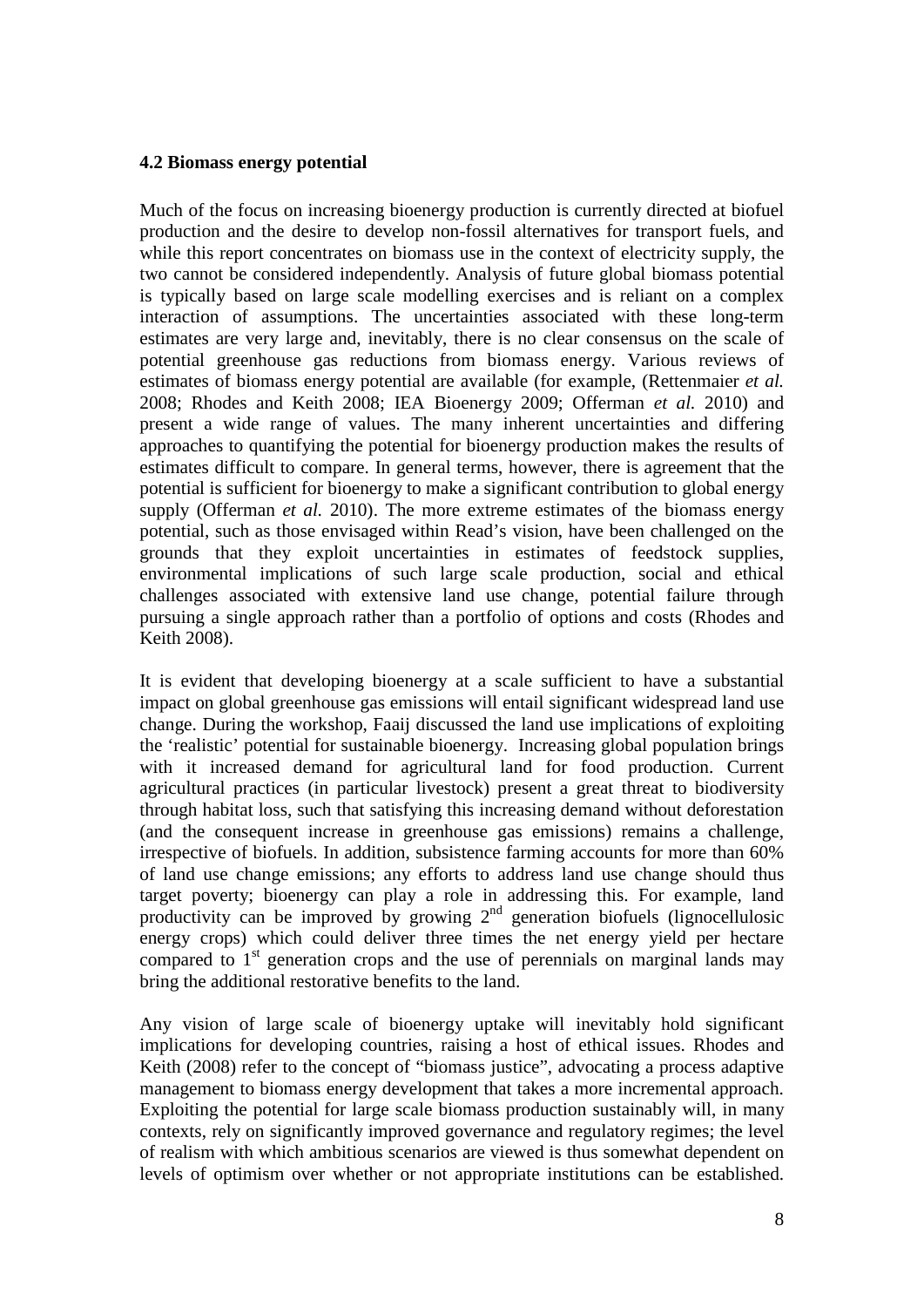While there is clearly scope for increasing biomass energy production compared to current levels, there remain substantial risks associated with large scale bioenergy supply.

In the UK, the Renewable Energy Strategy sets out opportunities for domestic biomass supply and suggests that UK sources could deliver 10% of current UK energy demand by 2030, at a cost of less than £5/GJ (DECC 2009). By increasing recovery of wood from both managed and currently unmanaged woodland, increasing production of perennial energy crops (to around 1 Mha, and without resulting land use change) and increasing supply of energy from waste, the UK biomass Strategy estimated that the potential biomass resource in the UK could be equivalent of 96.2 TWh (8.3mtoe) (DEFRA 2007). In a subsequent detailed study modelling the spatial yield, demand and costs of energy crops in England and Wales, (Bauen *et al.* 2010) estimate that the order of 75 TWh (6.4 mtoe) biomass energy (predominantly from willow) could be produced at a cost approaching that of traditional fossil fuels  $(3.1-\alpha)$ 3.4 £/GJ), with an increase in the land area used for energy crops to 1.5 Mha (defined as the area of environmentally compatible bioenergy potential in the UK (EEA 2007).

Providing an overview of the situation in the UK, Laczay described to the workshop the key challenges to domestic biomass production for electricity production in the UK, these include: land availability; competition from transport sector for biofuel production; lack of existing mature/large biomass supply chains; lack of market signals; matching supplies to point of use.

### **4.3 Controversy and Bioenergy**

In recent years, climate change mitigation has tended to dominate the global environmental protection debate, despite severe threats remaining from other global environmental challenges. During his workshop presentation, Faaij outlined some of these global challenges including biodiversity losses, the looming food crisis, issues surrounding water use, soil losses, poverty alleviation, all of which, despite being strongly interlinked, are typically addressed individually within the international arena, often leading to conflict. Faaij illustrated how both bioenergy and climate change cut across all of these issues, stressing the importance of considering this broader context.

A growing awareness of the complexities associated with a large scale increase in the use of bioenergy has exposed various controversies which we will describe in the following section. The way in which concerns emerge and become established was illustrated by Faaij during his workshop presentation; in 2007 food prices started to rise sharply, a trend that the press widely associated with increases in biofuel production; however, closer inspection shows that the greatest price increases were for rice (which is not used as an energy crop) whilst the price for sugar (the largest bioenergy feedstock) remained flat during this time. Faaij attributed this effect primarily to changes in exchange rates - food prices subsequently falling to levels similar to before the spike with no corresponding change in bioenergy production. Clearly, the relationship between increased bionenergy production and food prices is not straightforward and concerns over future impacts as bionergy production increases remain valid. However, the above example illustrates how other effects can be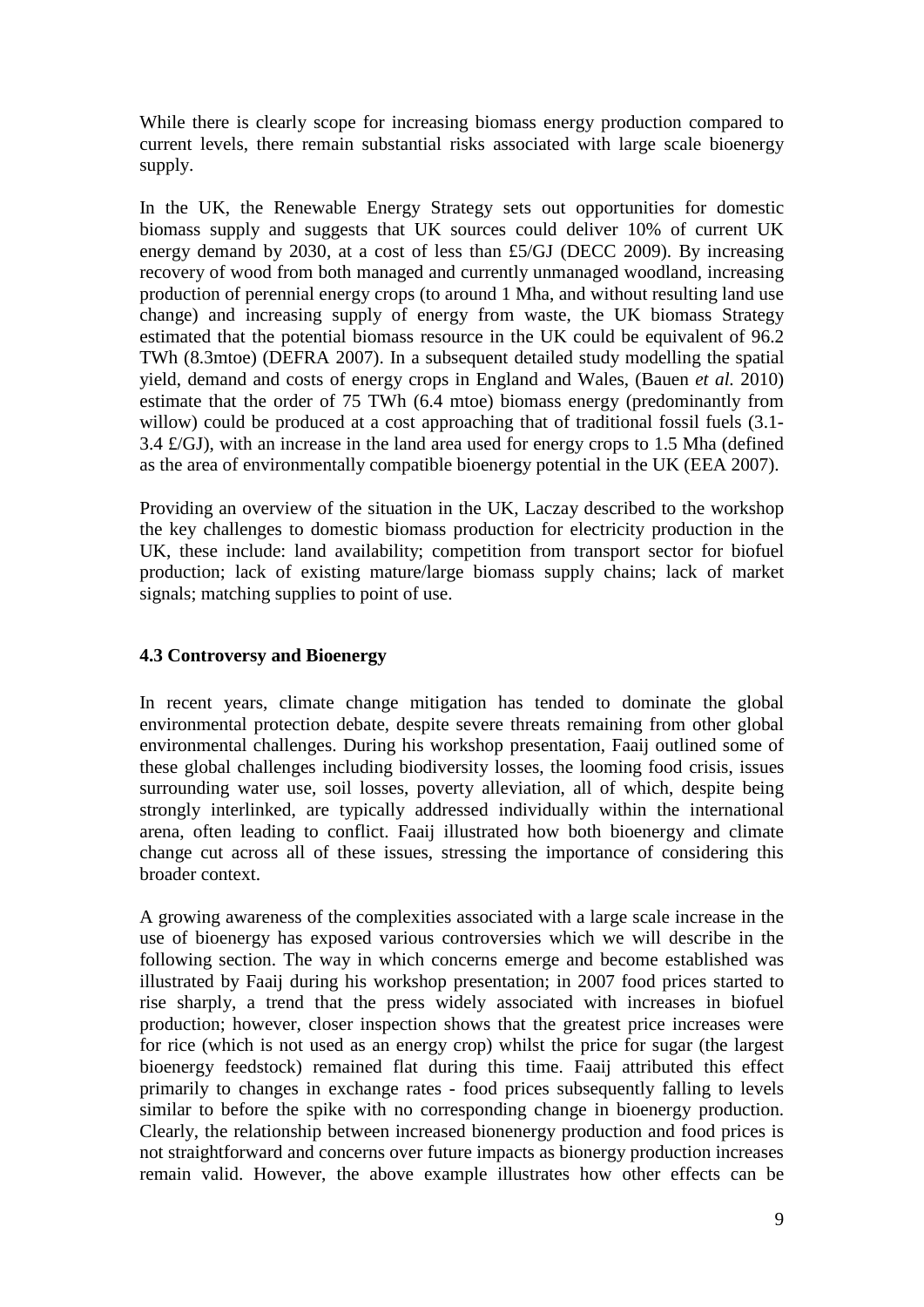masked and how a story can gain momentum and become established within the broader consciousness.

In the context of a variety of concerns over the impact of bioenergy production on, for example, deforestation, food price rises and degree of reduction in GHG emissions, in 2008 the UK government commissioned an independent review into the indirect effects of biofuels, the 'Gallagher review' (RFA 2008). Gallagher concluded that, while a sustainable bioenergy industry is possible, much tighter policy and regulatory standards must be developed and enforced to ensure that detrimental effects of certain land use changes are avoided, including a requirement that biofuels are not grown on agricultural land that would otherwise be used for food production. Prior to this in 2008, the Environmental Audit Committee had also called for a moratorium on biofuel targets (EAC 2008) stating that it considers "policies that encourage demand for first generation biofuels are damaging".

In summary, the key concerns cited in relation to bioenergy crops relate to competition for use of productive land between bioenergy and food crops; impact on biodiversity and deforestation; negation of greenhouse gas benefits if bioenergy crops are grown on land with existing high carbon stock e.g., wetlands / forested area; potential negative impacts on communities (e.g. land rights, poverty, workers rights).

### **4.4 Certifying Sustainability**

Although biomass produced within the EU (and some other non-EU countries) operates within a legal framework for sustainable forestry and agriculture, any significant expansion in biomass use is likely to lead to an increase in imports from further afield. This has led the drive to develop sustainability criteria which can be used by bioenergy importers across the EU. Although questions remain as to the ability of certification to guarantee sustainable global biomass productions (Tomei and Upham 2009), do at least raise awareness of the issues and enable production to be monitored.

As stated, the 2009 EU Renewable Energy Directive (EC 2009), includes environmental sustainability criteria and verification requirements for biofuels and bioliquids. These were informed by a study on sustainability criteria and certification prepared for DGTREN (Vis *et al.* 2008) which recommended initial obligatory minimum criteria which should lead the way for additional voluntary criteria to be implemented as the market becomes established. The final Directive includes sustainability criteria for biofuels that specify that: greenhouse gas emission savings should be at least 35%, rising to 50% in 2017 and 60% in 2018 for new installations; biofuels shall not be made from raw material obtained from land with high biodiversity value (primary forest, protected ecosystems, biodiverse grassland), high carbon stock (wetlands, continually forested areas) or from peatland (unless evidence that no drainage of previously undrained soil is involved).

Every two years, starting 2012, the Commission will report to Parliament on national measures (in countries producing biomass) taken to respect these environmental sustainability criteria but also on social criteria (e.g. food prices, particularly in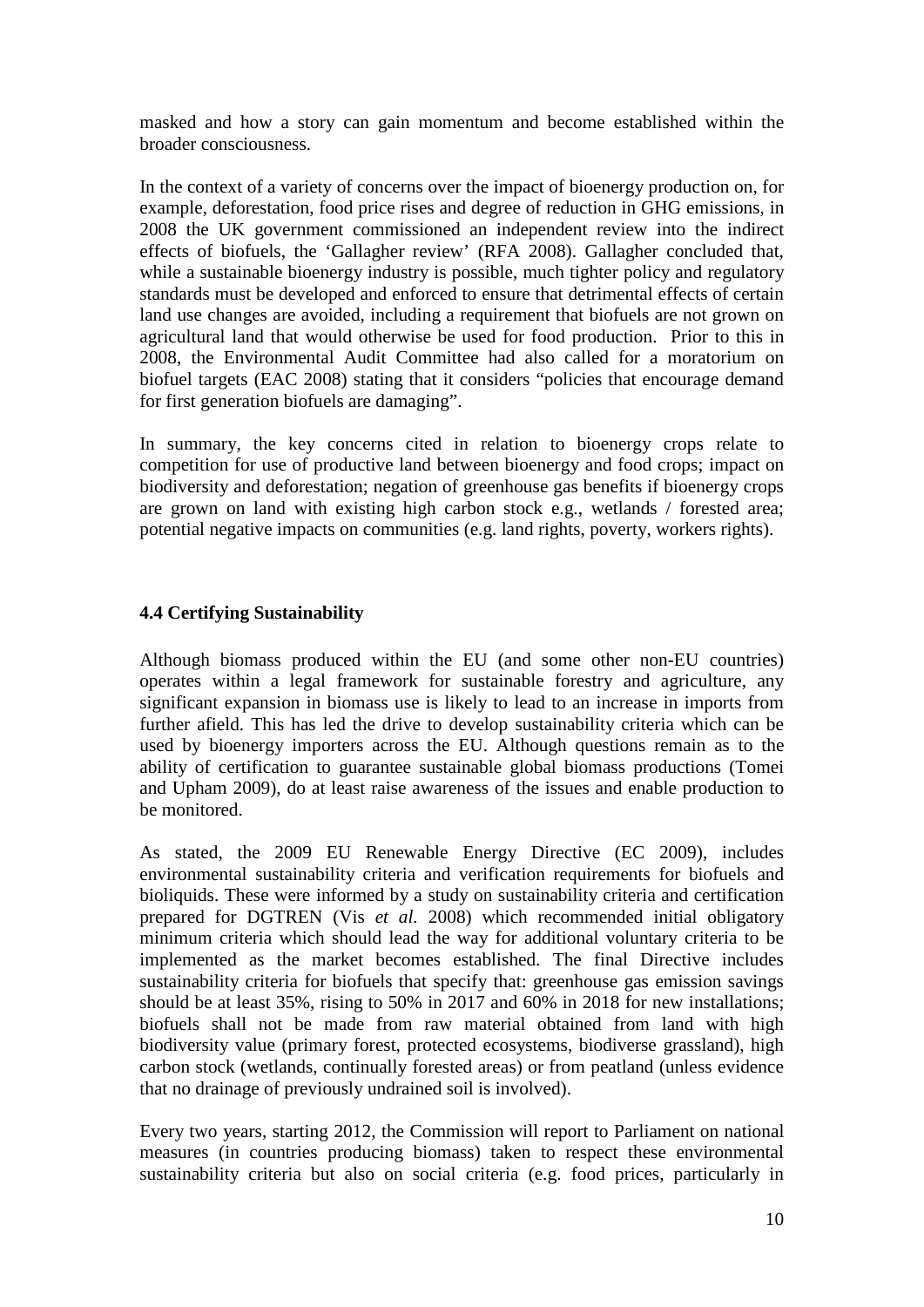developing countries; land use rights. The above requirements relate to biofuels, a separate sustainability scheme for use of solid biomass and biogas in electricity, heating and cooling was adopted in February 2010 (EC 2010). This provides recommendations for voluntary sustainability criteria which may be used at a national level which match the greenhouse gas performance and conservation issues adopted for biofuels and in addition recommend differential national support schemes to favour installations with high energy conversion efficiencies. The Commission report on sustainability criteria to be produced in 2012 will evaluate the effectiveness of the current system on provision of sustainability criteria and the feasibility of introducing mandatory requirements, thus representing a first step towards formal certification.

In the case of solid biomass, which would be used for BECCS, the legislators stated that: '*the wide variety of biomass feedstocks make[s] it difficult to put forward a harmonised scheme at this stage*' (EC, 2010). The Commission has further taken the view that the sustainability risks relating to domestic biomass production originating from wastes and agricultural and forestry residues, where no land use change occurs, are currently low (ibid). Observers note that although the Commission's environment department and several member states favoured binding sustainability criteria, it was the view of the Commission's energy and transport department that prevailed (EurActiv, 2010). The Commission's reasoning includes the further argument that, unlike in the case of some agricultural crops and energy crops (such as short-rotation coppice), biomass wastes and processing residues are not produced specifically for use in the energy sector, but result from other economic activity that would take place irrespective of its biomass energy potential (EC, 2010, section 2.1). In this respect, the use of waste biomass for energy is potentially of net environmental benefit and is regarded by the Commission as something to be encouraged rather than subjected to the additional costs of regulatory control.

The Commission further reasoned that, particularly where forest or agricultural residues are used, the greenhouse gas (GHG) savings of European feedstocks are high, generally above 80% savings compared to the fossil alternative, such that the risk of not achieving net reductions in greenhouse gas emissions is correspondingly lower than for biofuels. The difference is attributed to the typical processing (e.g. pelletisation) generally being less energy intensive than the processes required to make transport biofuels (EC, 2010). However, the high GHG savings offered by woody biomass do not take into account land use change which is not referred to in the Renewable Energy Directive.

At the same time, the Commission acknowledged the risk that increased demand for forestry or agricultural residues could lead to a reduction in soil carbon if too few residues are left on the land (ibid). The Commission further acknowledges that the limited level of sustainability-certified forestry, particularly outside of the EU, 'warrants vigilance' in the context of additional demand for biomass for bioenergy (ibid). Specifically, because of the relatively higher sustainability risks related to forestry, the Commission states that it will closely monitor progress in this field and, by 31 December 2011, reassess the situation, specifically reporting on whether national sustainability assessment schemes have 'sufficiently and appropriately' addressed sustainability issues and, perhaps conversely, whether these schemes have led to barriers to trade and barriers to the development of the bio-energy sector (ibid, sections 3.2 and 4).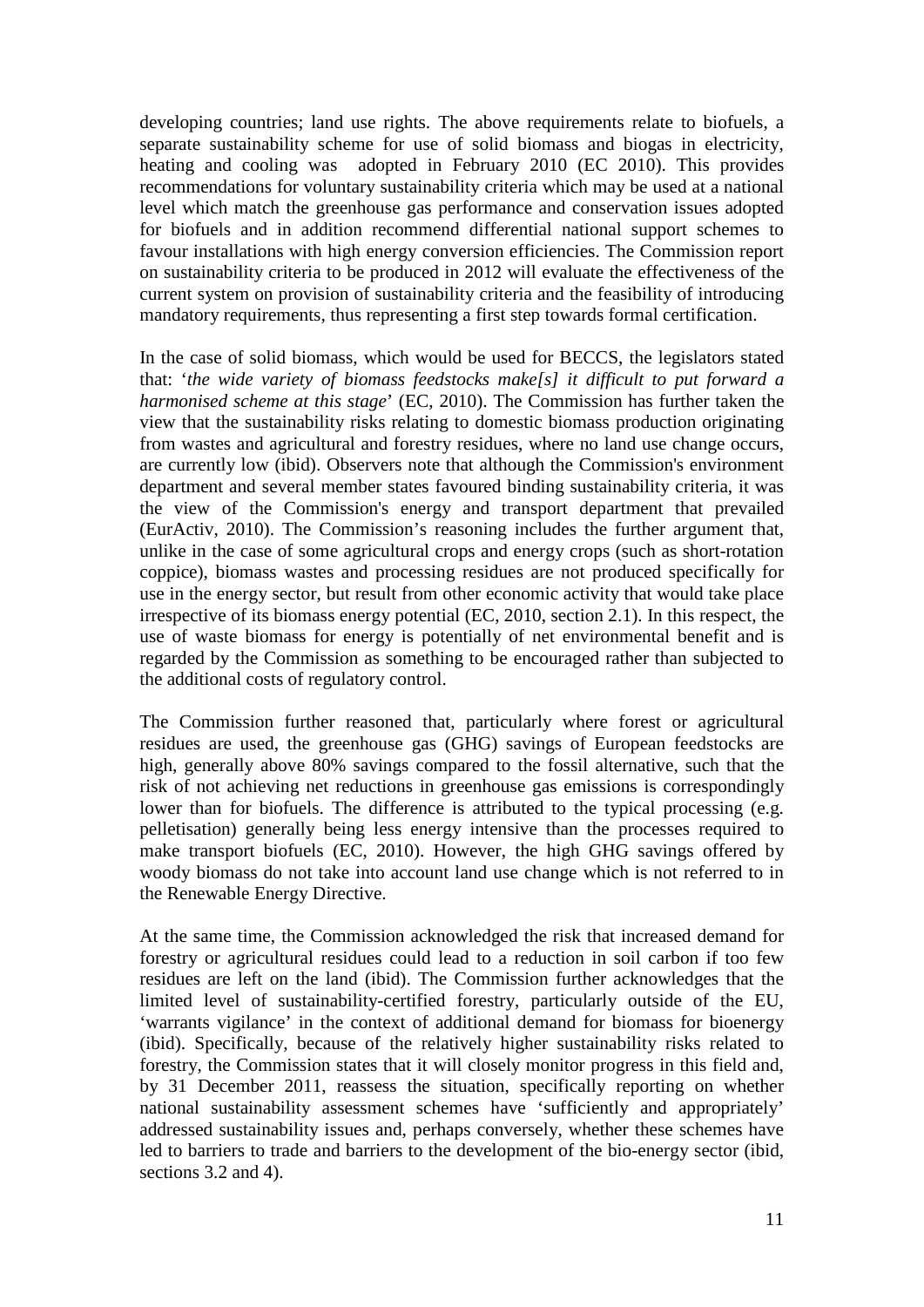Non-transport uses of biomass in the UK are covered by the Renewables Obligation (RO) (applying to electricity generation) introduced in 2002 which awards tradable certificates (ROCs) for electricity generation by renewable energy and includes a sustainability reporting requirement for biomass. The Renewable Energy Strategy, published in 2009 (HM Government 2009), sets out plans to extend the RO to meet a target of 30% renewable electricity by 2020, estimating that  $30 - 50\%$  of the UK's renewable energy could come from bioenergy. Although there is currently no single scheme of sustainability standards that applies to all of incentive schemes covering the use of solid biomass, the strategy calls for mandatory sustainability criteria (for large scale users/suppliers) applicable internationally. A Biomass Sustainability Working Group has been established, with membership across government departments, the Environment Agency, NGOs and industry, to develop the UK position on biomass for heat and electricity production.

Finally, the UK is also part of the Global Bioenergy Partnership (GBEP) which is a product of the G8 process and was launched in 2006 under the auspices of the Commission for Sustainable Development. It was set up to facilitate coordinated international R&D for all aspects of biomass energy from production to use (with particular focus on developing countries) and provides a forum for developing policy frameworks operating at a high level of policy dialogue.

### **4.5 Co-firing**

To date, CCS is typically associated with coal (and to a much lesser extent, gas) fired power stations as a means of generating electricity using conventional fossil fuel technology with drastically reduced  $CO<sub>2</sub>$  emissions. Although, eventually, CCS could be applied to a dedicated biomass power station in pursuit of negative  $CO<sub>2</sub>$  emissions, it is unlikely that the two immature technologies would be brought together before CCS gains a true commercial presence. Co-firing, whereby biomass may be used as a proportion of the feedstock within a conventional coal-fired plant, represents a first step towards combining CCS and biomass energy. (Veijonen *et al.* 2003) estimate  $CO<sub>2</sub>$  emission savings to be proportional to the wood fuel component in a co-fired plant with up to 50% reduction in  $CO<sub>2</sub>$  associated with cofiring coal with 50% wood fuel, with additional benefits if biomass sources local to the power plant can be utilised or if co-firing avoids landfill disposal of the biomass fuel.

Co-firing was first deployed in the UK in 2002, reaching a peak of 15% (2.5TWh) of total renewable electricity production in 2005, falling to its current (2009) level of 7% (1.8 TWh) of renewable generation (see Table 2), with over 50% of the biomass from derived from imports (DEFRA 2007). A conventional plant may take up to 25% biomass fuel without any major boiler redesign (although other factors such as fuel transportation and preparation may limit applications to smaller percentages) (DUKES 2009).

A variety of bioenergy fuels can be used to co-fire a conventional fossil fuelled power station with relatively minor modifications and can enable bioenergy to be used more economically than in a dedicated biomass power station. This is due to a number of factors: large conventional plants operate at higher thermal efficiencies, the costs of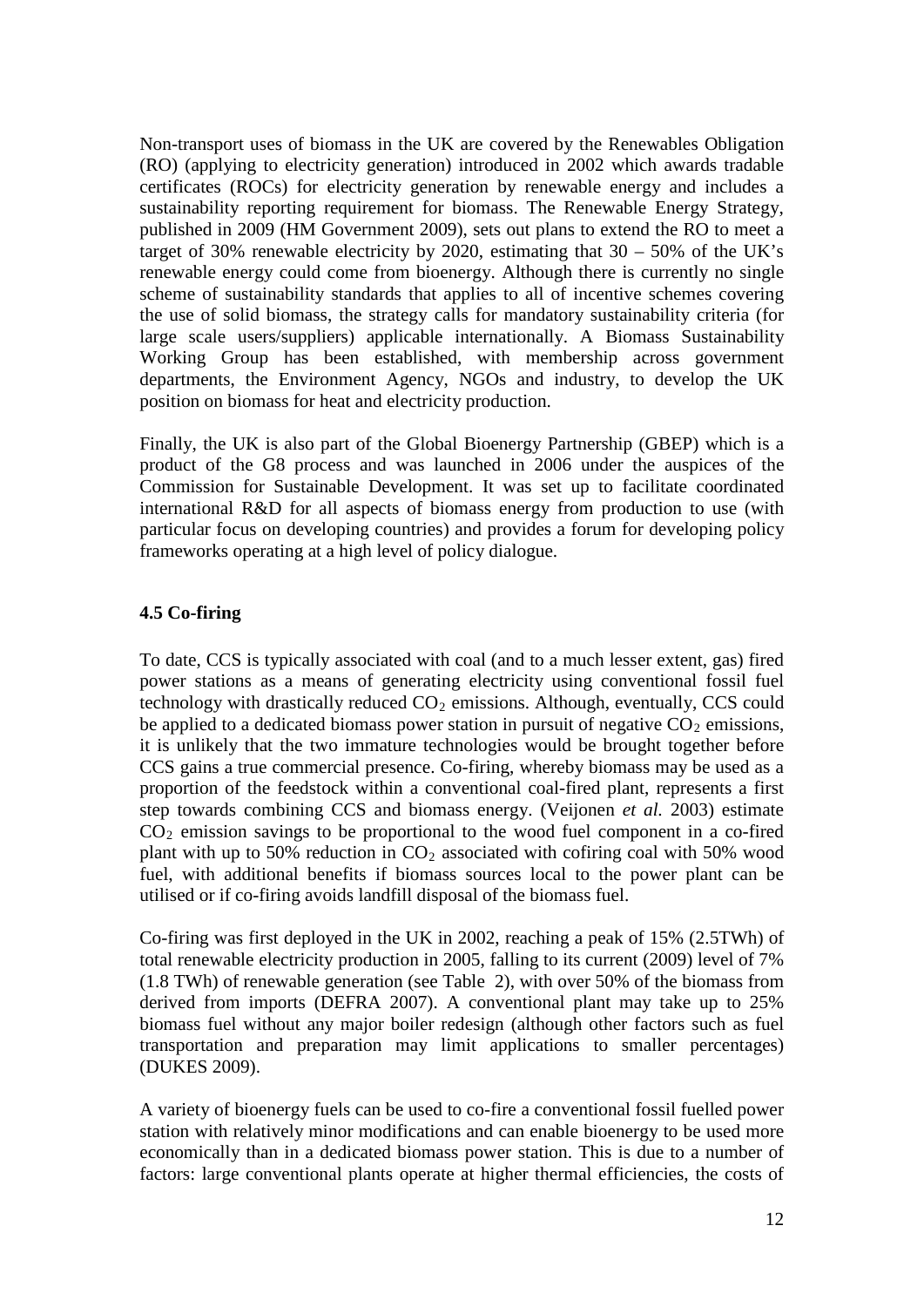designing, planning and constructing a new dedicated plant can be avoided (along with some of the commercial risks) and generators can take advantage of Government incentives for the biomass component under the Renewables Obligation (Colechin and Malmgren 2005). These incentives are the main driver for the use of biomass in conventional plants, given different operational requirements and fuel costs that are more than double that of coal (Colechin and Malmgren 2005).

The Renewables Obligation requires suppliers to source a proportion of their supply from renewable energy (currently 9.7%, increasing to  $15.4\%$  by  $2014 / 2015$ ) – there are no restrictions on the proportion of co-firing a generator is allowed but a supplier can only meet 12.5% of its obligation through co-fired ROCs (reducing to 5% in 2011). In addition, the 2009 amendment to the Renewables Obligation requires an increasing proportion of biomass to be sourced from energy crops<sup>[3](#page-14-0)</sup> (rising from 25%) in 2009 up to 75% by 2012) (Colechin and Malmgren 2005) and puts co-firing with non-energy crops into a band receiving 0.5 ROC per MWh to avoid any negative impacts on other renewables (DUKES 2009). Currently, beyond 2016 biomass cofiring will no longer be eligible for ROCs, implying that without other incentives, it will only continue beyond that date if it is economical in its own right (Colechin and Malmgren 2005) or if relevant legislation changes.

The main challenges to co-firing lie in the different properties of the different fuel types (calorific value, moisture content, volatile matter content, bulk handling characteristics such as dust generation, mechanical stability etc, combustion characteristics, etc) and any new biomass fuel type needs to be subject to full-scale plant trials before longer-term co-firing can be considered (Colechin and Malmgren 2005). Fluidised bed boilers are the most flexible and can use any type of wood fuels, but greater selectivity is required in the more commonly used pulverised systems (although precombustion gasification or pyrolysis of solid wastes or biofuels can extend the options) (Veijonen *et al.* 2003). To date biomass co-firing has not been demonstrated at ultra-supercritical temperatures (IEAGHG 2009). Other technical issues associated with introducing biomasss to a conventional plant include health and safety issues associated with introducing a more reactive fuel; plant flexibility (with potential electricity trading implications) (Colechin and Malmgren 2005). A large scale increase in biomass co-firing uptake could be beneficial in advancing the use of new technologies, such as gasification of lignocellulosic biomass (Hansson, *et al.* 2009).

### *5. BioEnergy with Carbon Capture and Storage – bringing it together*

### **5.1 Carbon Capture and Storage**

### *Capture*

Although, the three key components of  $CCS$   $(CO<sub>2</sub>)$  capture from power stations, transport of the  $CO<sub>2</sub>$  to the storage site and long term underground storage of the

<span id="page-14-0"></span><sup>&</sup>lt;sup>3</sup> The main energy crops in the UK being short rotation coppice (SRC) willow and poplar and Miscanthus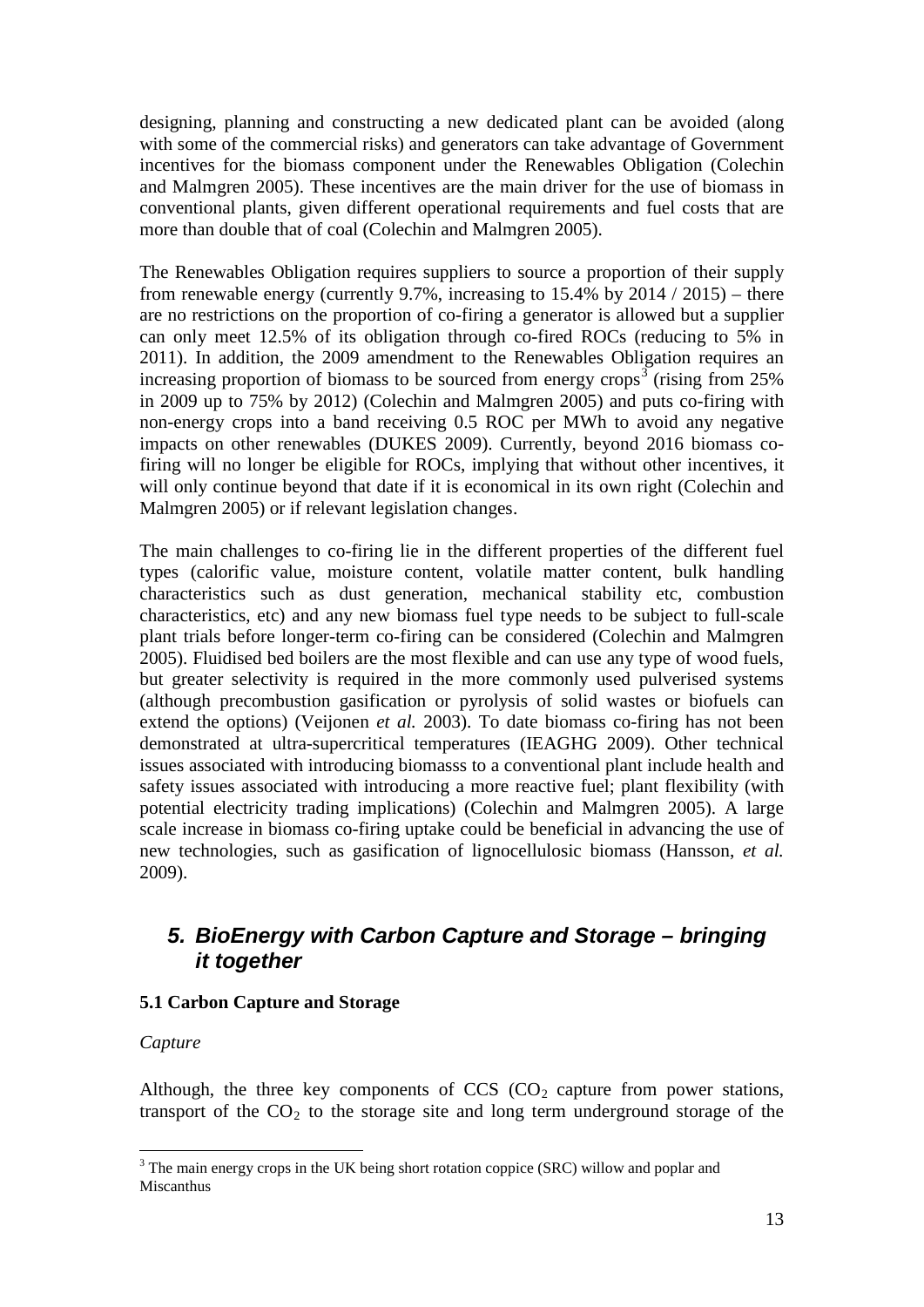captured  $CO<sub>2</sub>$ ) are individually relatively well understood, with significant operational experience, the key challenge for CCS lies in developing fully integrated large-scale commercial processes. As more demonstration projects come online, CCS moves closer to commercialisation but currently remains an immature technology.

(Rhodes and Keith 2005) present the technical possibilities of applying CCS to biomass in the production of electricity, hydrogen and liquid biofuels via gasification, post-combustion capture and oxyfuel combustion (with  $CO<sub>2</sub>$  capture); there is the potential to apply any of the three major capture options within a variety of biomass energy systems, including CHP systems (Mollerstein *et al.* 2006). In addition,  $CO<sub>2</sub>$ can be captured during biomass conversion to secondary fuels (for example bioethanol production from sugar fermentation, which releases a pure stream of  $CO<sub>2</sub>$ available for straightforward capture) (Mollerstein *et al.* 2003; Mollersten, *et al.* 2003).

The IEA greenhouse Gas R&D programme carried out a techno-economic study to explore the performance and costs of post-combustion  $CO<sub>2</sub>$  capture technology on power plants using biomass (IEAGHG 2009). The study looked at four case studies ranging from a 75MWe standalone biomass plant to a 500 MWe co-fired plant (including both pulverised fuel and fluidised bed technologies and 10% biomass in each case), all using wood chips for the biomass component.  $CO<sub>2</sub>$  capture was modelled as standard post-combustion capture process using MEA solvent, assuming a 90% capture rate and energy penalty ranging from 10-16% depending on the boiler type.

A greater loss in efficiency associated with the capture equipment was observed in the standalone plant – this was considered to be a result of the addition of a flue gas desulphurisation unit (FGD) and cooling processes to achieve necessary flue gas quality prior to capture, proportionally larger volumes of flue gas associated with a standalone plant leading to larger process equipment (with greater power requirements) and a more dilute  $CO<sub>2</sub>$  stream. This performance penalty associated with the capture at a standalone plant also contributed to relative higher costs (see next section). A similar effect was seen in the co-firing cases whereby the higher efficiencies associated with a fluidised bed, compared with a pulverised plant, are lost when  $CO_2$  capture is applied, due to additional need for FGD plant<sup>[4](#page-15-0)</sup> and lack of heat recovery.

Various studies have attempted to quantify the emissions reductions and costs associated with different BECCS options, these are summarised in Table 3. In terms of  $CO<sub>2</sub>$ , the IEA study presents negative emissions at the standalone biomass plant with  $CO<sub>2</sub>$  capture of up to  $-1755gCO<sub>2</sub>/KWh$  and a negative emission rate of -32g/Kwh in the case of a supercritical circulating fluidised bed boiler with only 10% biomass co-firing (total  $CO_2$  captured less  $CO_2$  emissions from coal)<sup>[5](#page-15-1)</sup>. It should be noted, however, that this study only modelled the capture process and although this stage is the most energy intensive component of the CCS process, the economic and energy costs of transportation and subsequent storage of the  $CO<sub>2</sub>$  need to be taken into consideration.

<span id="page-15-0"></span><sup>&</sup>lt;sup>4</sup> Limits to SO<sub>y</sub> emissions can be achieved through addition of limestone to the furnace bed in an FBC plant

<span id="page-15-1"></span> $\frac{5}{3}$  In the co-fired pulverised coal with CO<sub>2</sub> capture case emissions estimated to be -31.3 g/KWh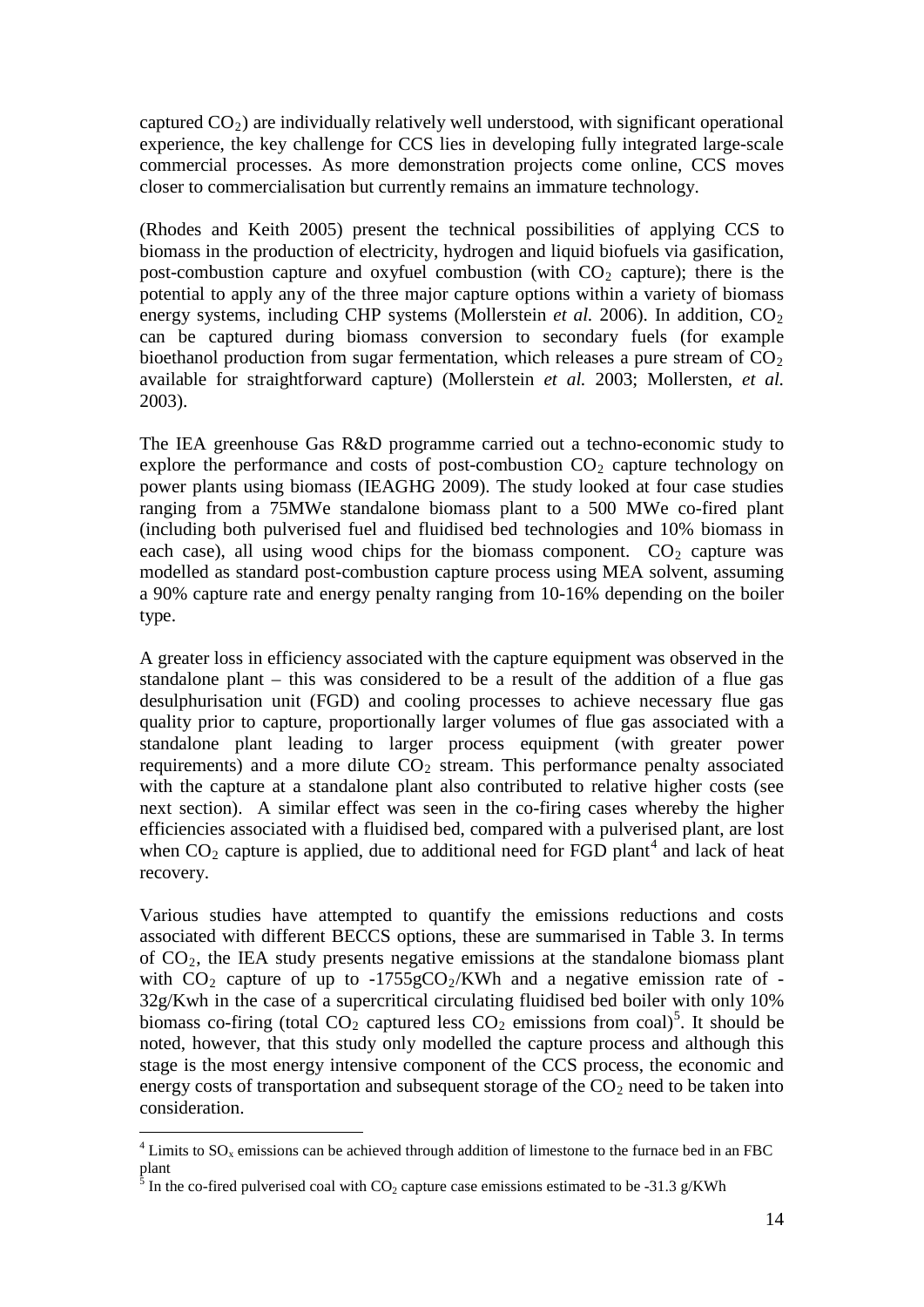In his workshop presentation, Scot Laczay (Imperial College) presented estimates of  $CO<sub>2</sub>$  emissions for biomass co-firing with coal at 5, 20 and 50%. Basing his figures on those achieved at a circulating fluidised bed (CFB) facility in Finland and assuming 28.5% plant efficiency, negative emissions were only achieved once the biomass component is above 20%, with negative emissions of  $-400 \text{g} \text{CO}_2 \text{eq}/\text{KWh}$ estimated with 50% biomass co-firing.

In addition to BECCS applied to large scale electricity generators, other point sources could also be suitable. For example, in his workshop presentation Karlsson discussed opportunities for BECCS within the pulp and paper industry in Scandinavia – which, with high energy consumption and a supply of biomass present a clear potential (Moellersten and Yan 2001; Mollerstein *et al.* 2006)*.* In a study modelling the sequestration potential from a temperate forest providing biomass for a CCS plant, (Kraxner *et al.* 2003) estimated that an average sequestration rate of 2.5 tC/ha/yr could be achieved sustainably.

| Table 3. Comparison of emissions estimates from BECCS (in electricity generation) |  |  |  |
|-----------------------------------------------------------------------------------|--|--|--|
| modelling exercises                                                               |  |  |  |

| Study                                | Technology                                                                                                        | Net emissions                                                   | Costs                                                                                                                            | <b>Assumptions</b>                                                                                                                                                                                                                                                     |
|--------------------------------------|-------------------------------------------------------------------------------------------------------------------|-----------------------------------------------------------------|----------------------------------------------------------------------------------------------------------------------------------|------------------------------------------------------------------------------------------------------------------------------------------------------------------------------------------------------------------------------------------------------------------------|
| IEAGHG 2009                          | <b>CFB</b><br>boiler,<br>biomass only<br>10%<br>CFB.<br>biomass cofired                                           | $-1573$ gCO <sub>2</sub> eq /KWh<br>$-32gCO_2$ eq /KWh          | of<br>Cost<br>electricity:<br>$0.1$ euro/KWh<br>0.25 euro/KWh                                                                    | Net plant efficiency<br>33.8% (LHV)<br>Net plant efficiency<br>25.8% (LHV)<br>90% capture rate                                                                                                                                                                         |
| Laczay,<br>workshop<br>presentation  | <b>CFB</b><br>biomass<br>cofired<br>5%<br>20%<br>50%                                                              | $195gCO_2$ eq/KWh<br>$-5gCO_2$ eq/KWh<br>$-405$ g $CO_2$ eq/KWh | $0.102$ £/KWh<br>$0.102$ £/KWh<br>(excluding<br>all<br>subsidies)                                                                | Plant efficiency 28.5%<br>(LHV), 90% capture<br>rate)<br>The energy penalty of<br><b>CCS</b><br>verses<br>an<br>non-CCS<br>identical<br>25%<br>system<br>was<br>(accounting<br>for<br>redirected<br>steam and electricity<br>for<br><b>CCS</b><br>usage<br>processes). |
| (Rhodes<br>and<br>Keith 2005)        | <b>Biomass IGCC</b><br>IGCC,<br><b>Biomass</b><br>with<br>Steam<br>reforming                                      | $-140$ gC/KWh<br>-200 $gC/KWh$                                  | 8.2 cents/KWh<br>123 \$/tC<br>(33.6 \$/t CO <sub>2</sub> )<br>9.3 cents/KWh<br>135 \$/tC<br>$(36.5 \frac{\text{S}}{\text{C}})^2$ | 44% capture rate; net<br>efficiency<br>28%<br>$(HHV)^1$<br>55% capture rate; net<br>efficiency 25% (HHV)                                                                                                                                                               |
| (Kraxner,<br>Nilsson et al.<br>2003) | Average carbon<br>sequestration,<br><b>BECCS</b><br>with<br>associated<br>single<br>'typical'<br>temperate forest | $2.5$ tC/yr/ha                                                  |                                                                                                                                  | 90%<br>capture<br>rate,<br>scenario<br>based<br>forest<br>approach<br>to<br>management                                                                                                                                                                                 |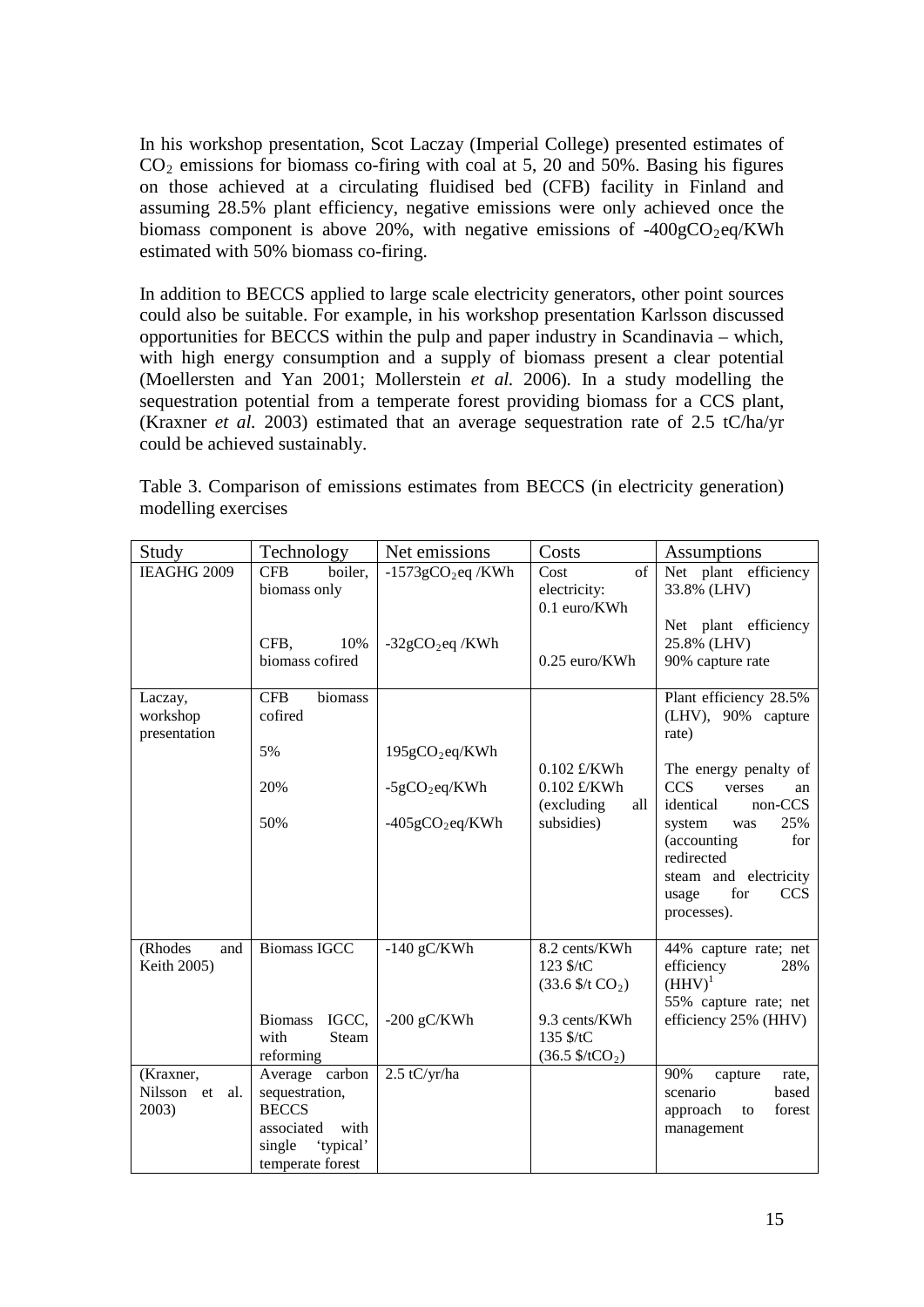1. HHV – Higher heat value energy (heat gained) from combustion, with all products of combustion returned to original pre-combustion temperature; LHV – lower heat value (heat gained) from combustion, excluding energy released in water vapour.

#### *Transport and Storage*

There are no specific technical implications of introducing biomass CCS to the transport and storage stages of the CCS processes, since the  $CO<sub>2</sub>$  stream produced by the capture process is independent of the plant feedstock. For the case of biomass cofiring, the infrastructure development, consisting of specialised  $CO<sub>2</sub>$  pipelines routing to storage sites, will be built around existing large point sources. Unless located close to a storage hub, landing point, or existing large point source equipped with CCS, in the near to medium term this lack of infrastructure is likely to present an additional (economic) barrier to dedicated biomass-CCS; in addition economies of scale may further improve the relative costs of transport and storage from larger fossil or cofired plant compared with the smaller dedicated biomass plants (Azar *et al.* 2006).

During the workshop, Laczay presented results from a study commissioned by the UK Department of Energy and Climate Change exploring the technical constraints associated with developing a  $CO<sub>2</sub>$  transport network associated with large scale  $CO<sub>2</sub>$ storage. Focusing on offshore pipelines, the study assumes that there is limited opportunity for the re-use of existing pipelines, due to the age of the network and the specific properties of  $CO_2$  (DECC 2009); much of the costs of  $CO_2$  transport are associated with the capital outlay of building a new pipeline or adapting an existing one. The study then explores the cost implications of meeting the transport requirements associated with scenarios for maximum and minimum levels of uptake of CCS (from coal and gas fired plants only) taken from MARKAL modelling results. The maximum uptake scenario (corresponding to an 80% reduction in  $CO<sub>2</sub>$  by 2050 (MARKAL 33/80)) corresponds to a total of 3.2 GT  $CO_2$ . Assuming all  $CO_2$  is routed through transport hubs at Thames and Easington for the Southern North Sea and Barrow for the East Irish Sea (and that all CCS power stations are located close to landing point hubs, thus avoiding the need for any onshore  $CO<sub>2</sub>$  transport), the total cost of developing necessary pipelines in the maximum adoption scenario (including compression and storage site injection costs) is estimated to be £3.5bn over the duration of the scenario (and assuming a 10% discount rate*).*

The main technical risks to a pipeline developer are identified as sensitivity to  $CO<sub>2</sub>$ moisture content (rendering the  $CO<sub>2</sub>$  highly corrosive), and uncertainty associated with structural characterisation of aquifers (see below, detailed surveys and risk assessments are not widely available for potential aquifer storage sites, with implications for transport and injection regimes). There are also significant commercial risks associated with  $CO<sub>2</sub>$  pipeline development relating to fuel process and carbon prices and CCS legislation *inter alia* (DECC 2009).

In the UK, there is significant offshore storage potential in both hydrocarbon fields and deep saline aquifers. Reasonable capacity estimates are available in the case of hydrocarbon fields which are well surveyed structures; although estimates do exist for saline aquifers they are typically based on existing geological survey data and are highly uncertain. Detailed site specific surveys would be required to assess with more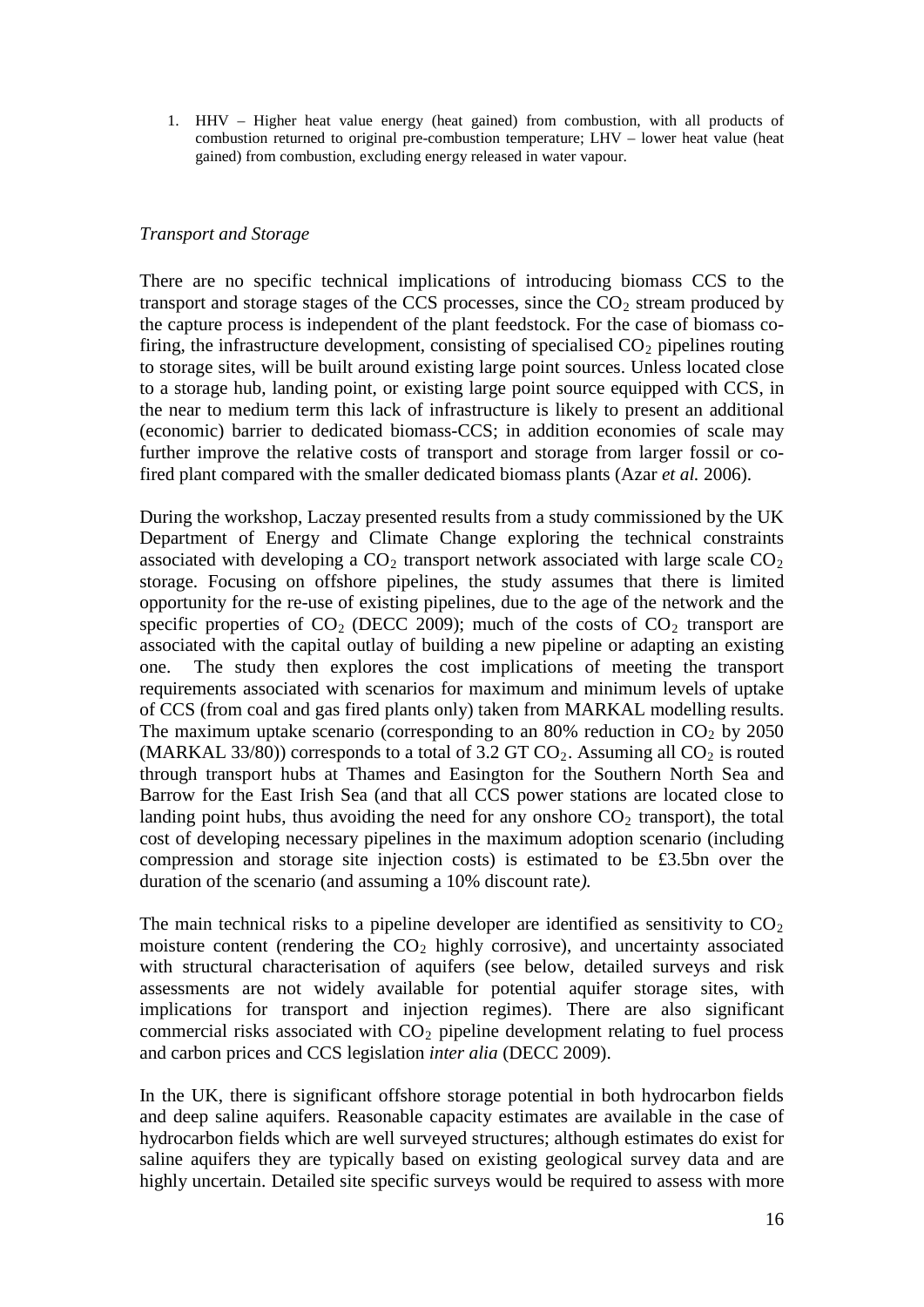confidence the potential for indefinite  $CO<sub>2</sub>$  storage (in terms of both suitability and capacity) at saline aquifers. Given these caveats, the total storage capacity in UK offshore saline aquifers has been estimated as up to a maximum of  $14GT$  CO<sub>2</sub>. although a figure of  $7GTCO<sub>2</sub>$  is considered to be a more realistic estimate (EU Geocapacity 2009); in hydrocarbon fields the capacity is estimated at 7.3GT  $CO_2^6$  $CO_2^6$ . To put these figures in context the total  $CO<sub>2</sub>$  emissions from large point sources in the UK (2005) was 258 MTCO<sub>2</sub> (EU Geocapacity 2009), or storage capacity for  $CO<sub>2</sub>$ captured from domestic point sources for a period in the order of 60 years. The equivalent estimates for Europe as a whole are  $117Gt CO<sub>2</sub>$  (of which 96 GTCO<sub>2</sub> is in saline aquifers, over 50% of which is located across Spain, Germany, UK and Norway). In October 2009, the UK Storage Appraisal Project was launched by the Energy Technologies Institute to review potential offshore storage sites. This large collaborative project should be completed in March 2011 and aims to provide a comprehensive assessment of  $CO<sub>2</sub>$  storage capacity in the UK.

Beyond Europe, estimates of storage capacity are highly variable, with many based on "top down" estimates that do not account for specific characteristics of potential storage sites and a very large range of estimates for global storage capacity (MIT 2007). An exception to this is the GEODISC study which carried out a detailed detailed analysis matching sources to sinks for Australia (Bradshaw *et al.* 2004).

### **5.2 Costs**

Estimates of the costs of BECCS are inevitably highly uncertain – they are dependent on many variables and assumptions and there is insufficient commercial experience of a full scale CCS plant. However, (Rhodes and Keith 2005) suggest that BECCS is likely to be more costly than equivalent FECCS schemes. Because there is large initial capital outlay associated with the CCS process, only larger scale installations will be commercially viable, while bioenergy installations are typically small scale – presenting a potential mismatch of scale in establishing dedicated BECCS plant (Rhodes and Keith 2008).

Table 3 provides a comparison of some of the estimates available in the literature – these are based on very different assumptions and technologies and while they cannot be used in direct comparison (hence no attempt has been made to convert these figures into common units) they do provide an indication of potential costs. There are many examples of costs estimates for FECCS (e.g. (Johnson and Keith 2004; Rubin, Chen et al. 2007; Hamilton, Herzog et al. 2008)), here we include only those that explicitly include a biomass component.

The results presented in Table 3 typically describe cost estimates for the capture component alone, a full BECCS system will include transport and storage of  $CO<sub>2</sub>$ . These costs will depend on whether existing pipelines are being re-used, or new pipeline infrastructure is required, whether transport is onshore or offshore, the distances and terrain involved, whether a there can be a network for  $CO<sub>2</sub>$  transport or point to point transport is required. Costs will also be affected by storage site

<span id="page-18-0"></span> <sup>6</sup> This figure excludes all fields below 50MT capacity on the grounds that they are unlikely to be economically viable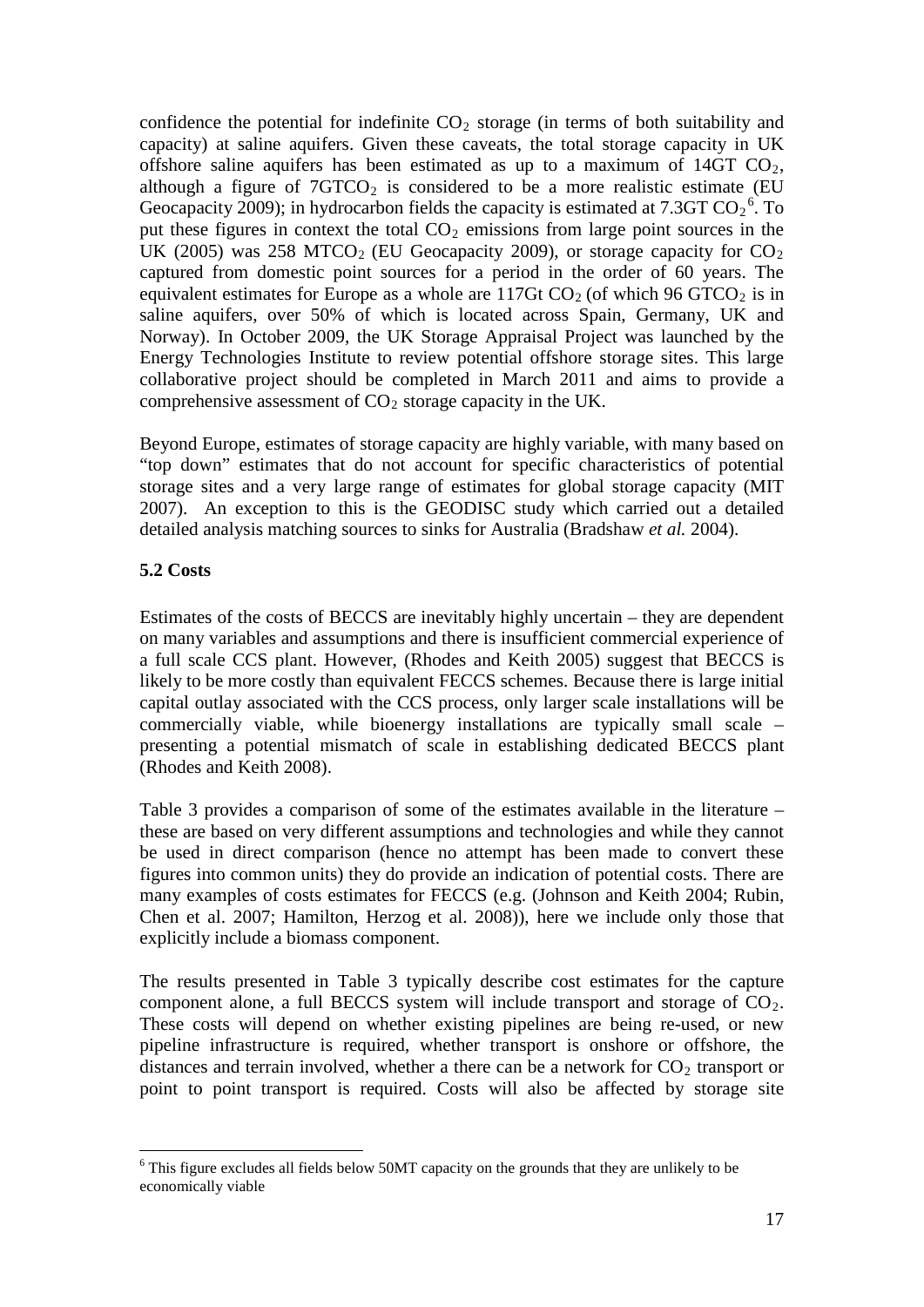properties such as compartmentalisation of aquifers which would require additional injection wells (DECC 2009).

CCS entails a significant initial capital outlay with subsequent increased operating costs (compared to a plant without capture) with no intrinsic advantage beyond  $CO<sub>2</sub>$ reduction. Its deployment thus depends on clearly regulated limits to  $CO<sub>2</sub>$  emissions or on a carbon price that makes it economical to install and run within a market-based system, with long term confidence in a  $CO<sub>2</sub>$  emissions penalty. Several studies explore the influence of carbon price on viability of BECCS (compared with other technologies); as carbon prices increases the cost of electricity from biomass with capture decreases, which, as (Keith, Ha-Duong et al. 2006) note, is the most that can be said with certainty about BECCS costs. Considering a biomass gasification combined cycle plant with  $CO<sub>2</sub>$  capture, bio-power could be competitive with coal or gas (without capture) at a carbon price of around \$100/tC and cheaper at around \$160/tC (Rhodes and Keith 2005; Azar, Lindgren et al. 2006; Keith, Ha-Duong et al. 2006). With reference to the EU ETS (Emissions Trading Scheme), the IEA GHG study estimates an ETS certificate price of  $\Theta$ 8-55/tCO<sub>2</sub> ( $\Theta$ 76-202/tC) would be necessary for a biomass co-fired plant with capture to be competitive with an equivalent plant without capture and  $\bigoplus$  5-76/tCO<sub>2</sub> ( $\bigoplus$  38-278/tC) for dedicated biomass plant with capture (IEAGHG 2009). At the time of writing, the current EU ETS price is only  $\text{E5/tCO}_2$ .

On a more aggregate level, these analyses can be extended to explore the role of different mitigation options under scenarios directed at meeting targets for atmospheric concentration of  $CO<sub>2</sub>$ . In particular, Karlsson referred to results from a global-economy model (the GET model) developed by (Azar, Lindgren et al. 2006) that suggest while the introduction of BECCS can deliver a small reduction in the overall costs of meeting the 450ppmv target (by 2100), it can deliver a significant improvement in the cost, or even feasibility, of reaching a 350ppmv target (partly a result of negative  $CO<sub>2</sub>$  emissions in the longer term enabling  $CO<sub>2</sub>$  emissions to be higher in the near term). A sensitivity analysis of the key parameters of the model showed this key conclusion to be robust. Furthermore, similar analyses comparing three different global-economy models (GET, IMAGE/TIMER and MESSAGE) reinforce the argument that BECCS may be necessary to achieve concentrations approaching 350ppmv over the course of this century (Azar *et al.* 2010).

#### **5.3 Emissions credits – conceptual challenges**

During the workshop, Francisco Ascui of the Edinburgh Business School gave a presentation considering the role of BECCS within carbon markets. As discussed above, given the additional costs of implementing BECCS (compared with biomass energy without  $CO<sub>2</sub>$  capture and storage), compatibility within carbon markets is vital. Ascui identified various conceptual challenges within existing markets requiring policy formulation in order to explicitly incorporate delivery of negative emissions via BECCS (or biochar). Whilst not seen as insurmountable, investment in the technology (whether from governments or the private sector) will require creative solutions to resolve these concerns; this type of regulatory uncertainty can play a key role in stalling investment in new technologies.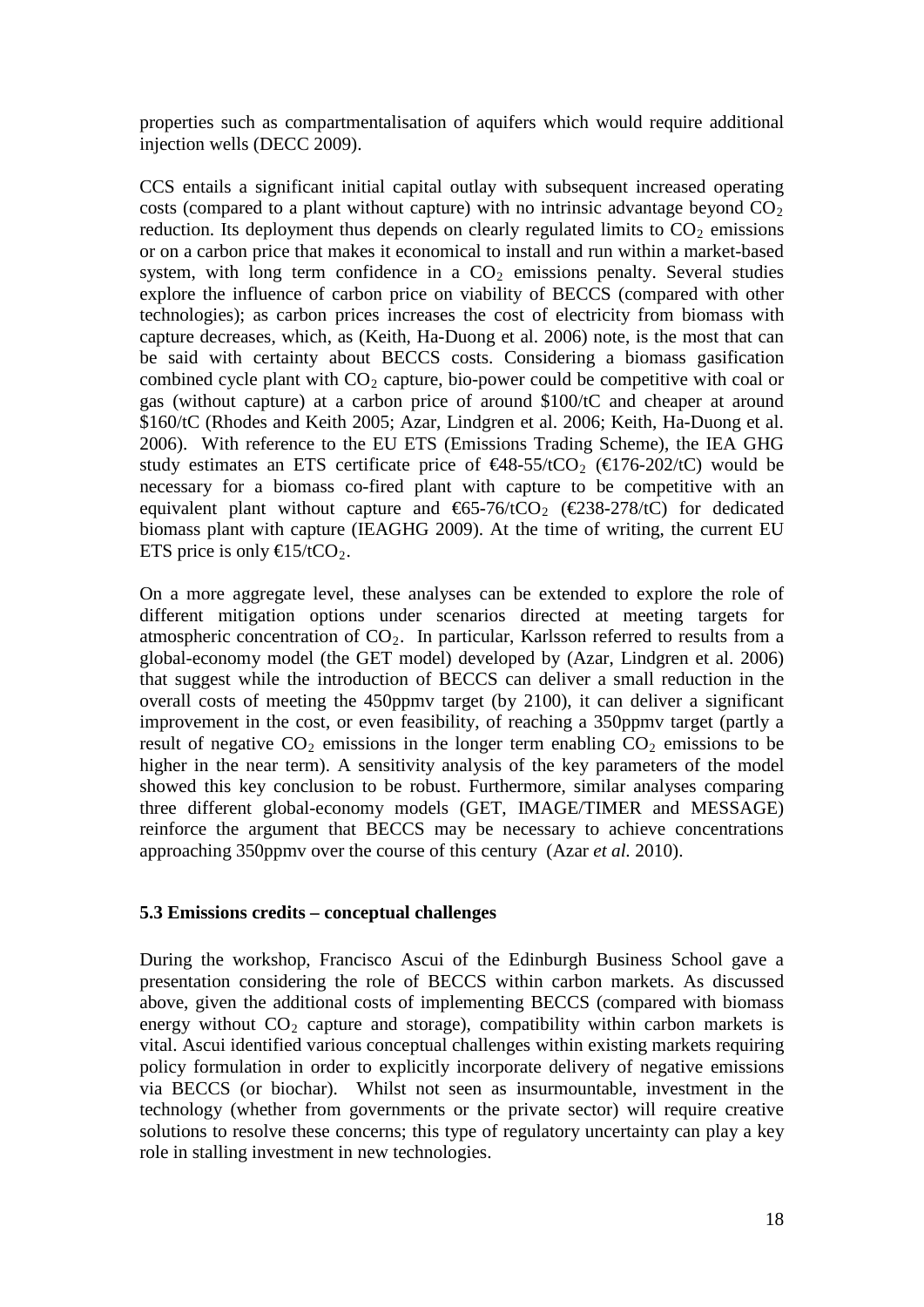- 1. *A conceptual problem in a cap and trade system*: currently these are set up in terms of allowances of emitted  $CO<sub>2</sub>$  and not "credits", as negative emissions might be considered. The problem arises because within a cap and trade regime, a fixed number of emission allowances are issued and this 'right to emit' is traded – whilst negative emissions could contribute to reaching the system 'cap' (total system emissions) there is no facility for incorporating this as a 'credit' in the trading scheme. An uncapped system could be more straightforward with the possibility of trading in two separate 'credits'. In addition whilst emissions of greenhouse gases can be measured, accounting for negative emissions is more challenging (and potentially more subject to witting or unwitting abuse due to the need to protect stocks of vegetation over substantial periods of time – see non-permanence below).
- 2. *A practical problem within the EU ETS*: BECCS does not 'fit' the current carbon market, the EU emissions trading scheme. At an operational level, the existing system does not recognise a 'BECCS credit' so there is no way of incorporating negative emissions within the EU ETS.
- 3. *The Kyoto Protocol* at a global level, the Kyoto Protocol has its emphasis on capping emissions from Annex 1 countries, from which it does not incorporate carbon sinks with the exception forestry and land use (Articles 3.3 and 3.4)– there is no class of credit that would cover BECCS. (Gronkvist *et al.* 2006) present a discussion of how BECCS could be incorporated into the carbon pool approach currently adopted within the Kyoto Protocol for managing  $CO<sub>2</sub>$ "storage" in harvested wood products.
- 4. *The Clean Development Mechanism* (*CDM)* in contrast to a cap and trade system, the CDM operates as a baseline and credit scheme in which proof that an emission reduction relative to a baseline has taken place, a CER (Certified Emission Reduction), is traded. While biomass energy in developing countries is included in the CDM (see, for example (Jürgens *et al.* 2006) for a detailed discussion of this), Carbon capture and storage is not currently recognised within the CDM, although it is under discussion it is proving to be contentious. (Shackley *et al.* 2009) address some of the arguments put forward against inclusion of CCS in the CDM (typically by environmental campaigning organisations and some developing countries); these relate to the untested nature of CCS, the concern that it will dominate other more sustainable technologies (such as renewables) and doubts over the net emissions benefits. The authors conclude, however, that once CCS becomes more established there could be significant potential for it within the CDM.
- 5. *Non-permanence* should any negative emissions be reversed once a credit has been issued, for example through leakage from the storage site, it would need to be accommodated for in the system. Some experience of possible solutions to this problem has been gained within the forestry sector, for example: 'temporary credits' (although the introduction of temporary CERs for forestry projects within the CDM was not successful, leading to very few projects); 'buffers', whereby initially only a proportion of the credits are issued with the remainder issued as secure storage is demonstrated over time (although necessary storage timescales do not align with economic timescales); mandatory insurance (although this has been discussed within the broader CCS context, there is no experience in this area. There may be relevant experience from the use of catastrophe bonds (also known as cat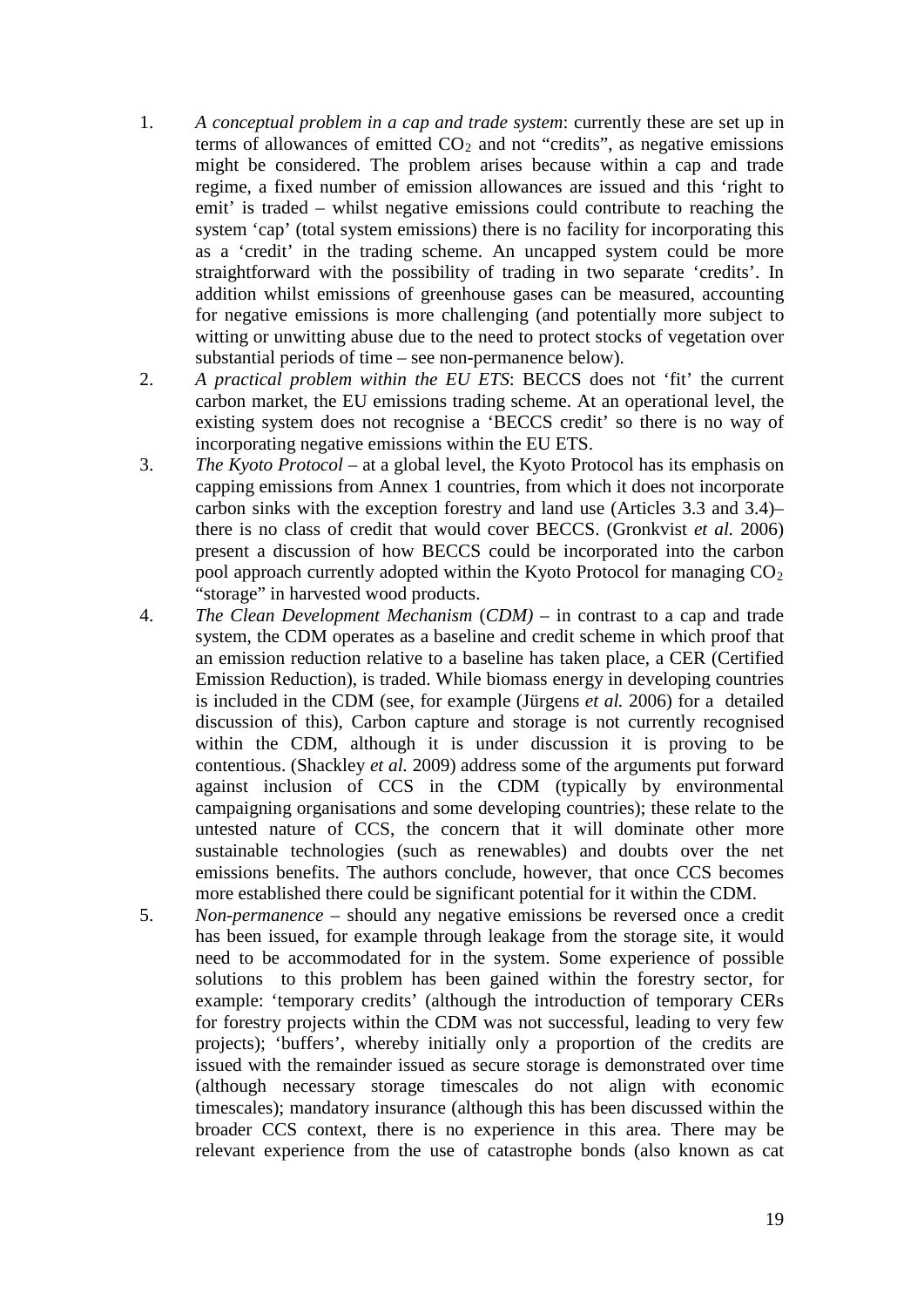bonds), through which a specified set of risks is transferred to the bond investor that could be applied to  $CO<sub>2</sub>$  storage.

#### **5.4 Public perceptions**

In terms of public perceptions of using biomass for energy, surveys suggest modest approval by the UK public: Poortinga *et al.* (2006) found that just over half of the British population have mainly or very favourable opinions or impressions  $-$  a favourability rating that is comparable to natural gas. Other nationally representative surveys (e.g. TNS Plc 2003) have produced similar findings: opinions of biomass are less favourable than for more 'traditional' renewable energy technologies, such as solar and wind power. However, on balance they are still positive. (Eurobarometer 2007) research shows that support for biomass in the UK is among the lowest in Europe. It is then perhaps not surprising that relatively few people believe that biomass will significantly contribute to reliable and secure supplies of electricity in Britain in the future (Poortinga *et al.*, 2006).

Physical bioenergy infrastructure can be unpopular if perceived as intrusive: Upham and Shackley (2007) found very negative attitudes to the siting of a large-scale biomass gasifier plant in Devon. Local residents living close to the proposed plant expressed a wide range of concerns, including lorry traffic congestion/air pollution, the credibility of the developer, air pollution, odour and appearance of the plant. Further concerns were related to fuel waste, technological reliability, landscape changes and the impact on house prices. A follow-up survey (Upham 2009) showed that the level of concern remained high up to the final withdrawal of the planning application, and the number of people viewing any benefits of the biomass gasifier plant had decreased substantially after planning permission was refused. Furthermore, trust in developers and district councils have been found to be low with regard to similar developments (Sinclair and Lofstedt 2001; Upreti 2004; Upreti and Van der Horst 2004). In McLachlan's (2010) study of a Miscanthus and clean woodchip electricity plant in Staffordshire, local opposition centred on the health implications of burning wood, the potential for other 'dirtier' fuels to be used in future, increases in traffic, the impact on local visual amenity and concerns over the process of consultation (particularly the communication of alterations made to the original plans for the development). There were also some positive assessments from local stakeholders and residents in terms of the development showing the area to be 'green' and 'pioneering'.

While CCS remains an unfamiliar concept to the majority of the lay population, research exploring opinion about CCS suggests that, given sufficient information to enable formation of an opinion, other mitigation options (energy efficiency, renewable energy and to some extent nuclear power) are widely seen as preferable to CCS. However, provisional acceptance of the technology is observed at a general level (i.e. not in the context of specific developments) when it is seen as a bridging technology while the preferred alternatives become more widely established (see for example, (Gough *et al.* 2002; Reiner *et al.* 2006; Tokushige *et al.* 2007; van Alphen, *et al*. 2007; Ha-Duong *et al.* 2009). The primary concerns about the technology relate to the safety and reliability of CCS plants but also to their governance and regulation over the long term (Mander *et al.* 200).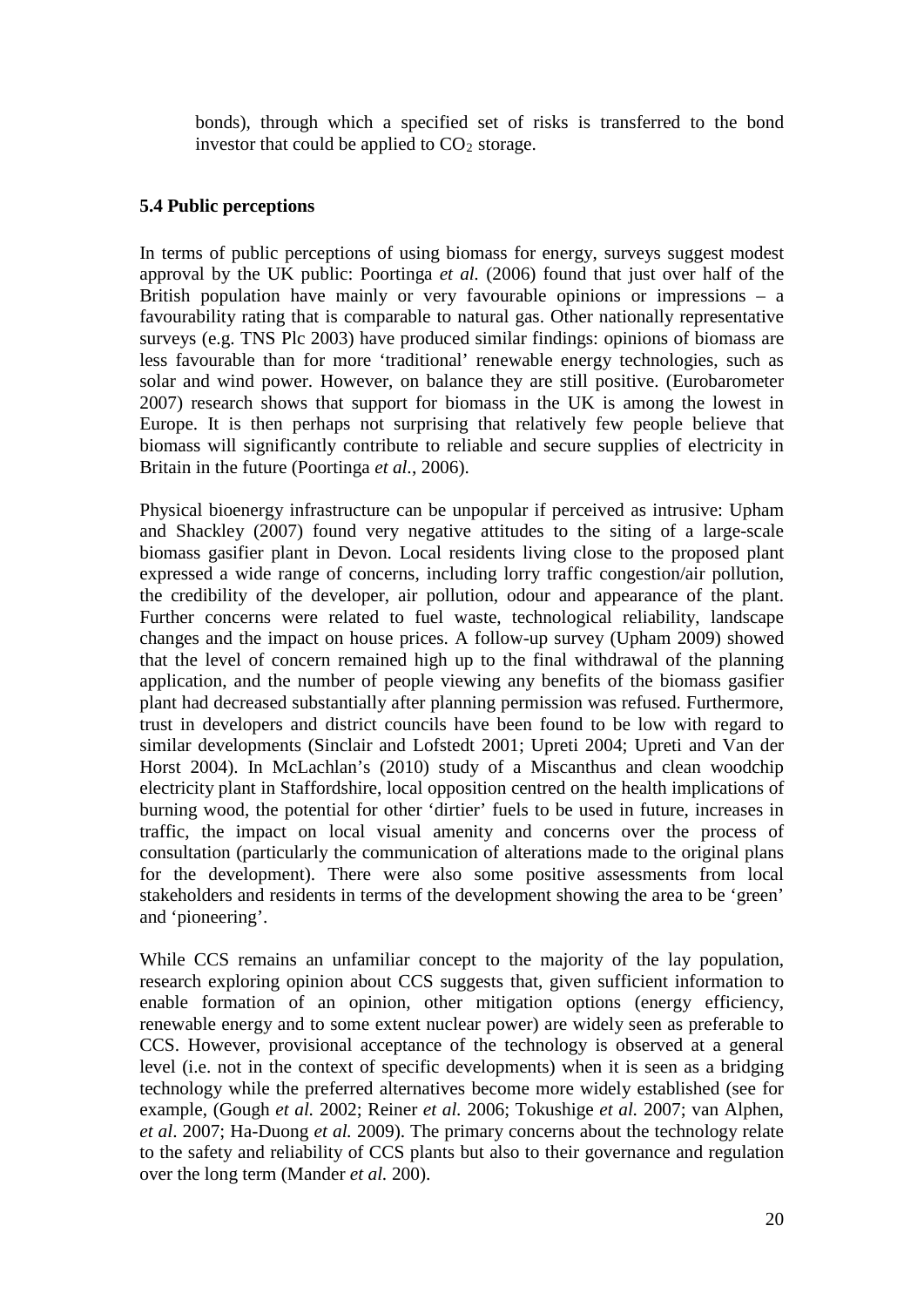A review of experience in establishing CCS demonstration plants in a variety of locations revealed that local communities are sceptical about the motivations of developers when projects were introduced to them by representatives from large corporations (associated with the oil and gas industry); the importance of engaging local communities at the earliest opportunity; the importance of justifying the project within the wider policy context (i.e. climate change and the need to reduce  $CO<sub>2</sub>$ ) emissions) and providision of access to adequate information about the project (Waldhober, Brunsting et al. 2010). Recently, in the Netherlands, a planned onshore CO<sub>2</sub> storage project at Barendrecht was cancelled (Guardian 2009; Feenstra *et al.*) 2010) and in the US, developers pulled out of a project to store  $CO<sub>2</sub>$  from an ethanol production plant in Ohio (Dayton Daily News  $2009$ )<sup>[7](#page-22-0)</sup> both in the face of intense local public opposition.

### **5.5 Avoiding carbon lock-in**

The final presentation at the workshop was given by Philip Vergragt (Clark University), in which he used 'Transition Management Theory' to explore the role that BECCS could play in avoiding a potential carbon lock-in that could be associated with Fossil-CCS (FECCS). Transition management theory adopts multi-level perspectives to describe how innovation may occur via three interlocking levels (landscape, socio-technical regimes and niches), resulting in transitions between socio-technical systems (Geels 2002; Geels 2005). An example of how this theory may be applied in the context of decarbonising the UK energy system may be found in (Shackley and Green 2007).

The current socio-technical system is "locked-in" to a carbon intensive fossil fuel energy system whereby the inertia of the associated technological, physical, political, economic and cultural networks which develop around the energy system inhibits change to an alternative energy system (Unruh 2000). Vergragt illustrated how, from a multi-level perspective, modern biomass technologies and CCS occupy technological niches within the fossil energy system - with the key difference being that CCS is driven by incumbents of the current system rather than fringe actors, as is more typical for radical innovation (Vergragt *et al.* 2010). CCS is often presented as a 'bridging technology' that could allow large-scale reduction in  $CO<sub>2</sub>$  emissions between a fossil energy system and a decarbonised energy system. Assessing fossil- $CCS$  (FECCS) against a set of criteria<sup>[8](#page-22-1)</sup> developed to assess degree of lock-in, Vergragt suggests that it is more likely to reinforce the technological lock-in of fossil fuels by strengthening the depth of the lock-in.

A Technology Innovation System (TIS) framework has previously been used to explore the relative strengths of a socio-technical regime or niche (Hekkert *et al.*

 <sup>7</sup> Anti CCS blog at<http://citizensagainstco2sequestration.blogspot.com/>

<span id="page-22-1"></span><span id="page-22-0"></span><sup>&</sup>lt;sup>8</sup> The criteria, based on those proposed by Shackley, S. and M. Thompson (unpublished). Lost in the mix: will the technologies of carbon dioxide capture and storage provide us with a breathing space as we strive to make the transition from fossil fuels to renewables? supplied by authors.Criteria are: heaviness (scale, infrastructure, capital intensity and lead time); interrelatedness between technologies, legitimation (hyping, closed to criticism); learning effects; expectations and interests.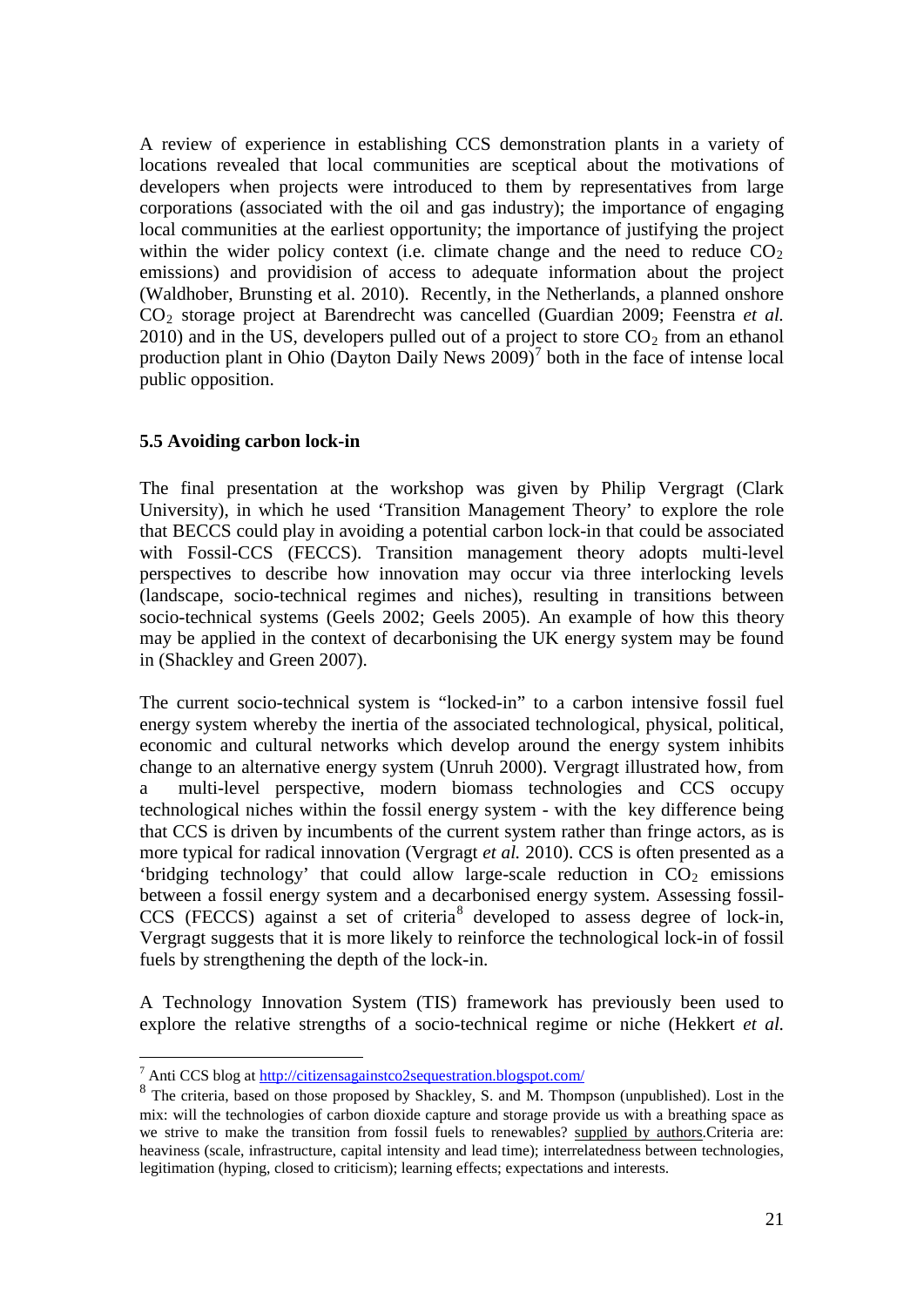2007) and Vergragt used this approach to demonstrate the weakness of the BECCS TIS compared to the much stronger FECCS system (see for example (van Alphen *et al.* 2009)). Although much of the knowledge and experience developed through FECCS is applicable to a BECCS system, Vergragt argues that concentrating this knowledge towards fossil applications could risk locking biomass out from the CCS technology. Although biomass co-firing could potentially reduce this risk (and consequently the risk of reinforced lock-in of fossil fuels), the relatively modest level of co-firing in current applications weakens this effect.

Vergragt concluded that CCS is becoming locked-in to fossil fuels and as current CCS R&D and demonstration projects progress, this is likely to be perpetuated. For BECCS to take over from the FECCS system it would need to offer very clear advantages (*such as negative emissions?*) and would probably require government intervention with a coordinated effort to improve the R&D, market opportunities, collaboration (between CCS, biomass and BECCS stakeholders) and legitimation of BECCS,

(Shackley and Thompson unpublished) explore in detail the possible influence of CCS on carbon lock-in, concluding that the development of fossil-CCS does not inevitably lead to carbon lock-in. For example, different types of CCS technology hold different implications to the energy system – from the limited changes associated with post-combustion capture on existing types of fossil plant (with potential to reinforce the existing regime) through to precombustion capture processes (such as flexible gasification technologies) which could link in to a hydrogen-based energy system. Shackley and Thompson present various strategies to reduce the risk of other (low-carbon) technologies effectively being 'locked out'; the key being to avoid *deep* lock-in by maximising flexibility. In the case of CCS, the features identified as giving the greatest flexibility (and hence potentially shallowest lock in) include adopting the least capital intensive capture options (e.g. Natural gas combined cycle, or pulverised fluid bed combustion in the case of coal plant); avoiding extensive transport networks by locating capture facilities as close as possible to storage locations, enabling the use of dedicated pipelines; early storage projects exploit well-understood HC fields where existing infrastructure can be used. By pursuing such strategies to avoid the reinforced lock-in that concerns Vergragt, Shackley and Thompson argue that by striving for the most flexible CCS technologies the system will be more responsive to factors such as depletion of coal reserves or improved economics of renewable energy that could make FECCS less viable- thus avoiding carbon lock-in in the shorter term without reinforcing fossil lock-in in the longer term.

### *6. Conditions for BECCS*

This report has presented an overview of the technologies and issues associated with combing biomass energy with carbon capture and storage - with the ultimate aim of achieving electricity generation associated with negative emissions. Although biomass energy is already widely used in power generation applications using a variety of feedstocks, CCS technology is still in its infancy; bringing the two together at a sufficient scale to achieve significant negative emissions will depend on strong political, regulatory and industrial will to make it succeed. Assuming that the basic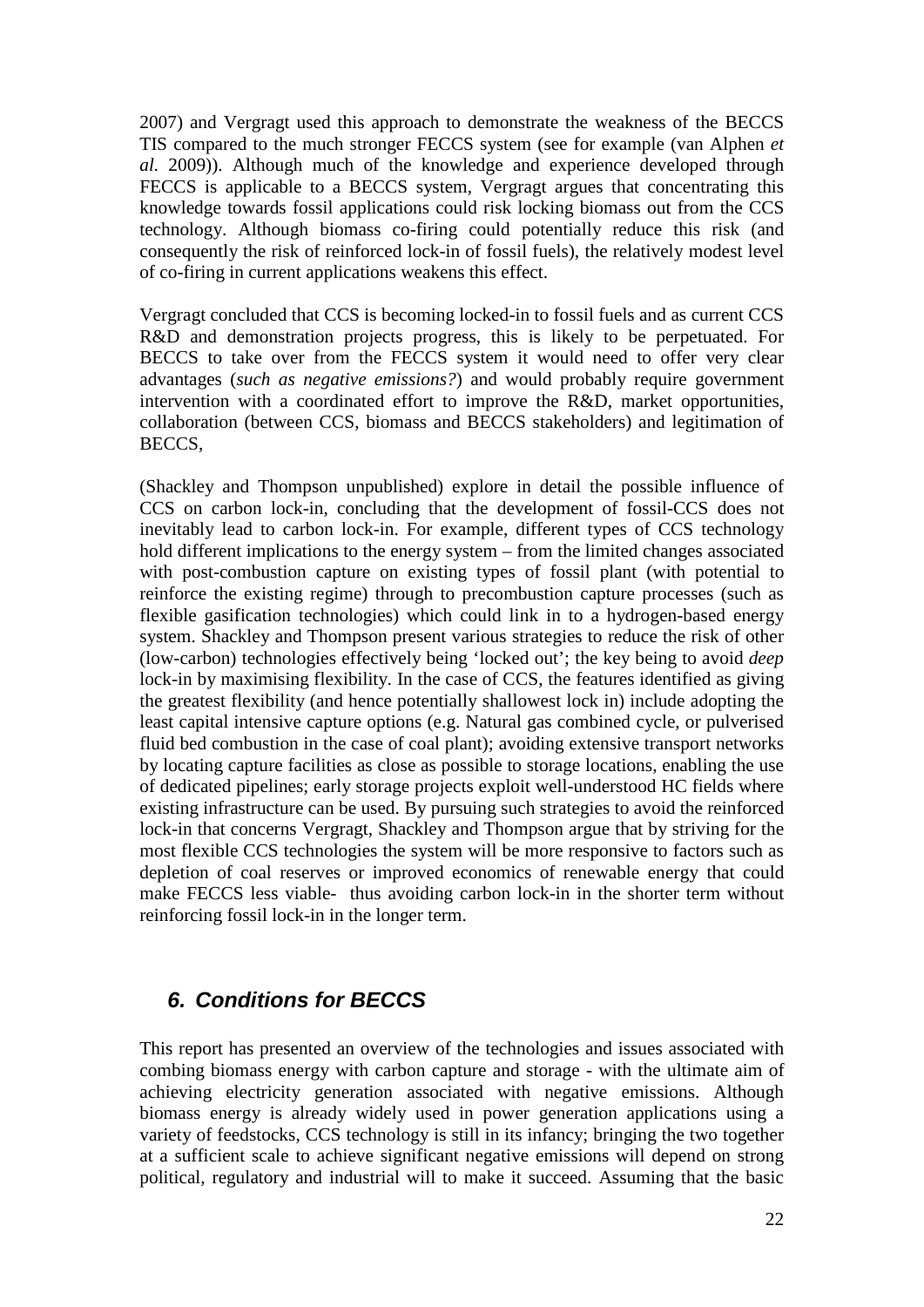logistics for supply of feedstocks and storage destination for the  $CO<sub>2</sub>$  are in place, these challenges are dominated by the non-technical, as summarised below.

*Biomass resource strategy.* Firstly, from a strategic perspective and ahead of any of the specific issues relating to uptake of BECCS, is consideration of the use of biomass resources. This applies in particular to bioenergy crops and the land use implications of increased bioenergy production, but also to biomass from waste; any substantive uptake of biomass for power generation must take into account competing uses for biomass resources – such as between transport, electricity and heat applications and where their exploitation will be most effective.

*Assuring carbon neutral biomass* - the assumption that biomass provides carbon neutral energy cannot be taken for granted: net emissions from bioenergy depend on many factors, such as how land use is affected by biomass energy production (whether it results in deforestation, is replanted or whether energy crops replace sparse vegetation on marginal land, for example) and the fossil energy required in biomass production, conversion and transport (Azar *et al.* 2006). This presents particular challenges for emissions accounting.

*Location.* More specifically, the applicability of a BECCS plant depends on its geographical context – its location in relation to the supply of a suitable biomass resource, the surrounding energy infrastructure and availability of  $CO<sub>2</sub>$  storage and transport options.

*Establishing BECCS community*. While there are expanding communities in both CCS and bioenergy, the linkages between the two remain relatively weak. The challenge will be to bring components (key individuals, organisations, technologies, ideas) together to establish a BECCS technology system.

*Incentives and policy mechanisms.* Any application of CCS, even without any potential additional complications introduced by a BECCS system, will require fiscal incentives and a policy framework that encourages its uptake. BECCS is not cheap and without a clear mandate for large scale emissions reductions there is no reason for it to be implemented. However, BECCS does not fit into existing regulatory frameworks in their current form and accommodating BECCS within amended or new frameworks presents a variety of challenges. For example, providing for potential non-permanence associated with a failure in  $CO<sub>2</sub>$  storage, challenges in accounting for negative  $CO_2$  emissions within a Cap and Trade system (such as the EU ETS) and consideration must be made of the potential impacts on communities in developing countries that have been well-rehearsed in the context of biomass energy.

*Broader perceptions.* As with any novel technology or approach, its success depends upon how it is widely received. While research into the public perceptions of Fossil-CCS is providing valuable insights, the extent to which BECCS presents different acceptability issues is less well known. A key argument for introducing BECCS is the urgency of achieving a  $CO<sub>2</sub>$  concentration target of 350ppmv, but is the need for and the scale of this challenge widely understood? Research on the acceptability of fossil-CCS suggests this could be a critical element of the acceptability of BECCS.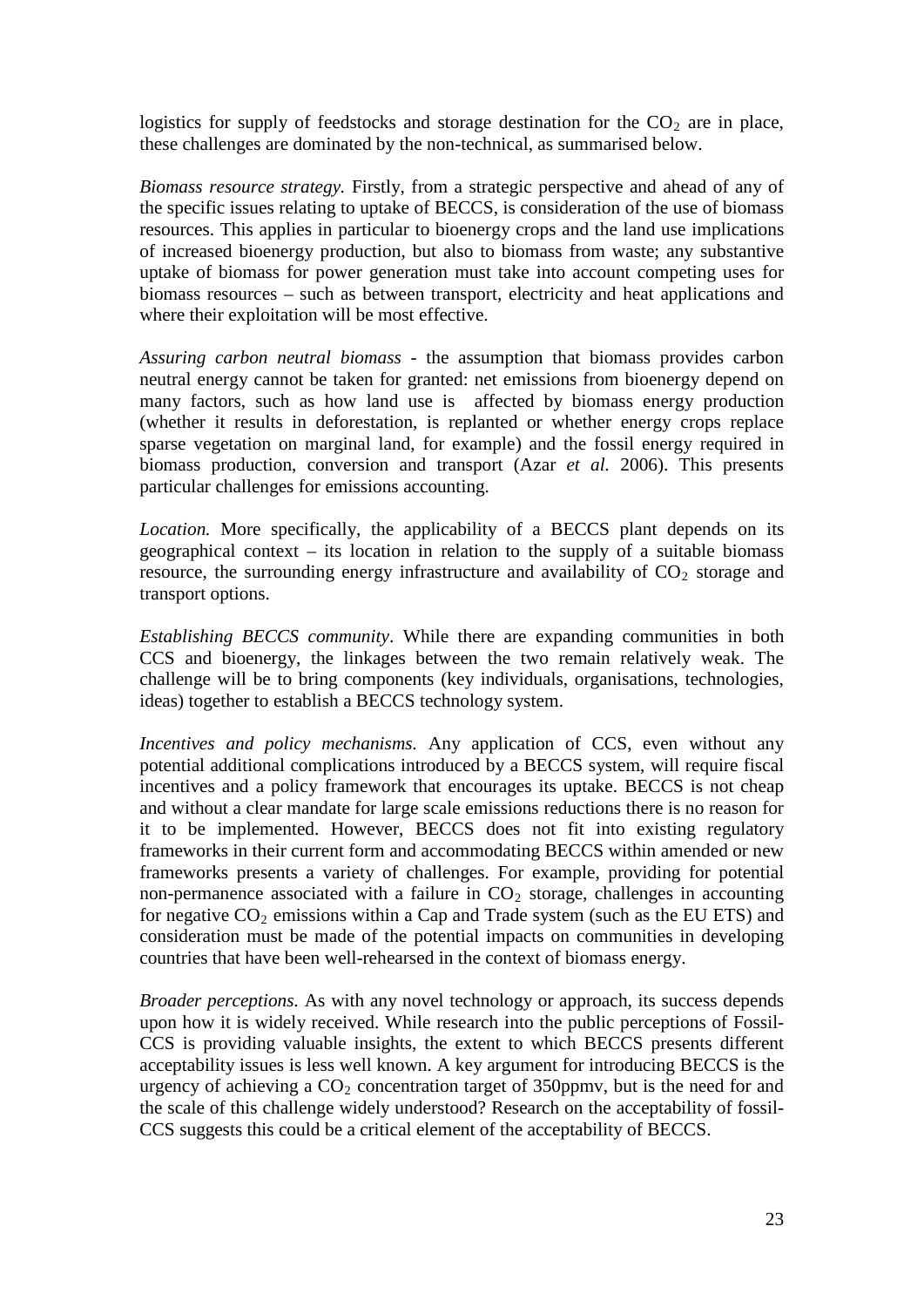## *7. Conclusions*

Biomass energy and CCS hold the potential to make a significant contribution to achieving necessary deep cuts in  $CO<sub>2</sub>$  emissions (whether deployed independently or as a combined approach in pursuit of negative emissions). However, the suitability of BECCS is not universal - some countries and regions will be much better suited to large scale biomass / BECCS applications than others. In Europe, for example Sweden may be well placed, with relatively low power sector emissions (and hence limited opportunities for more conventional mitigation options), an established biomass energy system in the process industry and access to offshore storage sites (Mollerstein *et al.* 2003; Gronkvist *et al.* 2006). In UK, there is a relatively small bioenergy resource, so the focus in terms of BECCS is here perhaps best directed to co-firing rather than dedicated biomass plant; once a  $CO<sub>2</sub>$  transport and storage infrastructure is established there may be opportunity to establish smaller scale biofuel plants with capture adjacent to the large CCS installations.

We have described how the problems of carbon accounting may be more challenging for biomass energy than other energy sources, due in part to land use factors that affect greenhouse gas emissions, are difficult to measure and which are frequently remote from the end use application. A life cycle approach becomes essential once negative emissions are to be claimed. Whilst the prospect of potential negative emission from BECCS could provide a crucial opportunity to make very significant emission cuts over a reduced time period, extreme caution should be applied such that BECCS is not used as an argument to enable higher overall cumulative emissions (even with an equivalent stabilisation target) ((Azar *et al.* 2010); at the very least this would hold deleterious implications for long term problems associated with ocean acidification. Using BECCS or bioenergy/biofuels generally as an argument for a 'temporary' increase emissions or delay in emissions reductions would be highly dubious as a climate mitigation strategy. Moreover, CCS does not represent an ultimate climate change mitigation solution; it may buy time as we move towards a society based on sustainable decarbonised energy systems. BECCS / FECCS does not imply that we no longer need to develop renewable energy sources or that we can relax mitigation efforts, but it could enable lower atmospheric  $CO<sub>2</sub>$  concentrations to be achieved (i.e. to reach more stringent targets) or reduce the cost of doing so (Azar *et al.* 2010).

Rhodes and Keith (2008) recommend that, due to the uncertainties and complexities associated with achieving sustainability, bioenergy policy should be developed through a process of adaptive management. This ensures an open, inclusive and iterative process that accommodates uncertainty. In the context of BECCS in UK, this could be realised through the introduction of BECCS within a co-fired system – introducing manageable levels of biomass which can be carefully sourced, building an understanding of the CCS technology but with the benefits of large scale and establish fossil plants, and potentially rendering any fossil fuel lock-in associated with CCS more shallow. A modest introduction also avoids some of the challenges associated with carbon crediting by not taking individual plant into negative emissions in the first instance.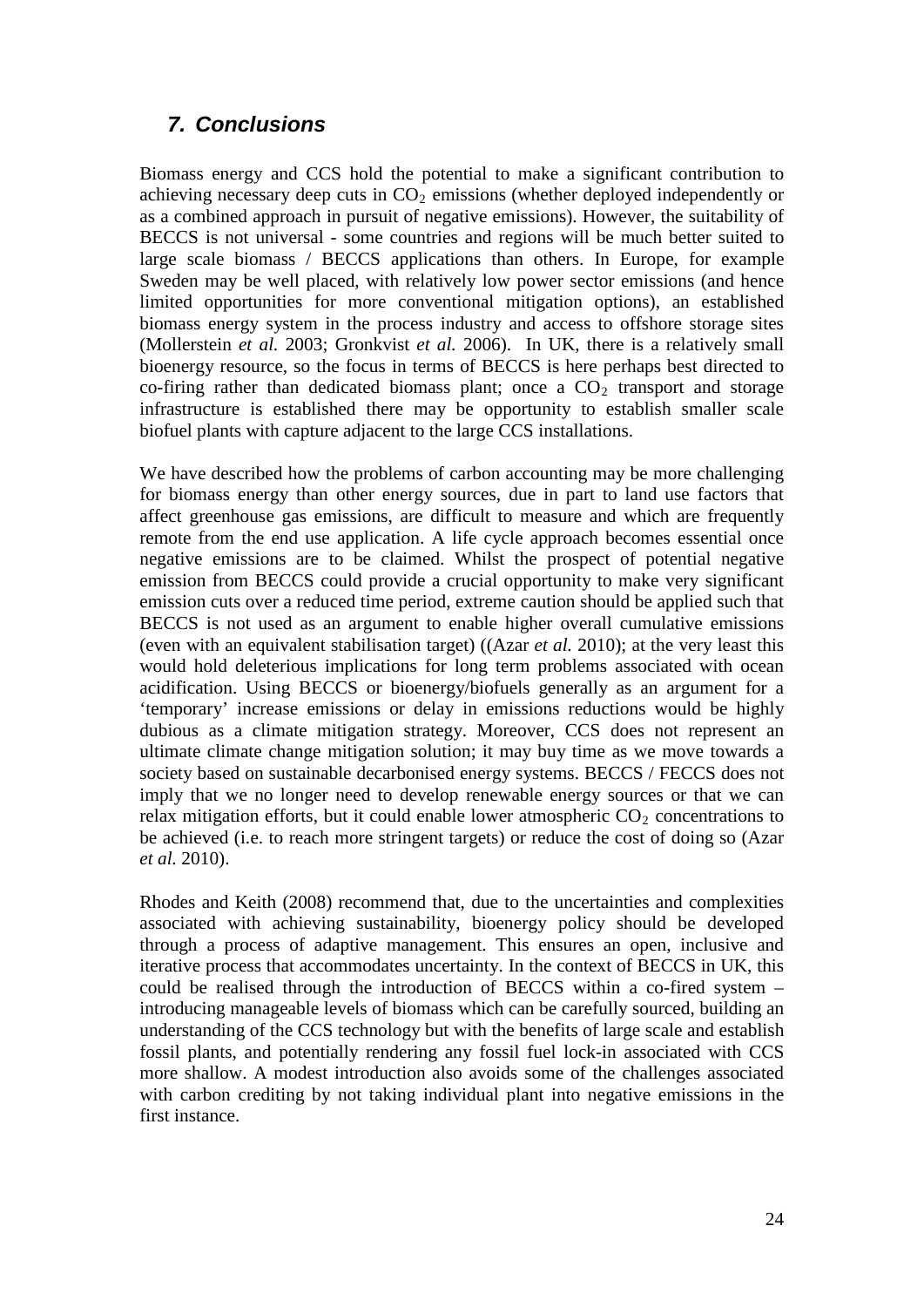Thus we have described how, while not a panacea to solve global climate change, or even the UK's national emission reduction challenge, BECCS could contribute to the acceleration emissions reductions in the medium term.

### *8. References*

- Anderson, K. and A. Bows (2008). "Reframing the climate change challenge in the light of post-2000 emission trends." Philosophical Transactions of the Royal Society **366**: 3863-3882.
- Azar, C., K. Lindgren, et al. (2006). "Carbon capture and storage from fossil fuels and biomass - costs and potential role in stabilizing the atmosphere." Climatic Change **74**(1-3): 47-79.
- Azar, C., K. Lindgren, et al. (2010). "The feasibility of low CO2 concentration targets and the role of bio-energy with carbon capture and storage (BECCS)." Climatic Change **100**(1): 195-202.
- Bauen, A. W., A. J. Dunnett, et al. (2010). "Modelling supply and demand of bioenergy from short rotation coppice and Miscanthus in the UK." Bioresource Technology **101**(21): 8132-8143.
- Bradshaw, J., G. Allinson, et al. (2004). "Australia's CO2 geological storage potential and matching of emission sources to potential sinks." Energy **29**(9-10): 1623- 1631.
- Colechin, M. and A. Malmgren (2005). Best Practice Brochure: Co-firing of Biomass (Main Report). London, Department of Trade and Industry.
- DaytonDailyNews (2009). Greenville carbon dioxide injection plan abandoned. Dayton Daily News.
- DECC (2009). Technical Analysis of carbon capture and storage (CCS) transportation infrastructure. D. o. E. a. C. Change.
- DECC (2009). The UK Renewable Energy Strategy. Department of Energy and Climate Change. London.
- DECC (2010). Department of Energy and Climate Change http://www.decc.gov.uk/en/content/cms/what\_we\_do/uk\_supply/energy\_mix/ccs/ccs. aspx
- DEFRA (2007). UK Biomass Strategy. F. a. R. A. Department for Environment. London.
- EC (2009). Directive 2009/28/EC of the European Parliament and of the Council of 23 April 2009 on the promotion of the use of energy from renewable sources and amending and subsequently repealing Directives 2001/77/EC and 2003/30/EC. E. Commission. Official Journal of the European Union 5.6.2009.
- EC (2010). Report from the Commission to the Council and the European Parliament on sustainability requirements for the use of solid and gaseous biomass sources in electricity , heating and cooling. Brussels, European Commission.
- EEA (2007). Estimating the environmentally compatible bioenergy potential from agriculture. Copenhagen, European Environment Agency.
- EurActiv, 2010. EU rules out binding green criteria for biomass. 26th February 2010, EurActiv website, Brussels, http://www.euractiv.com/en/energy/eu-rules-outbinding-criteria-biomass-news-290021
- EUGeocapacity (2009). WP2 Report: Storage Capacity. EU Geocapacity: Assessing European Capacity for Geological Storage of Carbon dioxide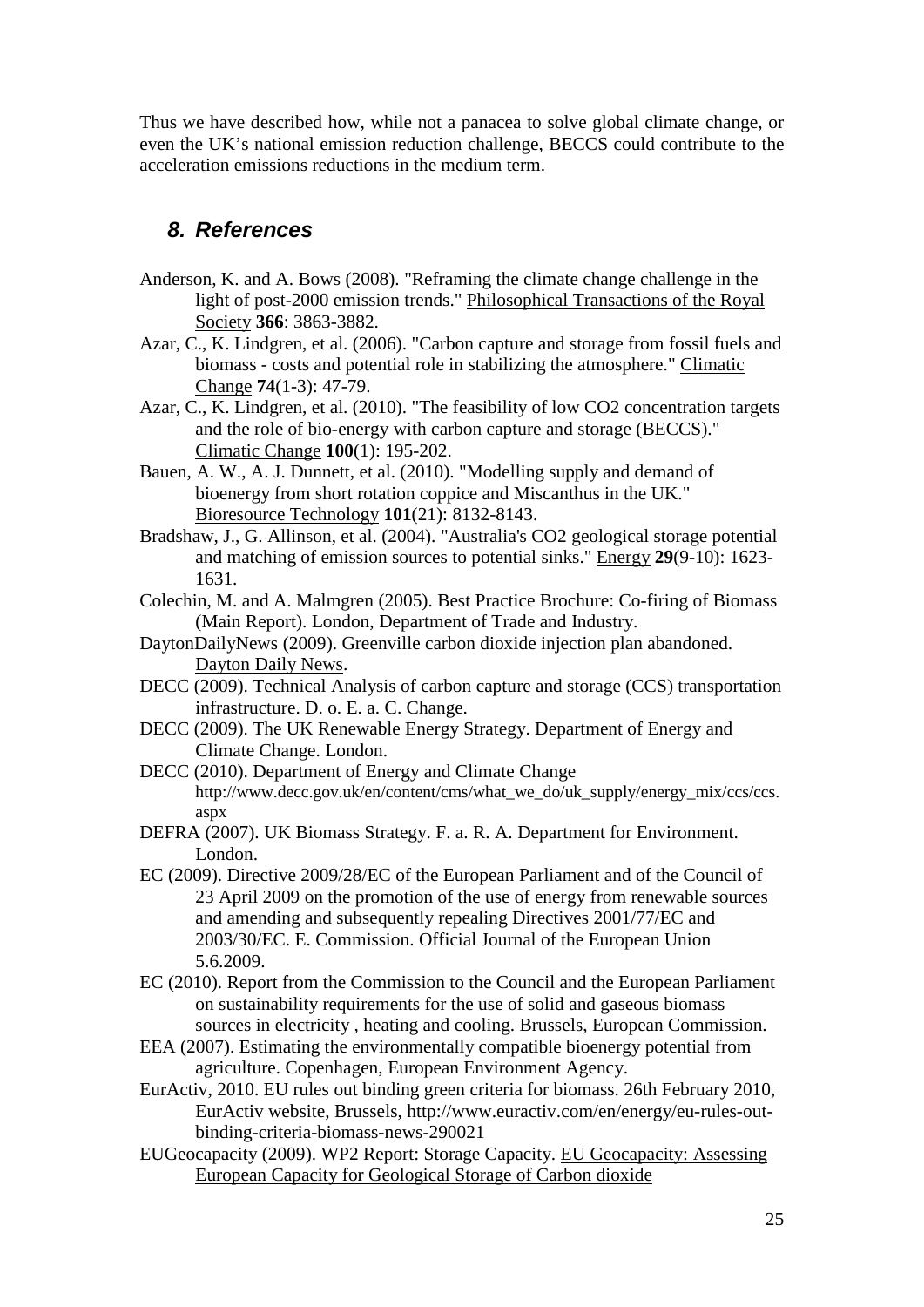Brussels. **project no SES6-518318**.

- Eurobarometer (2007). Energy Technologies: Knowledge, Perception, Measures Special Eurobarometer. Brussels, European Commission.
- Feenstra, C. F. J., T. Mikunda, et al. (2010). What happened in Barendrecht? case study on the planned onshore carbon dioxide storage in Barendrecht, the Netherlands, CSIRO.
- Gale, J. and T. Torp (2004). "Demonstrating storage of  $CO<sub>2</sub>$  in geological reservoirs: The Sleipner and SACS projects." Energy **29**(9-10): 1361-1369.
- Geels, F. W. (2002). "Technological transitions as evolutionary reconfiguration processes: a multi-level perspective and a case-study." Research Policy **31**(8- 9): 1257-1274.
- Geels, F. W. (2005). Technological Transitions and Systems Innovations. Cheltenham, Edward Elgar.
- Gough, C., I. Taylor, et al. (2002). "Burying carbon under the sea: an intital exploration of public opinions." Energy and Environment **13**: 883-900.
- Gronkvist, S., K. Mollerstein, et al. (2006). "Equal opportunity for biomass in greenhouse gas accounting of CO2 capture and storage: a step towards more cost-effective climate change mitigation strategies." Mitigation and Adaptation Strategies for Global Change **11**(5-6): 1083-1096.
- Guardian (2009). Not under our backyard, say Germans, in blow to CO2 plans. The Guardian. London.
- Ha-Duong, M., A. Nadaï, et al. (2009). "A survey on the public perception of CCS in France." International Journal of Greenhouse Gas Control **3**(5): 633-640.
- Hamilton, M. R., H. J. Herzog, et al. (2008). Cost and US public policy for new coal power plants with carbon capture and sequestration. Greenhouse Gas Technology 9 - GHGt9.
- Hansson, J., G. Berndes, et al. (2009). "Co-firing biomass with coal for electricity generation--An assessment of the potential in EU27." Energy Policy **37**(4): 1444-1455.
- Hekkert, M. P., R. A. A. Suurs, et al. (2007). "Functions of innovation systems: A new approach for analysing technological change." Technological Forecasting and Social Change **74**(4): 413-432.
- HMGovernment. (2009). "The UK Renewable Energy Strategy."
- IEABioenergy (2009). IEA Bioenergy Annual Report 2009. Paris.
- IEAGHG (2009). Biomass CCS Study IEA Greenhouse Gas R&D Programme.
- IPCC (2007). Fourth Assessment Report, Working Group 1: The Physical Basis of Climate Change, Intergovernmental Panel on Climate Change.
- IPCC (2007). Fourth Assessment Report, Working Group III: Mitigation of Climate Change, Intergovernmental Panel on Climate Change.
- Johnson, T. L. and D. W. Keith (2004). "Fossil electricity and  $CO<sub>2</sub>$  sequestration: how natural gas prices, intial condiitons and retrofits determine the cost of controlling CO<sub>2</sub> emissions." Energy Policy 32: 367-382.
- Jürgens, I., B. Schlamadinger, et al. (2006). "Bioenergy and the CDM in the Emerging Market for Carbon Credits." Mitigation and Adaptation Strategies for Global Change **11**(5): 1051-1081.
- Keith, D. (2001). "Sinks, energy Crops and land use: coherent climate policy demands an integrated analysis of biomass." Climatic Change **49**: 1-10.
- Keith, D. W., M. Ha-Duong, et al. (2006). "Climate strategy with CO <sup>2</sup> capture from the air." Climatic Change **74**(1-3): 17-45.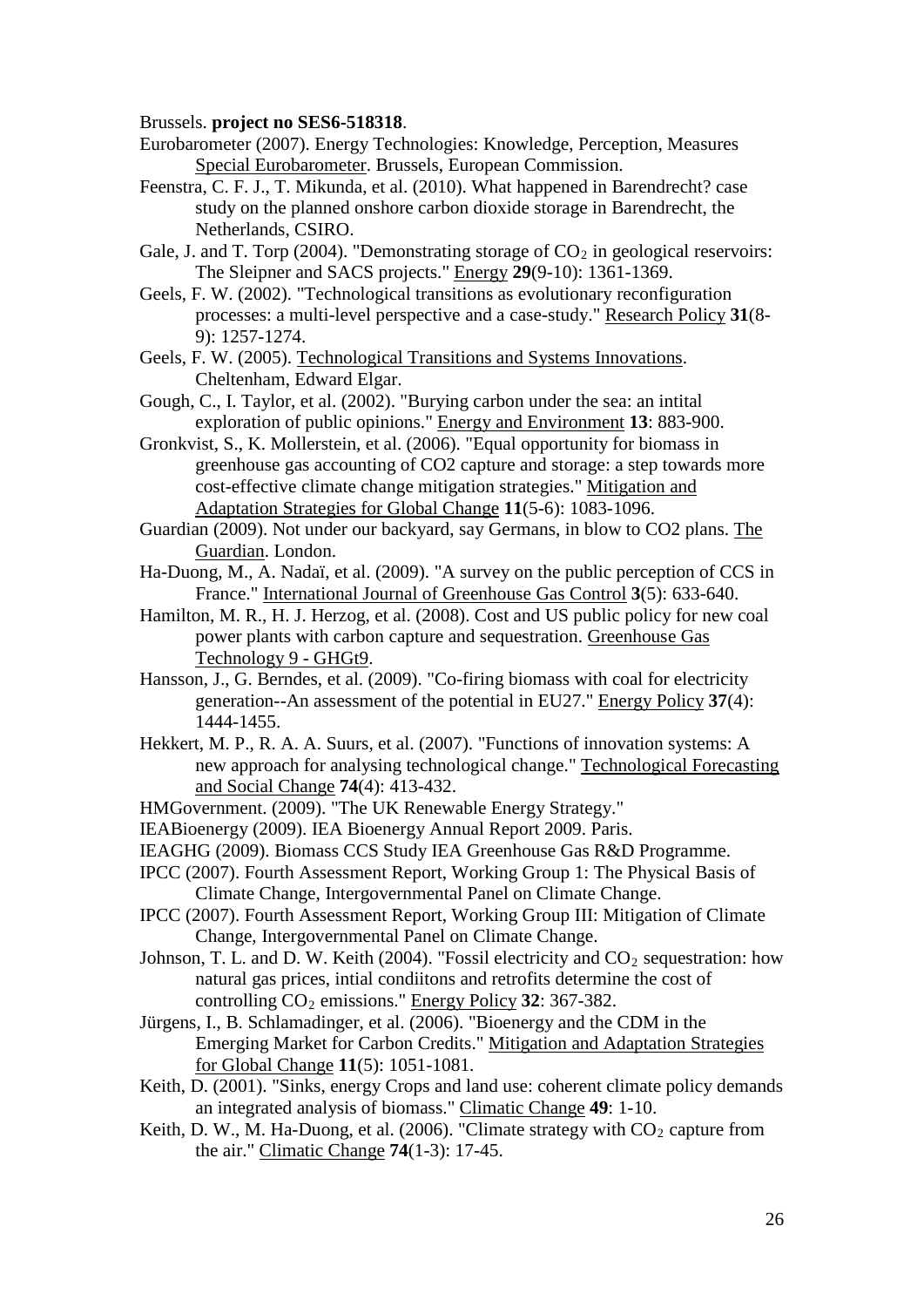- Keith, D. W. and J. S. Rhodes (2002). "Bury, Burn or Both: a two for one deal on biomass carbon and energy." Climatic Change **54**(3): 375-377.
- Kraxner, F., S. Nilsson, et al. (2003). "Negative emissions from BioEnergy use, carbon capture and sequestration (BECS)--the case of biomass production by sustainable forest management from semi-natural temperate forests." Biomass and Bioenergy **24**(4-5): 285-296.
- Lenton, T. M. and N. E. Vaughan (2009). "The radiative forcing potential of different climate geoengineering options." Atmospheric Cemistry and Physics Discussions **9**: 2559-2608.
- Mander, S., D. Polson, et al. (200). Risk from CO <sup>2</sup> storage in saline aquifers: a conparison of lay and expert perceptions of risk. **GHGT-10**. Amsterdam, Netherlands.
- McLachlan, C. (2010). Technologies in place: symbolic interpretations of renewable energy. Nature, Society and Environmental Crisis. B. Carter and N. Charles. Oxford, Blackwell Publishing.
- MIT (2007). The Future of Coal. Massachusets, USA, Massachusets Insitutue of Technology.
- Moellersten, K. and J. Yan (2001). "Economic evaluation of biomass energy systems with CO2 capture and sequestration in kraft pulp mills - the influence of the price of CO2 emission quota." World Resource Review **13**(4): 509-525.
- Mollerstein, K., L. Gao, et al. (2006). "CO2 Capture in Pulp and Paper Mills: CO2 balances and preliminary cost assessment." Mitigation and Adaptation Strategies for Global Change **11**(5-6): 1129-1150.
- Mollerstein, K., J. Yan, et al. (2003). "Potential market niches for biomass energy with CO2 capture and storage - opportunities for energy supply with negative CO <sup>2</sup> emissions." Biomass and Bioenergy **25**(3): 273-285.
- Mollersten, K., J. Yan, et al. (2003). "Potential market niches for biomass energy with CO2 capture and storage - opportunities for energy supply with negative  $CO<sub>2</sub>$ emissions." Biomass and Bioenergy **25**(3): 273-285.
- Obersteiner, M., C. Azar, et al. (2001). "Managing Climate Risk." Science 294(5543): 786-787.
- Offerman, R., T. Seidenberger, et al. (2010). "Assesment of global bioenergy potentials." Mitigation and Adaptation Strategies for Global Change **online first article**.
- Poortinga, W., N. Pidgeon, et al. (2006). Public perceptions of nuclear power, climate change and energy options in Britain: Summary findings or a survey conducted during October and November 2005. Programme on Understanding Risk, Risk Working Paper 06-02, University of East Anglia.
- Raupach, M. R., G. Marland, et al. (2007). "Global and regional drivers of accelerating CO<sub>2</sub> emissions." Proceedings of the National Academy of Sciences of the United States of America **104**(24): 10288-10293.
- Read, P. (2008). "Biosphere carbon stock management: adressing the threat of abrupt climate change in the next few decades: an editorial essay." Climatic Change **87**: 305-320.
- Read, P. and J. Lermit (2005). "Bio-energy with carbon storage (BECS): A sequential decision approach to the threat of abrupt climate change." Energy **30**(14): 2654-2671.
- Reiner, D., T. Curry, et al. (2006). An international comparison of public attitudes towards carbon capture and storage technologies Eight International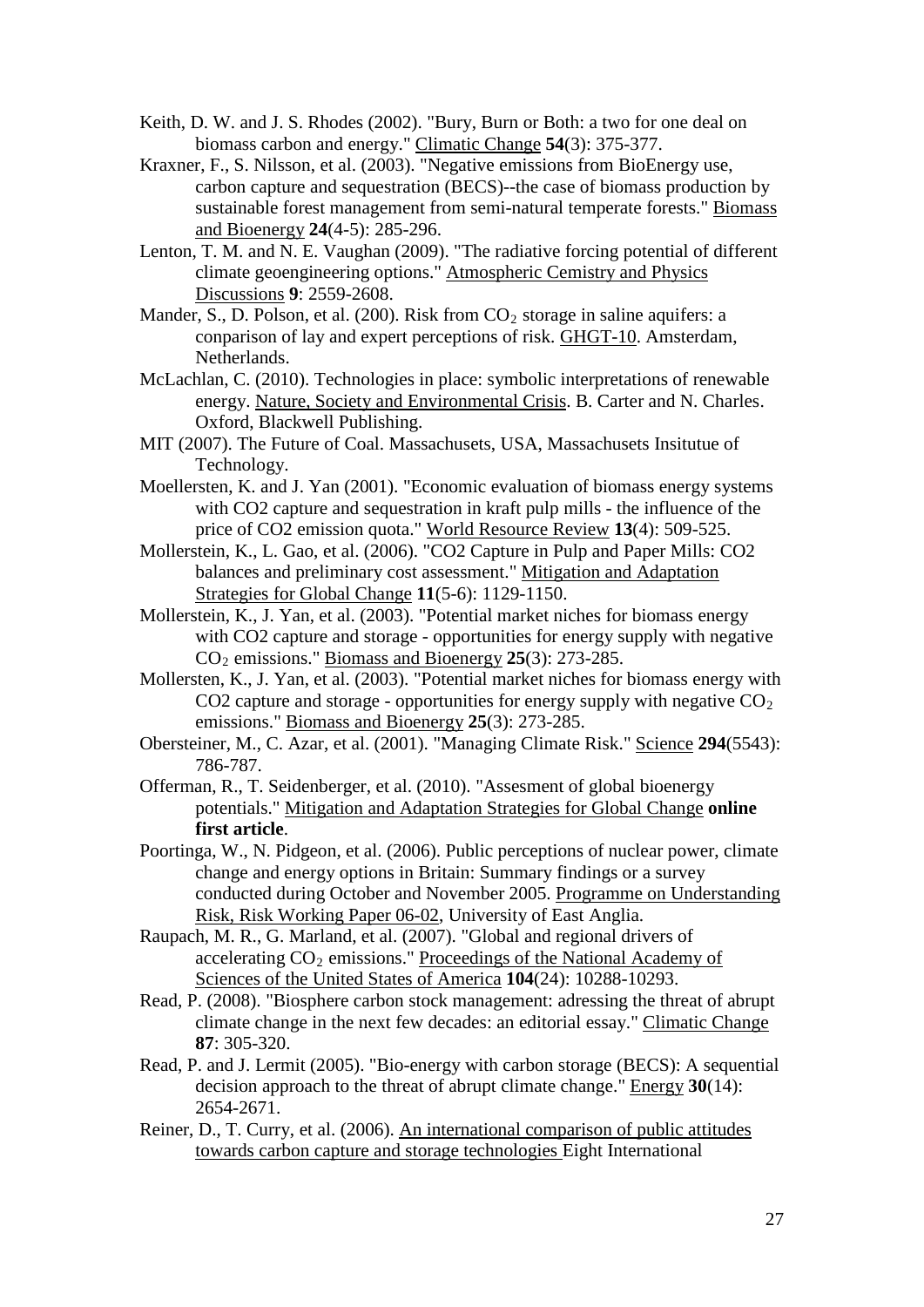Conference on Greenhouse Gas Control Technologies (GHGT-8), Trondheim, Norway.

- Rettenmaier, N., G. Reinhardt, et al. (2008). Status of biomass resource assessments version 1, Biomass Energy Europe.
- RFA (2008). The Gallagher Review of the indirect effects of biofuels production, Renewable Fuels Agency.
- Rhodes, J. and D. Keith (2005). "Engineering economic analysis of biomass IGCC with carbon capture and storage." Biomass & Bioenergy **29**(6): 440-450.
- Rhodes, J. and D. Keith (2008). "Biomass with capture: negative emissions within social and environmental contraints: an editorial comment." Climatic Change **87**(3-4): 321-328.
- RoyalSociety (2005). Ocean acidification due to increasing atmospheric carbon dioxide. London, Royal Society.
- Rubin, E., C. Chen, et al. (2007). "Cost and performance of fossil fuel power plants with CO<sub>2</sub> capture and storage." **Energy Policy 35**(9): 4444-4454.
- Schellnhuber, H. J., W. Cramer, et al., Eds. (2006). Avoiding Dangerous Climate Change. Cambridge, Cambridge University Press.
- Shackley, S. and K. Green (2007). "A conceptual framework for exploring transitions to decarbonised energy systems in the United Kingdom." Energy **32**(3): 221- 236.
- Shackley, S., D. Reiner, et al. (2009). "The acceptability of  $CO_2$  capture and storage (CCS) in Europe: An assessment of the key determining factors: part 2. The social accpetability of CCS and the wider impacts and repercussions of its implementation." International Journal of Greenhouse Gas Control **3**(3): 344- 356.
- Shackley, S., S. Sohi, et al. (2009). Biochar: reducing and removing  $CO_2$  while improving soils: A significant and sustainable response to climate change? Evidence submitted to the Royal Society Geo-engineering Climate Enquiry in December 2008 and April 2009. UKBRC Working Paper 2. Edinburgh, UK Biochar Research Centre.
- Shackley, S. and M. Thompson (unpublished). Lost in the mix: will the technologies of carbon dioxide capture and storage provide us with a breathing space as we strive to make the transition from fossil fuels to renewables? supplied by authors.
- Sinclair, P. and R. Lofstedt (2001). "The influence of trust in a biomass application: the case of Sutton UK." Biomass and Bioenergy **21**(3): 177-184.
- TNS Plc (2003). Attitudes and Knowledge of Renewable Energy amongst the General Public, Report of Findings, Prepared for Central Office of Information on behalf of Department of Trade and Industry, Scottish Executive, National Assembly for Wales, Department of Enterprise, Trade and Investment, JN9419 and JN9385. London, Taylor Nelson Sofres plc.
- Tokushige, K., K. Akimoto, et al. (2007). "Public perceptions on the acceptance of geological storage of carbon dioxide and information influencing the acceptance." International Journal of Greenhouse Gas Control **1**: 101-112.
- Tomei, J. and P. Upham (2009). "Argentinean soy-based biodiesel: An introduction to production and impacts." Energy Policy **37**(10): 3890-3898.
- Unruh, G. C. (2000). "Understanding carbon lock-in." Energy Policy **28**(12): 817-830.
- Upham, P. (2009). "Applying environmental-behaviour concepts to renewable energy siting controversy: Reflections on a longitudinal bioenergy case study." Energy Policy **37**(11): 4273-4283.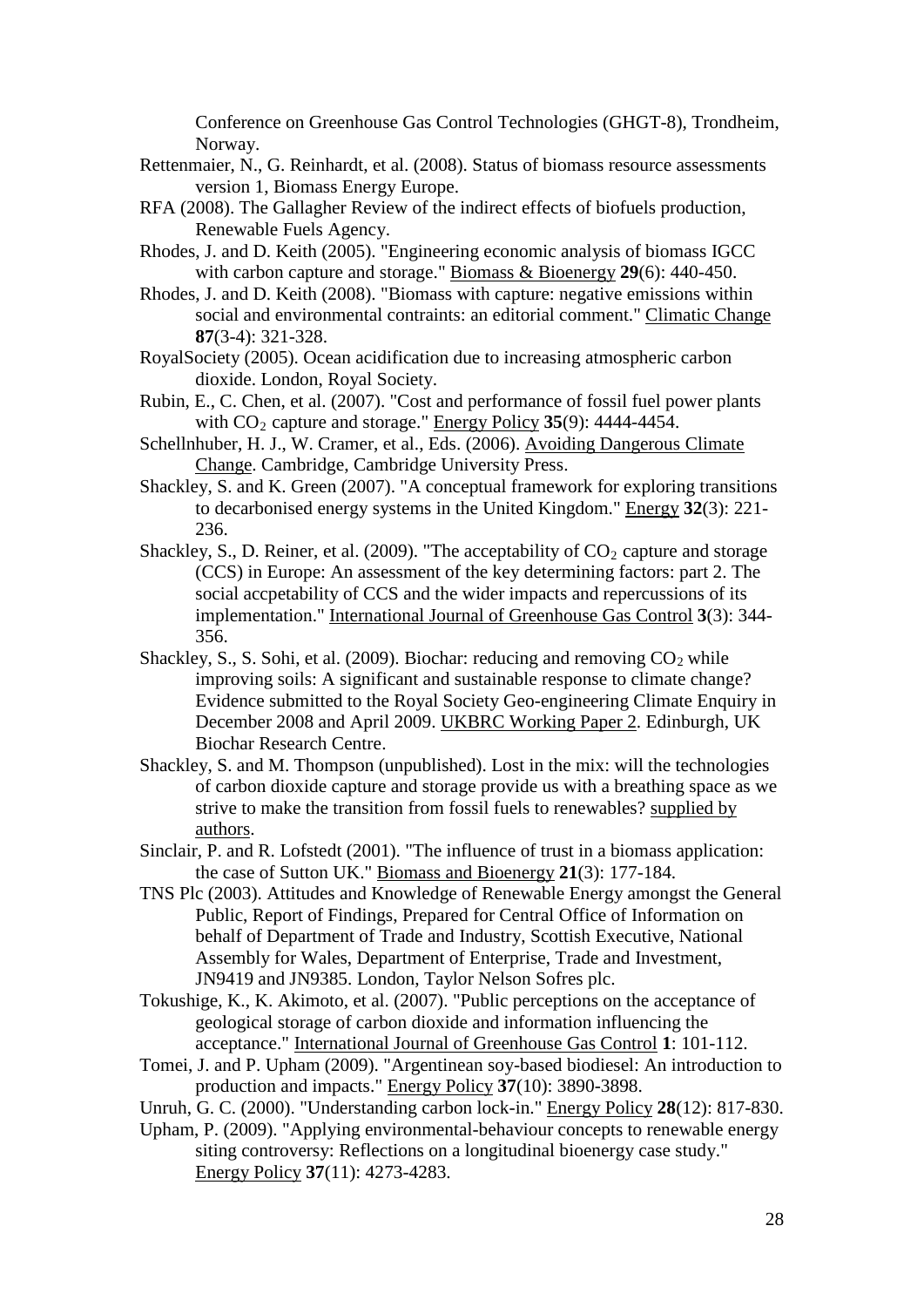- Upham, P. and S. Shackley (2007). "Local public opinion of a proposed 21.5 MW(e) biomass gasifier in Devon: Questionnaire survey results." Biomass and Bioenergy **31**(6): 433-441.
- Upreti, B. R. (2004). "Conflict over biomass energy development in the United Kingdom: some observations and lessons from England and Wales." **Energy** Policy **32**(6): 785-800.
- Upreti, B. R. and D. Van der Horst (2004). "National renewable energy policy and local opposition in the UK:the failed development of a biomass electricity plant." Biomass and Bioenergy **26**(1): 61-69.
- van Alphen, K., M. P. Hekkert, et al. (2009). "Accelerating the deployment of carbon capture and storage technologies by strengthening the innovation system." International Journal of Greenhouse Gas Control **4**(2): 396-409.
- van Alphen, K., Q. v. V. t. Voorst, et al. (2007). "Societal acceptance of carbon capture and storage technologies." Energy Policy **35**: 4368-4380.
- Veijonen, K., P. Vainikka, et al. (2003). Biomass Co-firing and efficient way to reduce greenhouse gas emissions, Altener, EUBIONET.
- Vergragt, P., N. Markusson, et al. (2010). CCS, BECCS and the escape from fossilfuel lock-in. Energy Transitions in an interdependent world: WHat and where are the future social science research agendas. SPRU, Brighton, UK.
- Vis, M. W., J. Vos, et al. (2008). Sustainability Criteria & Certification Systems for Biomass Production. Brussels, Prepareed by the Biomass Technology Group for DG TREN - European Commission.
- Waldhober, M. d. B., S. Brunsting, et al. (2010). Mapping opinion shaping factors that influence acceptance of CCS prior to and after CCS project  $NEARCO<sub>2</sub>$ . Work Package 1.3. <http://www.communicationnearco2.eu/home/>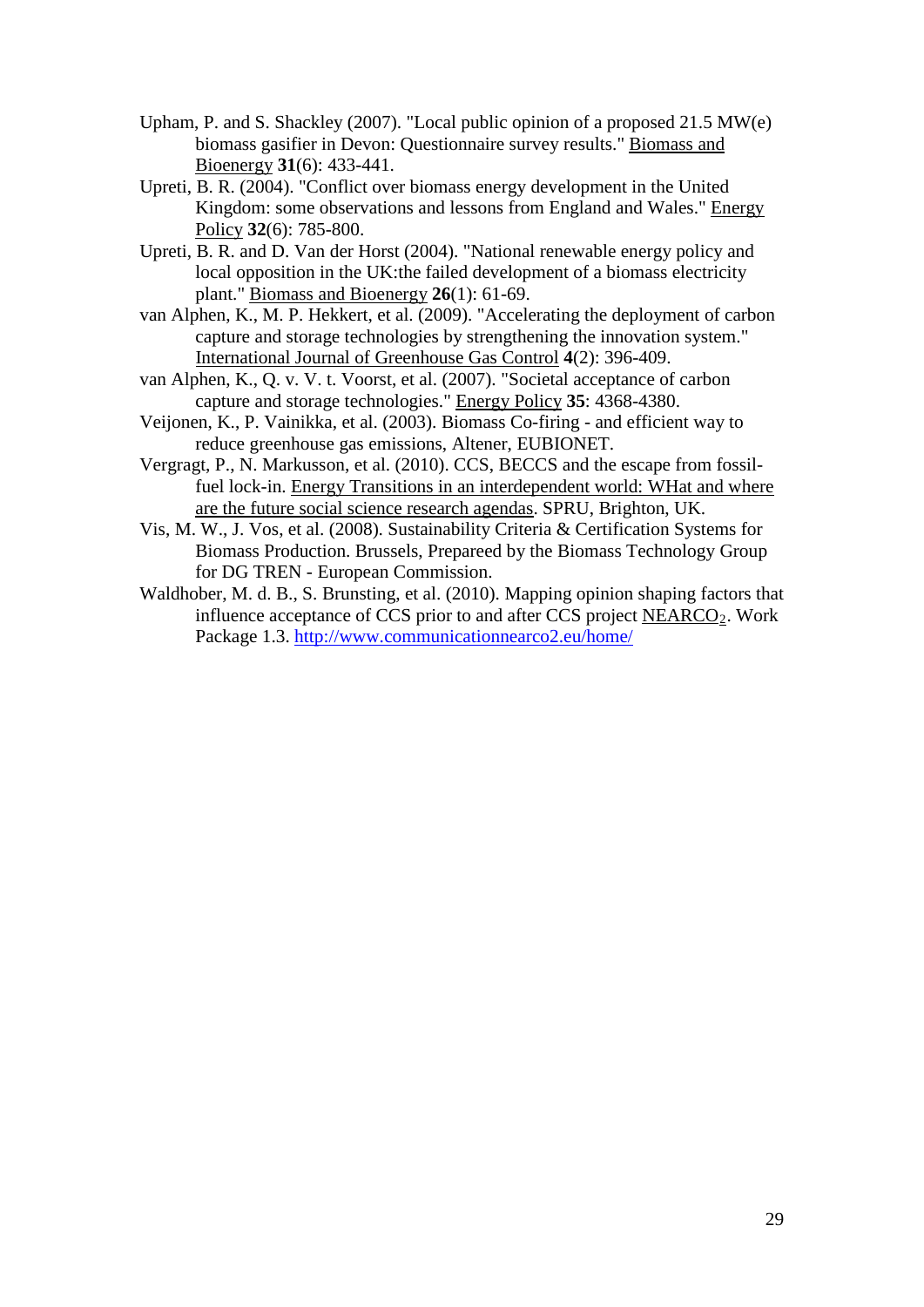Tyndall Working Paper series

2000 - 2010

for Climate Change Research

**Tyndall**<sup>°</sup>Centre

*The Tyndall Centre working paper series presents results from research which are mature enough to be submitted to a refereed journal, to a sponsor, to a major conference or to the editor of a book. The intention is to enhance the early public availability of research undertaken by the Tyndall family of researchers, students and visitors. They can be downloaded from the Tyndall Website at:*

*[http://www.tyndall.ac.uk/publications/working\\_papers/working\\_papers.shtml](http://www.tyndall.ac.uk/publications/working_papers/working_papers.shtml)*

*The accuracy of working papers and the conclusions reached are the responsibility of the author(s) alone and not the Tyndall Centre.*

#### **Papers available in this series are:**

- Kebede, A., Nicholls R. J., Hanson S. and Mokrech, M.(2010) **Impacts of Climate Change and Sea-Level Rise: A Preliminary Case Study of Mombasa, Kenya.** Tyndall Working Paper 146;
- Dendler, L.(2010) **Sustainability Meta Labelling: A Discussion of Potential Implementation Issues.** Tyndall Working Paper 145;
- McLachlan, C.(2010) **Tidal stream energy in the UK: Stakeholder perceptions study.** Tyndall Working Paper 144;
- Upham, P., and Julia Tomei (2010) **Critical Stakeholder Perceptions of Carbon and Sustainability Reporting in**  Working Paper 135; **the UK Renewable Transport Fuel Obligation.** Tyndall Centre Working Paper • Haxeltine A., Seyfang G., (2009) 143;
- Hargreaves, T. (2010) **The Visible Energy Trial: Insights from Qualitative Movement:** Tyndall Working Paper 134; **Interviews.** Tyndall Working Paper 141;
- Newsham, A., and D. Thomas. (2009) **Agricultural adaptation, local knowledge and livelihoods diversification in North-Central Namibia.** Tyndall Working Paper 140;
- Starkey, R.. (2009) **Assessing common(s) arguments for an equal**

**per capita allocation.** Tyndall Working Paper 139;

- Bulkeley, H., and H. Schroeder. (2009) **Governing Climate Change Post-2012: The Role of Global Cities – Melbourne.** Tyndall Working Paper 138;
- Seyfang, G., I. Lorenzoni, and M. Nye., (2009) **Personal Carbon Trading: a critical examination of proposals for the UK.** Tyndall Working Paper 136**.**

• HTompkins E. L, Boyd E., Nicholson-Cole S, Weatherhead EK, Arnell N. W., Adger W. N., (2009) **An Inventory of Adaptation to climate change in the UK: challenges and findings**: Tyndall

**Transitions for the People: Theory and Practice of 'Transition' and 'Resilience' in the UK's Transition** 

- Tomei J., Upham P., (2009) **Argentinean soy based biodiesel: an introduction to production and impacts:** Tyndall Working Paper 133;
- Whitmarsh L, O'Neill S, Seyfang G., Lorenzoni I., (2008) **Carbon Capability: what does it mean, how prevalent is**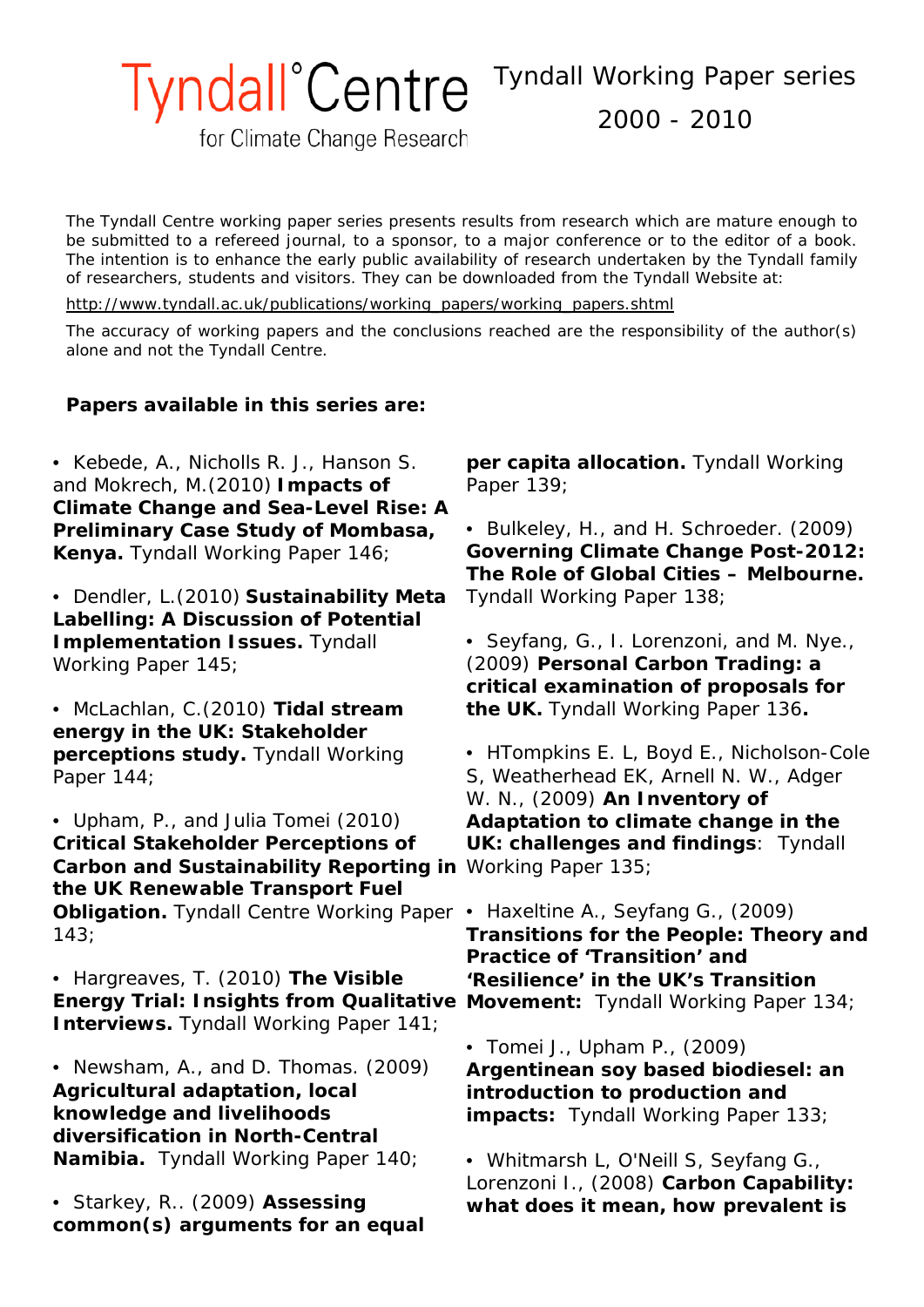**it, and how can we promote it?**: Tyndall Working Paper 132;

• Huang Y., Barker T., (2009) **Does Geography Matter for the Clean Development Mechanism?** : Tyndall Working Paper 131;

• Huang Y., Barker T., (2009) **The Clean Development Mechanism and Sustainable Development: A Panel Data Analysis**: Tyndall Working Paper 130;

• Dawson R., Hall J, Barr S, Batty M., Bristow A, Carney S, Dagoumas, A., Evans S., Ford A, Harwatt H., Kohler J., Tight M, (2009) **A blueprint for the integrated assessment of climate change in cities**: Tyndall Working Paper 129;

• Carney S, Whitmarsh L, Nicholson-Cole S, Shackley S., (2009) **A Dynamic Typology of Stakeholder Engagement within Climate Change Research**: Tyndall Working paper 128;

• Goulden M, Conway D, Persechino A., (2008) **Adaptation to climate change in emissions rights: Are equal shares, international river basins in Africa: a review:** Tyndall Working paper 127;

• Bows A., Anderson K., (2008) **A bottom-up analysis of including aviation within the EU's Emissions Trading Scheme:** Tyndall Working Paper 126;

• Al-Saleh Y., Upham P., Malik K., (2008) **Renewable Energy Scenarios for the Kingdom of Saudi Arabia:** Tyndall Working Paper 125

• Scrieciu S., Barker T., Smith V., (2008) **World economic dynamics and technological change: projecting interactions between economic output and CO2 emissions :**Tyndall Working Paper 124

• Bulkeley H, Schroeder H., (2008)

**Governing Climate Change Post-2012: The Role of Global Cities - London:** Tyndall Working Paper 123 • Schroeder H., Bulkeley H, (2008) **Governing Climate Change Post-2012: The Role of Global Cities, Case-Study: Los Angeles**: Tyndall Working Paper 122

• Wang T., Watson J, (2008) **Carbon Emissions Scenarios for China to 2100**: Tyndall Working Paper 121

• Bergman, N., Whitmarsh L, Kohler J., (2008) **Transition to sustainable development in the UK housing sector: from case study to model implementation:** Tyndall Working Paper 120

• Conway D, Persechino A., Ardoin-Bardin S., Hamandawana H., Dickson M, Dieulin C, Mahe G, (2008) **RAINFALL AND WATER RESOURCES VARIABILITY IN SUB-SAHARAN AFRICA DURING THE 20TH CENTURY:** Tyndall Centre Working Paper 119

• Starkey R., (2008) **Allocating fair shares? :** Tyndall Working Paper 118

• Barker T., (2008) **The Economics of Avoiding Dangerous Climate Change**: Tyndall Centre Working Paper 117

• Estrada M, Corbera E., Brown K, (2008) **How do regulated and voluntary carbon-offset schemes compare?**: Tyndall Centre Working Paper 116

• Estrada Porrua M, Corbera E., Brown K, (2007) **REDUCING GREENHOUSE GAS EMISSIONS FROM DEFORESTATION IN DEVELOPING COUNTRIES: REVISITING THE ASSUMPTIONS**: Tyndall Centre Working Paper 115

• Boyd E., Hultman N E., Roberts T., Corbera E., Ebeling J., Liverman D, Brown K, Tippmann R., Cole J., Mann P, Kaiser M., Robbins M, (2007) **The Clean Development Mechanism: An**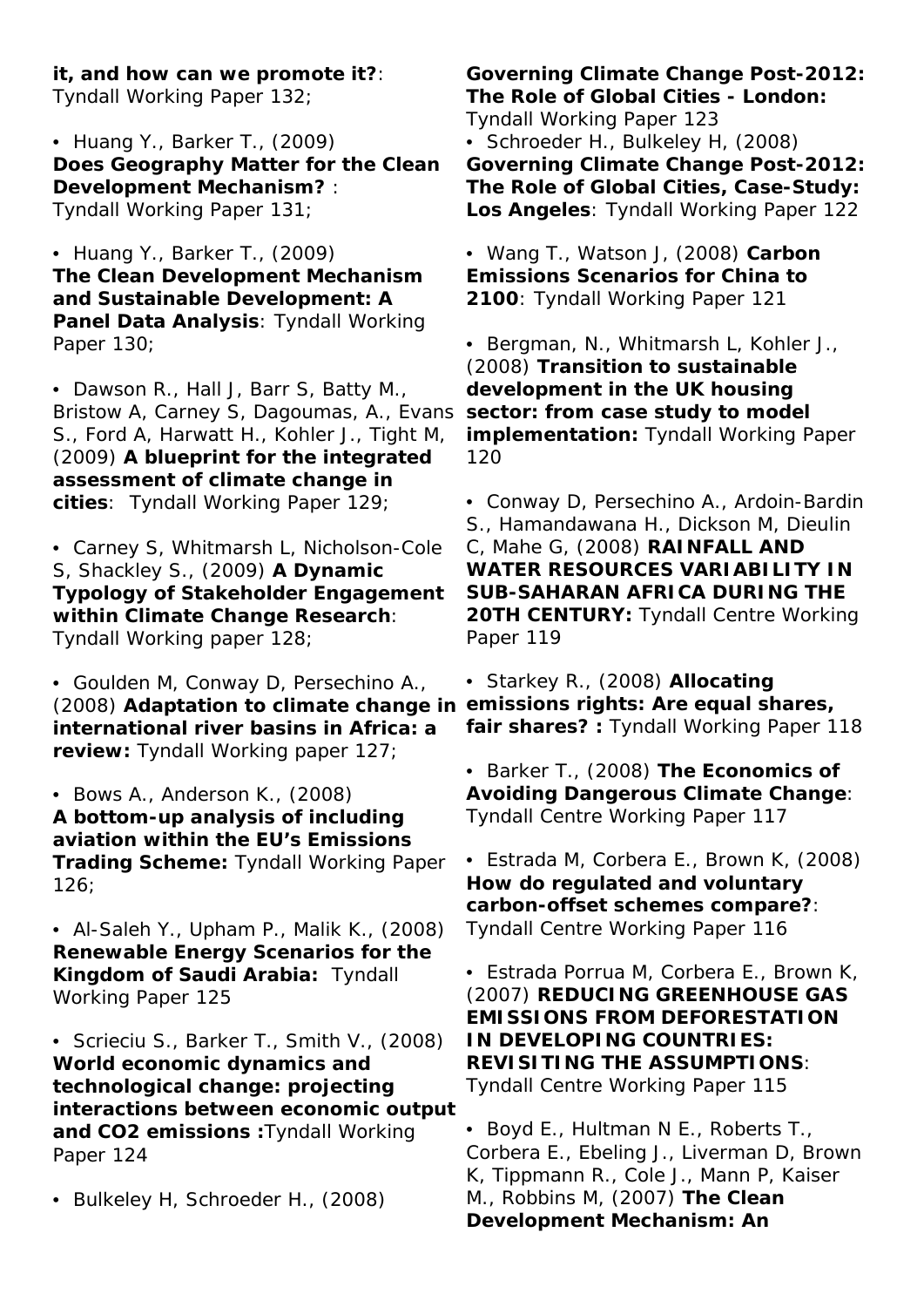**assessment of current practice and future approaches for policy**: Tyndall Centre Working Paper 114

• Hanson, S., Nicholls, R., Balson, P., Brown, I., French, J.R., Spencer, T., Sutherland, W.J. (2007) **Capturing coastal morphological change within regional integrated assessment: an outcome-driven fuzzy logic approach**: Tyndall Working Paper No. 113

• Okereke, C., Bulkeley, H. (2007) **Conceptualizing climate change governance beyond the international regime: A review of four theoretical approaches**: Tyndall Working Paper No. 112

• Doulton, H., Brown, K. (2007) **'Ten years to prevent catastrophe'? Discourses of climate change and international development in the UK press**: Tyndall Working Paper No. 111

• Dawson, R.J., et al (2007) **Integrated analysis of risks of coastal flooding and cliff erosion under scenarios of long term change**: Tyndall Working Paper No. 110

• Okereke, C., (2007) **A review of UK FTSE 100 climate strategy and a framework for more in-depth analysis in the context of a post-2012 climate regime**: Tyndall Centre Working Paper 109

• Gardiner S., Hanson S., Nicholls R., Zhang Z., Jude S., Jones A.P., et al (2007) **The Habitats Directive, Coastal Habitats and Climate Change – Case Studies from the South Coast of the UK**: Tyndall Centre Working Paper 108

• Schipper E. Lisa, (2007) **Climate Change Adaptation and Development: Exploring the Linkages**: Tyndall Centre Working Paper 107

• Okereke C., Mann P, Osbahr H, (2007)

**Assessment of key negotiating issues at Nairobi climate COP/MOP and what it means for the future of the climate regime**: Tyndall Centre Working Paper No. 106

• Walkden M, Dickson M, (2006) **The response of soft rock shore profiles to increased sea-level rise.** : Tyndall Centre Working Paper 105

• Dawson R., Hall J, Barr S, Batty M., Bristow A, Carney S, Evans E.P., Kohler J., Tight M, Walsh C, Ford A, (2007) **A blueprint for the integrated assessment of climate change in cities.** : Tyndall Centre Working Paper 104

• Dickson M., Walkden M., Hall J., (2007) **Modelling the impacts of climate change on an eroding coast over the 21st Century**: Tyndall Centre Working Paper 103

• Klein R.J.T, Erickson S.E.H, Næss L.O, Hammill A., Tanner T.M., Robledo, C., O'Brien K.L.,(2007) **Portfolio screening to support the mainstreaming of adaptation to climatic change into development assistance**: Tyndall Centre Working Paper 102

• Agnolucci P., (2007) **Is it going to happen? Regulatory Change and Renewable Electricity**: Tyndall Centre Working Paper 101

• Kirk K., (2007) **Potential for storage of carbon dioxide in the rocks beneath the East Irish Sea**: Tyndall Centre Working Paper 100

• Arnell N.W., (2006) **Global impacts of abrupt climate change: an initial assessment**: Tyndall Centre Working Paper 99

• Lowe T.,(2006) **Is this climate porn? How does climate change communication affect our perceptions and behaviour?**, Tyndall Centre Working Paper 98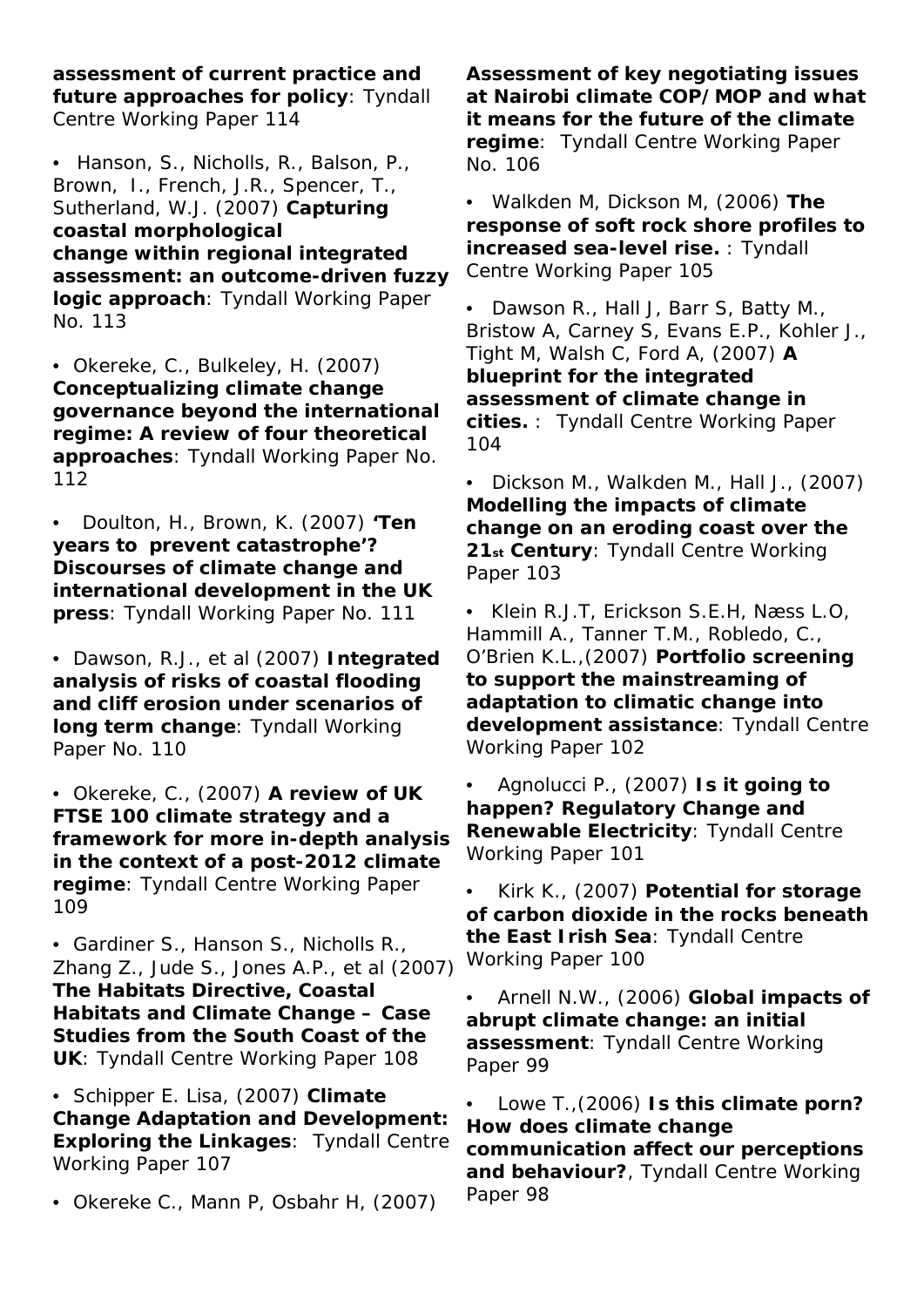• Walkden M, Stansby P,(2006) **The effect of dredging off Great Yarmouth on the wave conditions and erosion of the North Norfolk coast**. Tyndall Centre Working Paper 97

• Anthoff, D., Nicholls R., Tol R S J, Vafeidis, A., (2006) **Global and regional exposure to large rises in sea-level: a sensitivity analysis**. This work was prepared for the Stern Review on the Economics of Climate Change: Tyndall Centre Working Paper 96

• Few R., Brown K, Tompkins E. L, (2006) **Public participation and climate change adaptation**, Tyndall Centre Working Paper 95

• Corbera E., Kosoy N, Martinez Tuna M, (2006) **Marketing ecosystem services through protected areas and rural communities in Meso-America: Implications for economic efficiency,**  $\frac{1}{2}$  and notified logitimagy. Typical Launder **equity and political legitimacy**, Tyndall Centre Working Paper 94

• Schipper E. Lisa, (2006) **Climate Risk, Perceptions and Development in El Salvado**r, Tyndall Centre Working Paper 93

• Tompkins E. L, Amundsen H, (2005) **Perceptions of the effectiveness of the United Nations Framework Convention on Climate Change in prompting behavioural change**, Tyndall Centre Working Paper 92

• Warren R., Hope C, Mastrandrea M, Tol R S J, Adger W. N., Lorenzoni I., (2006) **Spotlighting the impacts functions in integrated assessments. Research Report Prepared for the Stern Review on the Economics of Climate Change**, Tyndall Centre Working Paper 91

• Warren R., Arnell A, Nicholls R., Levy P E, Price J, (2006) **Understanding the regional impacts of climate change: Research Report Prepared for the Stern Review on the Economics of** 

**Climate Change,** Tyndall Centre Working Paper 90

• Barker T., Qureshi M, Kohler J., (2006) **The Costs of Greenhouse Gas Mitigation with Induced Technological Change: A Meta-Analysis of Estimates in the Literature**, Tyndall Centre Working Paper 89

• Kuang C, Stansby P, (2006) **Sandbanks for coastal protection: implications of sea-level rise. Part 3: wave modelling**, Tyndall Centre Working Paper 88

• Kuang C, Stansby P, (2006) **Sandbanks for coastal protection: implications of sea-level rise. Part 2: current and morphological modelling**, Tyndall Centre Working Paper 87

Stansby P, Kuang C, Laurence D, B, (2006) **Sandbanks for coastal protection: implications of sea-level rise. Part 1: application to East Anglia**, Tyndall Centre Working Paper 86

• Bentham M, (2006) **An assessment of carbon sequestration potential in the UK – Southern North Sea case study:** Tyndall Centre Working Paper 85

• Anderson K., Bows A., Upham P., (2006) **Growth scenarios for EU & UK aviation: contradictions with climate policy,** Tyndall Centre Working Paper 84

• Williamson M., Lenton T., Shepherd J., Edwards N, (2006) **An efficient numerical terrestrial scheme (ENTS) for fast earth system modelling**, Tyndall Centre Working Paper 83

• Bows, A., and Anderson, K. (2005) **An analysis of a post-Kyoto climate policy model**, Tyndall Centre Working Paper 82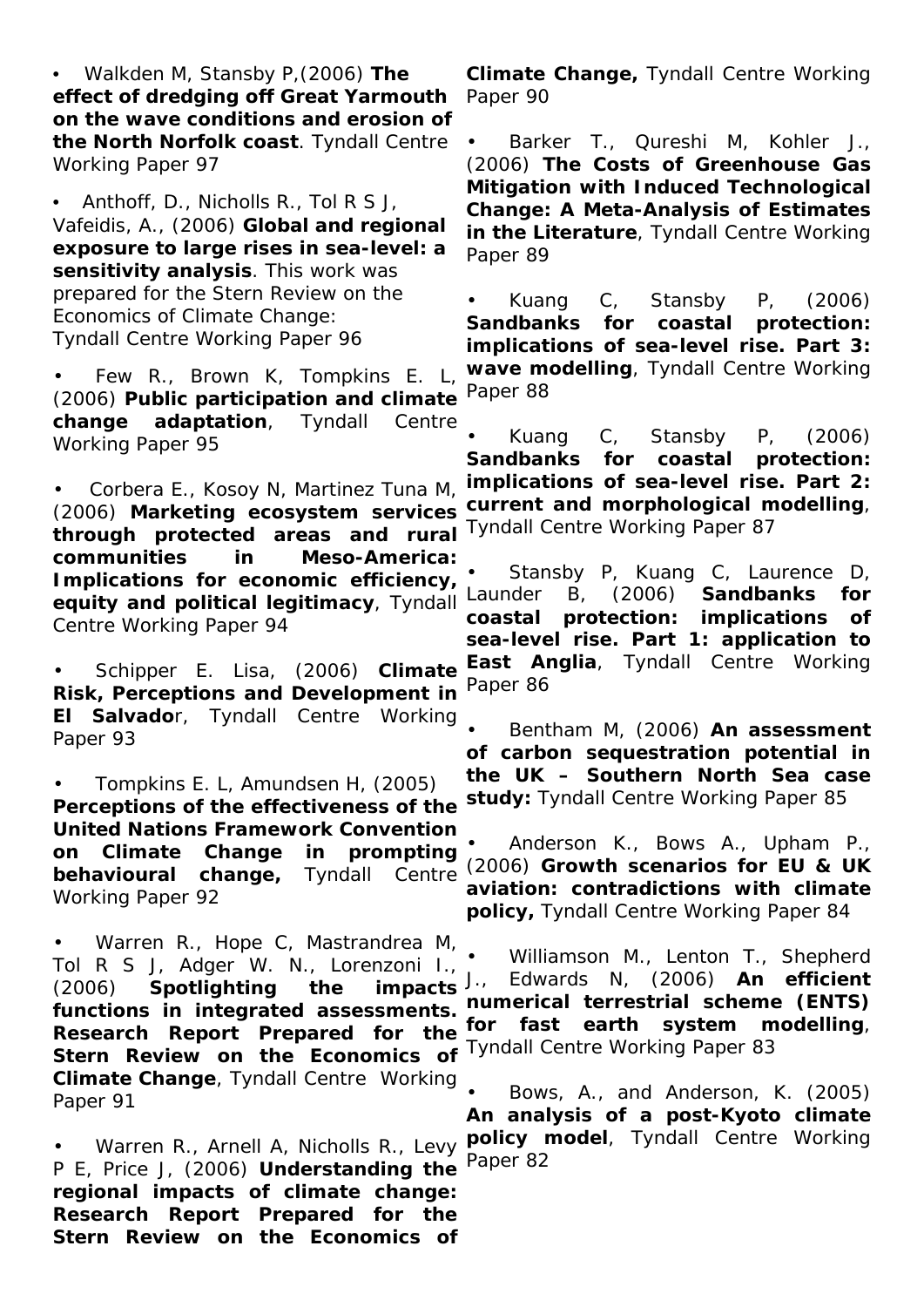• Sorrell, S., (2005) **The economics of**  • Lowe, T., Brown, K., Suraje Dessai, Centre Working Paper 81

B., Köhler, J., Turnpenny, J., and Warren, Centre Working Paper 72 R., (2005) **A framework for assessing the political economy of post-2012**  • Boyd, E. Gutierrez, M. and Chang, **global climate regime**, Tyndall Centre M. (2005) **Adapting small-scale CDM**  Working Paper 80

• Ingham, I., Ma, J., and Ulph, A. M. Paper 71 (2005) **Can adaptation and mitigation**  Working Paper 79

• Agnolucci,. P (2005) **Opportunism Migrogrids Make a Major Contribution and competition in the non-fossil fuel to UK Energy Supply?**, Tyndall Centre **obligation market**, Tyndall Centre Working Paper 70 Working Paper 78

• Barker, T., Pan, H., Köhler, J., (2005) **Natural hazards and climate**  Warren., R and Winne, S. (2005) **change: what knowledge is Avoiding dangerous climate change by transferable?**, Tyndall Centre Working **inducing** technological **scenarios using a large-scale econometric model**, Tyndall Centre • Working Paper 77 progress: Paper 69

**political uncertainty in the Danish**  Centre Working Paper 68 **renewable energy market**, Tyndall Centre Working Paper 76

• Fu, G., Hall, J. W. and Lawry, J. **regional and local scenarios for**  (2005) **Beyond probability: new climate change mitigation and methods for representing uncertainty adaptation: Part 2: Scenario creation**, **in projections of future climate**, Tyndall Centre Working Paper 67 Tyndall Centre Working Paper 75

**is** uncertainty, irreversibility and UK, Tyndall Centre Working Paper 66 **learning?**, Tyndall Centre Working Paper 74

Tyndall Centre Working Paper 73

**energy service contracts**, Tyndall S., Doria, M., Haynes, K. and Vincent., K • Wittneben, B., Haxeltine, A., Kjellen, **perceptions of climate change**, Tyndall (2005) **Does tomorrow ever come? Disaster narrative and public** 

> **sinks projects to low-income communities**, Tyndall Centre Working

**be complements?**, Tyndall Centre • Abu-Sharkh, S., Li, R., Markvart, T., Ross, N., Wilson, P., Yao, R., Steemers, K., Kohler, J. and Arnold, R. (2005) **Can** 

• Tompkins, E. L. and Hurlston, L. A.

• Agnolucci,. P (2005) **The role of dynamic simulation model**, Tyndall • Bleda, M. and Shackley, S. (2005) **The formation of belief in climate change in business organisations: a** 

> • Turnpenny, J., Haxeltine, A. and O'Riordan, T., (2005) **Developing**

• Ingham, I., Ma, J., and Ulph, A. M. Lorenzoni, I., O'Riordan, T., and Jones, M., (2005) **How do the costs of adaptation**  (2005) **Mapping actors involved in affect optimal mitigation when there climate change policy networks in the**  • Turnpenny, J., Haxeltine, A.,

• Walkden, M. (2005) **Coastal resource managers make links to process simulator scoping study**, **stakeholders at other scales?**, Tyndall • Adger, W. N., Brown, K. and Tompkins, E. L. (2004) **Why do**  Centre Working Paper 65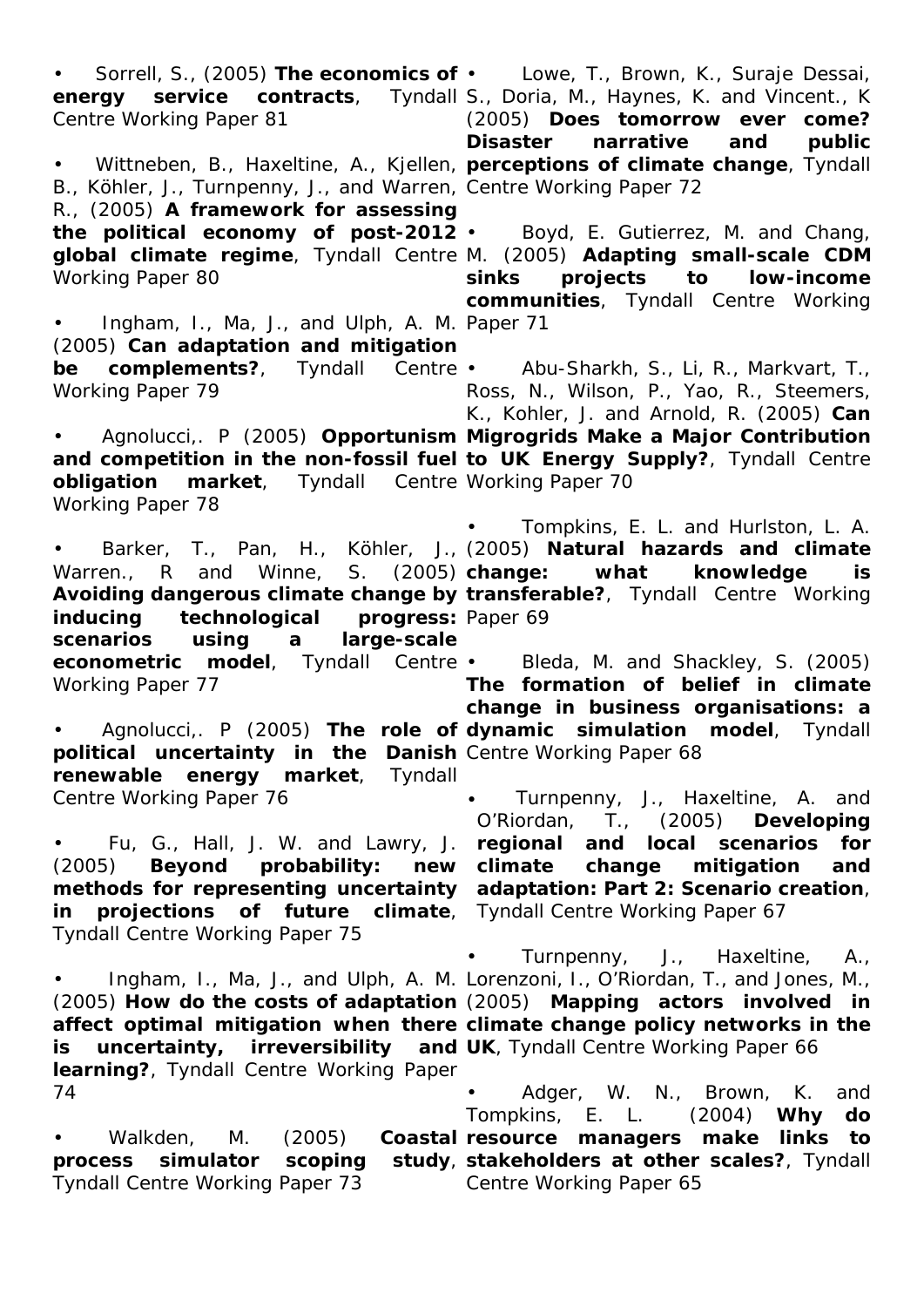• Peters, M.D. and Powell, J.C. (2004) • Mitchell, T.D. Carter, T.R., Jones, **Fuel Cells for a Sustainable Future II**, .P.D, Hulme, M. and New, M. (2004) **A** Tyndall Centre Working Paper 64 • Few, R., Ahern, M., Matthies, F. and **and the globe: the observed record**  Kovats, S. (2004) **Floods, health and (1901-2000) and 16 scenarios (2001 climate change: a strategic review**, **2100)**, Tyndall Centre Working Paper 55 Tyndall Centre Working Paper 63 • Barker, T. (2004) **Economic theory**  Haxeltine, A., and O'Riordan, T. (2004) **and the transition to sustainability: a Developing regional and local comparison of approaches**, Tyndall Centre Working **mitigation and adaptation Part 1: A**  Paper 62 • Brooks, N. (2004) **Drought in the African Sahel: long term perspectives**  • Agnolucci, P. and Ekins, P. (2004) and future prospects, Tyndall Centre The Announcement Effect And Working Paper 61 • Few, R., Brown, K. and Tompkins, E.L. (2004) **Scaling adaptation: climate**  • Agnolucci, P. (2004) **Ex Post change response and coastal Evaluations of CO2 –Based Taxes: A**  management in the UK, Tyndall Centre Survey Tyndall Centre Working Paper 52 Working Paper 60 • Anderson, D and Winne, S. (2004) P. (2004) **Hysteresis and Energy Modelling Innovation and Threshold Demand: the Announcement Effects Effects**  In Climate Change Mitigation, Tyndall Change Levy Tyndall Centre Working Centre Working Paper 59 • Bray, D and Shackley, S. • Powell, J.C., Peters, M.D., Ruddell, (2004) **The Social Simulation of The**  A. and Halliday, J. (2004) **Fuel Cells for a Public Perceptions of Weather Events Sustainable Future?** Tyndall Centre and their Effect upon **Development of Belief in Anthropogenic Climate Change**, Tyndall • Awerbuch, S. (2004) **Restructuring**  Centre Working Paper 58 • Shackley, S., Reiche, Mander, S (2004) **The Public Perceptions of Underground Coal**  • Pan, H. (2004) **The evolution of**  Gasification (UCG): A Pilot Study, economic structure under Tyndall Centre Working Paper 57 • Vincent, K. (2004) **Creating an index of social vulnerability to climate** • Berkhout, F., Hertin, J. and Gann, **change for Africa**, Tyndall Centre D. M., (2004) **Learning to adapt:**  Working Paper 56 **comprehensive set of high-resolution grids of monthly climate for Europe**  • Turnpenny, J., Carney, S., **scenarios for climate change framing of the East of England** Tyndall Centre Working Paper 54 **Environmental Taxation** Tyndall Centre Working Paper 53 • Agnolucci, P., Barker, T. and Ekins, **and the effects of the UK Climate**  Paper 51 the Working Paper 50 **our electricity networks to promote decarbonisation**, Tyndall Centre Working A. and Paper 49 **technological development**, Tyndall Centre Working Paper 48 **Organisational adaptation to climate change impacts**, Tyndall Centre Working Paper 47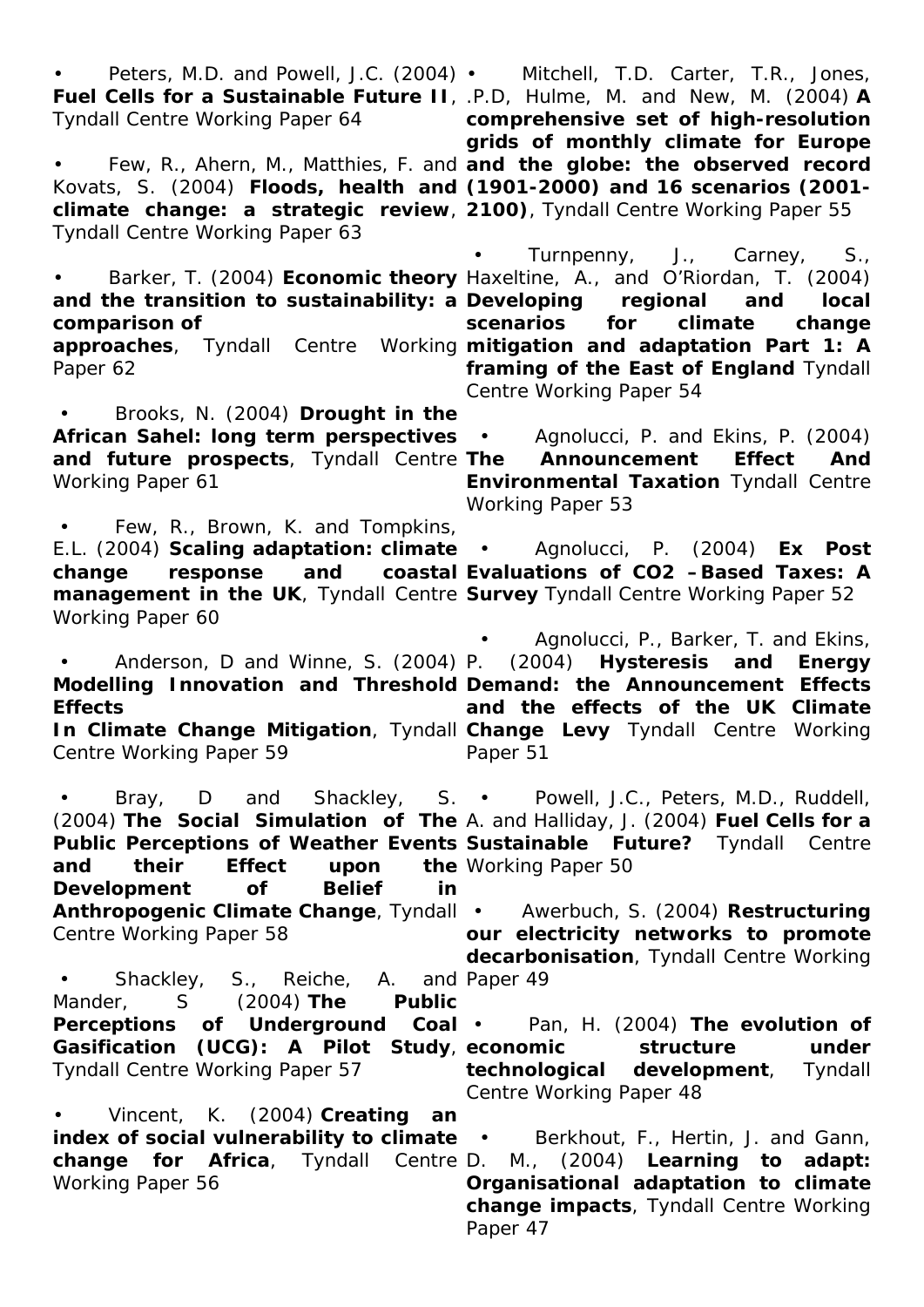• Watson, J., Tetteh, A., Dutton, G., **Carbon**, Tyndall Centre Working Paper 37 Bristow, A., Kelly, C., Page, M. and Pridmore, A., (2004) **UK Hydrogen**  • Kröger, K. Fergusson, M. and **Futures to 2050**, Tyndall Centre Working Skinner, I. (2003). **Critical Issues in**  Paper 46 • Purdy, R and Macrory, R. (2004) Paper 36 **Geological carbon sequestration: critical legal issues**, Tyndall Centre • Tompkins E. L and Hurlston, L. Working Paper 45 • Shackley, S., McLachlan, C. and **cyclones by the Cayman Islands'**  Gough, C. (2004) The Public Government, 1988 - 2002, Tyndall Perceptions of Carbon Capture and Centre Working Paper 35 **Storage**, Tyndall Centre Working Paper 44 • Anderson, D. and Winne, S. (2003) **climate policy need probabilities?**, **Innovation and Threshold Effects in** Tyndall Centre Working Paper 34 **Technology Responses to Climate Change**, Tyndall Centre Working Paper 43 • Kim, J. (2003) **Sustainable Change, Impacts, Future Scenarios Development and the CDM: A South and the Role of Transport**, Tyndall African Case Study, Tyndall Centre Centre Working Paper 33 Working Paper 42 • Watson, J. (2003), **UK Electricity**  • Xueguang Wu, Jenkins, N. and **Scenarios for 2050**, Tyndall Centre Strbac, Working Paper 41 • Klein, R.J.T., Lisa Schipper, E. and **the impact of network faults on the**  Dessai, S. (2003), Integrating stability of large offshore wind farms, **mitigation and adaptation into climate**  Tyndall Centre Working Paper 32 **and development policy: three research questions**, Tyndall Centre • Working Paper 40 • Tompkins, E. and Adger, W.N. **futures. Part 1 of the pilot-phase**  (2003). Defining response capacity to interactive integrated assessment **enhance climate change policy**, Tyndall Centre Working Paper 39 • Brooks, N. (2003). **Vulnerability,**  • Hulme, M. (2003). **Abrupt climate risk and adaptation: a conceptual change: can society cope?, Tyndall framework**, Tyndall Centre Working Centre Working Paper 30 Paper 38 • Ingham, A. and Ulph, A. (2003) **Multi-Criteria Assessment Framework**  Uncertainty, **Irreversibility**, for **Precaution and the Social Cost of Decarbonising Transport: The Role of Technologies**, Tyndall Centre Working (2003). **Report to the Cayman Islands' Government. Adaptation lessons learned from responding to tropical**  • Dessai, S., Hulme, M (2003). **Does**  • Pridmore, A., Bristow, A.L., May, A. D. and Tight, M.R. (2003). **Climate**  G. (2003). **Integrating Renewables and CHP into the UK Electricity System: Investigation of**  • Turnpenny, J., Haxeltine A. and O'Riordan, T. (2003). **A scoping study of UK user needs for managing climate (Aurion Project)**, Tyndall Centre Working Paper 31 • Brown, K. and Corbera, E. (2003). **A for Carbon-Mitigation Projects: Putting "development" in the centre**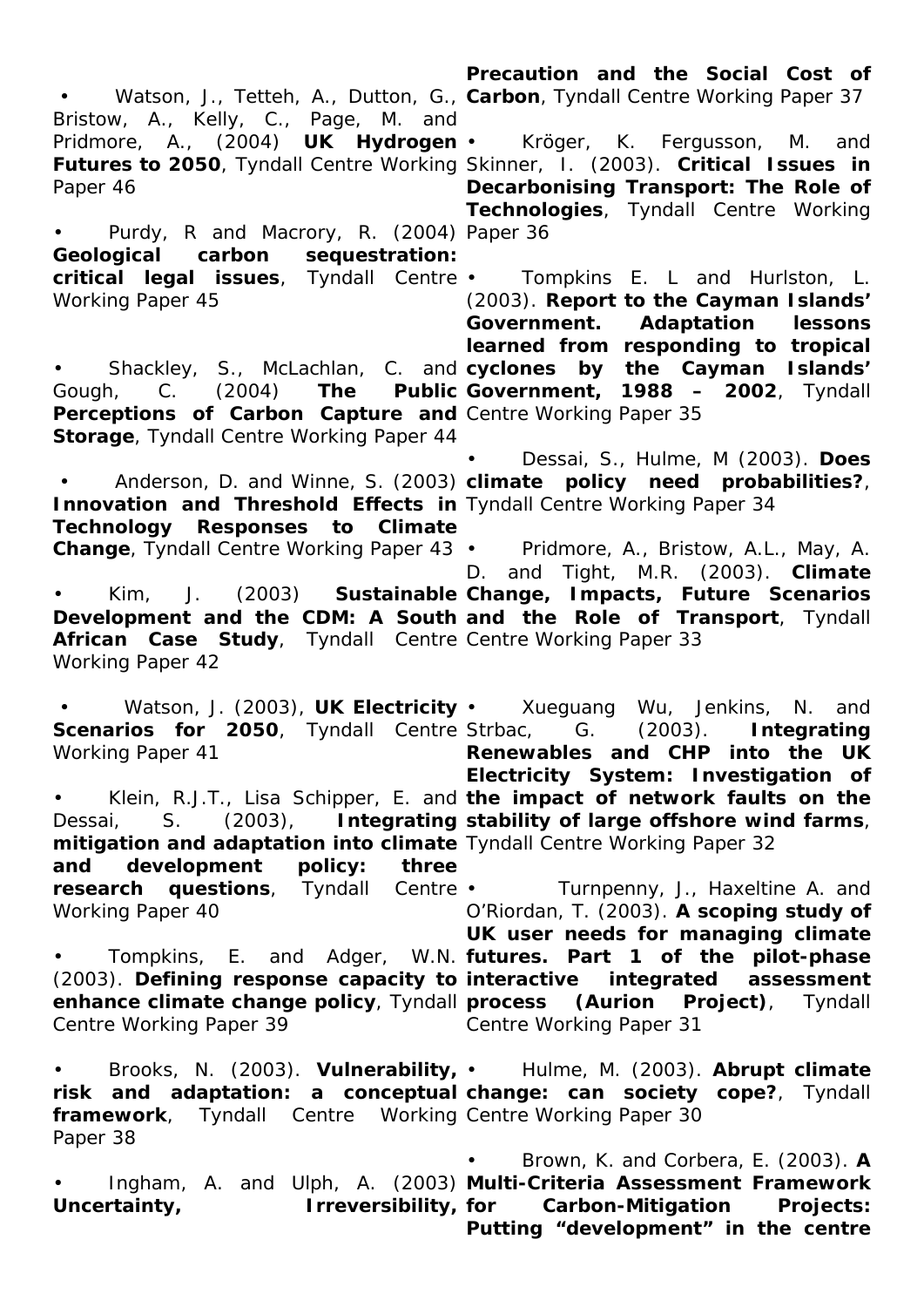**of decision-making**, Tyndall Centre • Pridmore, A. and Bristow, A., Working Paper 29 • Dessai, S., Adger, W.N., Hulme, M., Centre Working Paper 19 Köhler, J.H., Turnpenny, J. and Warren, R. (2003). **Defining and experiencing**  • Watson, J. (2002). **The dangerous climate change**, Tyndall **development of large technical**  Centre Working Paper 28 • Tompkins, E.L. and Adger, W.N. (2003). **Building resilience to climate**  • Dutton, G., (2002). **Hydrogen change through adaptive Energy Technology**, Tyndall Centre **management of natural resources**, Working Paper 17 Tyndall Centre Working Paper 27 • Brooks, N. and Adger W.N. (2003). Conway, D. and Hulme, M. (2002). **Country level risk measures of Adaptation to climate change: Setting climate-related natural disasters and the Agenda for Development Policy implications for adaptation to climate and Research**, Tyndall Centre Working **change**, Tyndall Centre Working Paper 26 Paper 16 • Xueguang Wu, Mutale, J., Jenkins, • N. and Strbac, G. (2003). **An-technical change in an energy**investigation of Network Splitting for environment-economy (E3) model for **Fault Level Reduction**, Tyndall Centre **an IA system: A model of Kondratiev**  Working Paper 25 • Xueguang Wu, Jenkins, N. and • Shackley, S. and Gough, C., (2002). Strbac, G. (2002). **Impact of The Use of Integrated Assessment: An Integrating Renewables and CHP into Institutional Analysis Perspective, the UK Transmission Network**, Tyndall Tyndall Centre Working Paper 14 Centre Working Paper 24 • Paavola, J. and Adger, W.N. (2002). (2002). **Technological Change, Justice and adaptation to climate Industry Structure and the change**, Tyndall Centre Working Paper 23 **Environment**, Tyndall Centre Working • Watson, W.J., Hertin, J., Randall, T., Gough, C. (2002). **Renewable Energy**  • Dessai, S., (2001). **The climate and Combined Heat and Power regime from The Hague to Marrakech: Resources in the UK**, Tyndall Centre **Saving or sinking the Kyoto Protocol?,**  Working Paper 22 • Watson, W. J. (2002). **Renewables**  • Barker, T. (2001). **Representing and CHP Deployment in the UK to the Integrated Assessment of Climate 2020**, Tyndall Centre Working Paper 21 **Change, Adaptation and Mitigation**, • Turnpenny, J. (2002). **Reviewing organisational use of scenarios: Case**  • Gough, C., Taylor, I. and Shackley, **study - evaluating UK energy policy**  S. (2001). **Burying Carbon under the options**, Tyndall Centre Working Paper 20 **Sea: An Initial Exploration of Public** (2002). **The role of hydrogen in powering road transport**, Tyndall **systems: implications for hydrogen**, Tyndall Centre Working Paper 18 • Adger, W.N., Huq, S., Brown, K., • Köhler, J.H., (2002). **Long run waves**, Tyndall Centre Working Paper 15 • Dewick, P., Green K., Miozzo, M., Paper 13 Tyndall Centre Working Paper 12 Tyndall Centre Working Paper 11